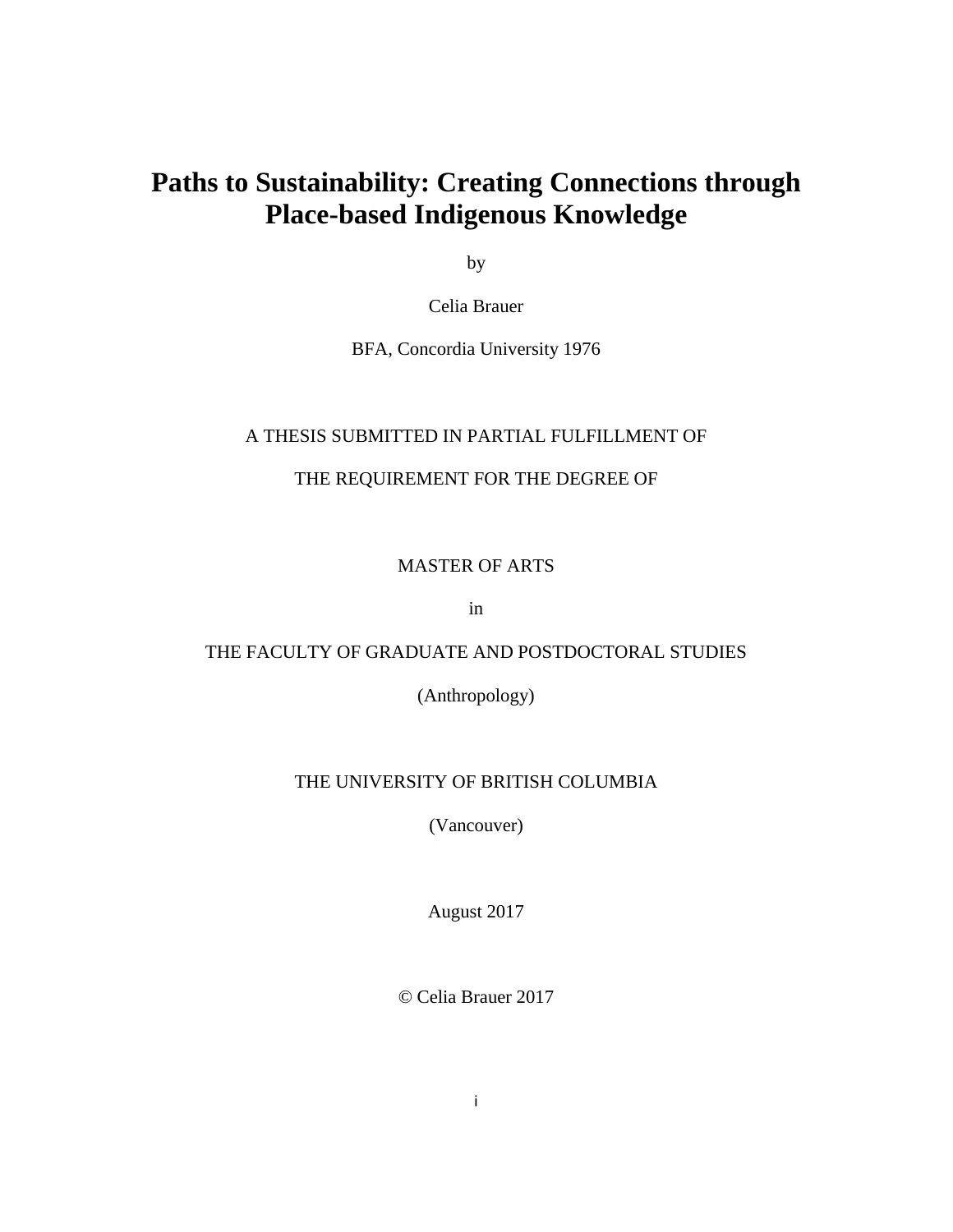#### <span id="page-1-0"></span>**Abstract**

For most of humanity's existence, a robust human-nature relationship was paramount. Any inherent benefits were clearly understood and respected. However, in the last 500 years of western history, religious dependence diminished in favour of a more rational and humanist approach and market economics rose in prominence. This evolution encouraged notions of cultural separation from nature that led to an emphasis on the individual, the expansion of private land ownership and the commodification of natural resources. These misguided beliefs then spread throughout the world during colonization. The result has been a mass degradation of the earth's ecological health, alongside a strong decrease in the positive qualities of tradition and community life. Repair of the human-nature connection is urgent.

This research demonstrates that Indigenous people living among us today who embody Traditional Ecological Knowledge (TEK) can offer insights to heal this serious rift. They teach us that without honest human-nature relationships and a grounded existence in place, long-term prosperity for western civilization will be challenging. An Indigenous worldview demonstrates that place-based learning and the repair of community connections is imperative for healthy social-ecological systems. Nature's importance must be regarded for its own sake, not just for the benefit of humans. Incorporating these principles into present-day society encourages more sustainable practices and helps to treat our common planet with respect. In addition, the act of receiving traditional wisdom from our Indigenous neighbours facilitates a reconciliation of the tragic legacies that endure from colonization. Without this fundamental healing, little long-term recovery of people and the land is likely.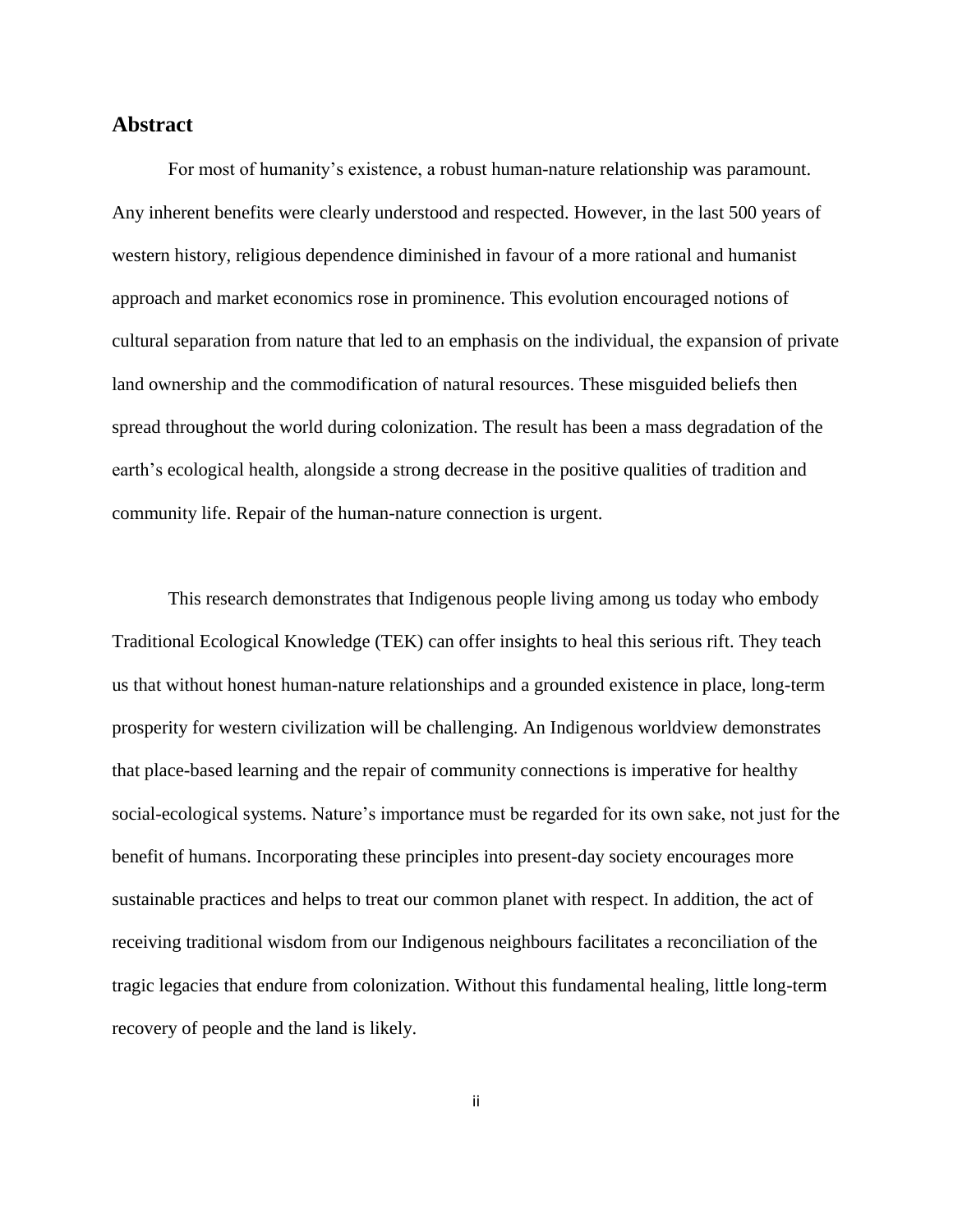#### <span id="page-2-0"></span>**Lay Summary**

For most of humanity's existence, a robust human-nature relationship was paramount. However in the past 500 years of western history, notions of cultural separation from nature encouraged misguided beliefs which then spread throughout the world during colonization. The result is the mass degradation of our planet's ecological health alongside a decrease in positive qualities of tradition and community life. Repair of the human-nature connection is urgent.

This research demonstrates that Indigenous people living among us today who embody traditional knowledge can offer insights to heal this serious rift. They teach that without honest human-nature relationships and a grounded existence in place, long-term prosperity for western civilization is doubtful. Incorporating these principles into present-day society encourages more sustainable practices. As well, the act of receiving traditional wisdom from our Indigenous neighbours facilitates the reconciliation of tragic legacies. Without this fundamental healing, little long-term recovery of people and the land is likely.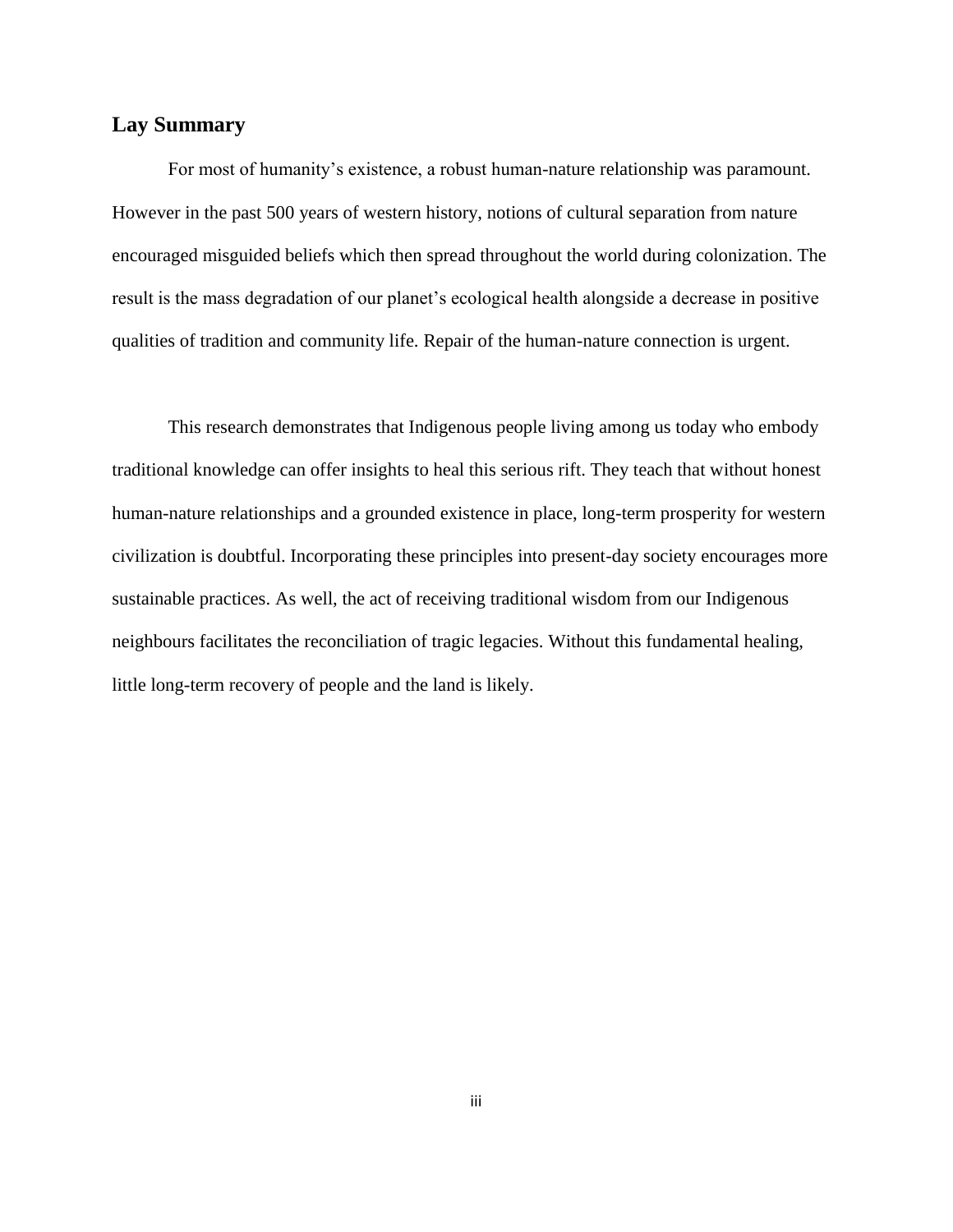## <span id="page-3-0"></span>**Preface**

This Masters thesis is an original, unpublished creation based on fieldwork conducted by the author from July 2016 to February 2017. I am entirely responsible for all the research and writing. My supervisor Dr. Charles Menzies and committee member Dr. Jennifer Kramer reviewed several drafts and provided content and editorial suggestions.

Ethics approval was obtained from the University of British Columbia's Behavioural Research Ethics Board: certificate number H16-01087.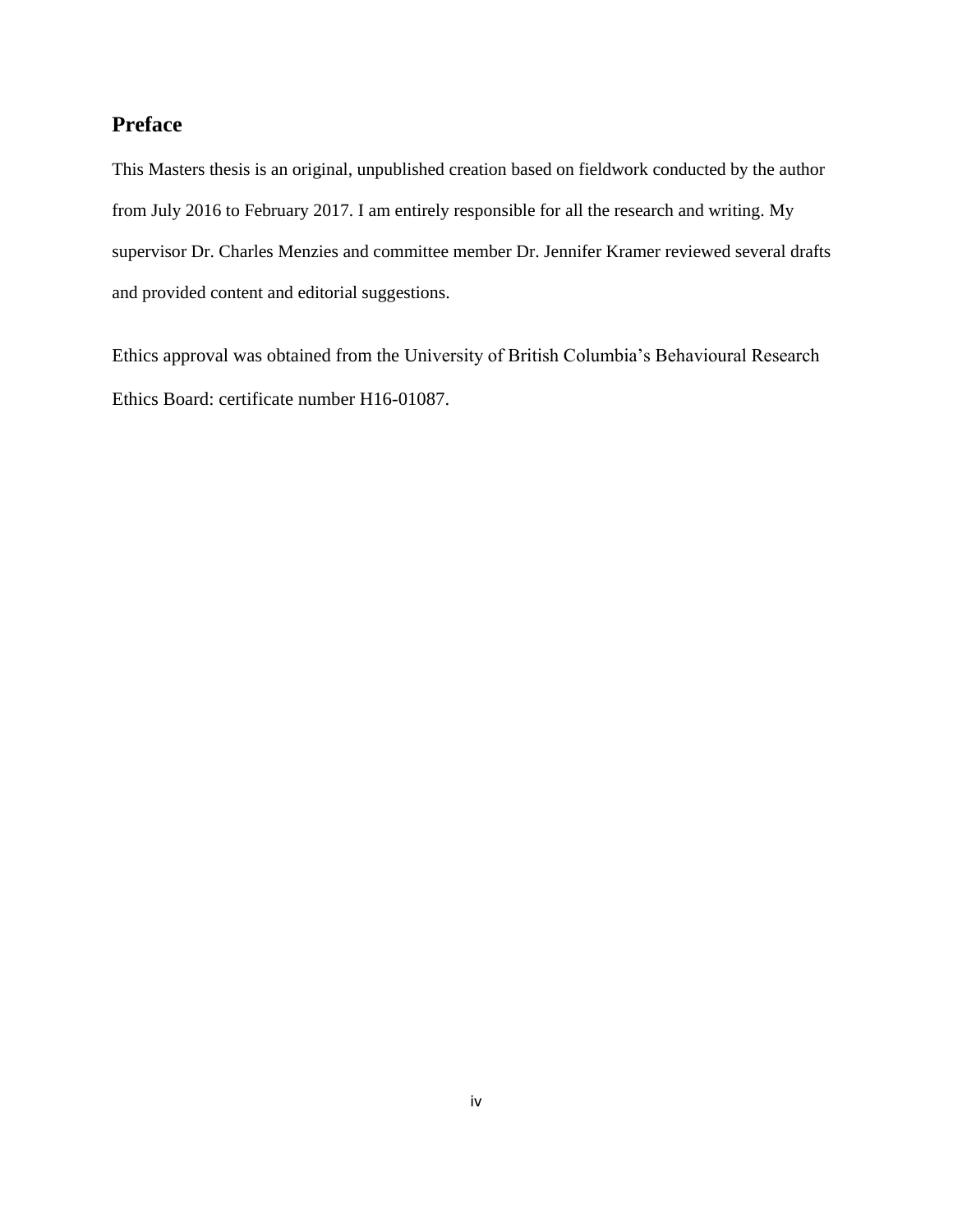## **Table of Contents**

| 2. ONCE UPON A TIME, NOT VERY LONG AGO: COAST SALISH CONTEXT 7 |
|----------------------------------------------------------------|
|                                                                |
|                                                                |
| 5. AN INDIGENOUS WORLDVIEW: DISTINCT CHARACTERISTICS 18        |
|                                                                |
|                                                                |
|                                                                |
|                                                                |
|                                                                |
| 6. THE IMPORTANCE OF EDUCATION AND SHARING AS AN ACT OF        |
|                                                                |
|                                                                |
|                                                                |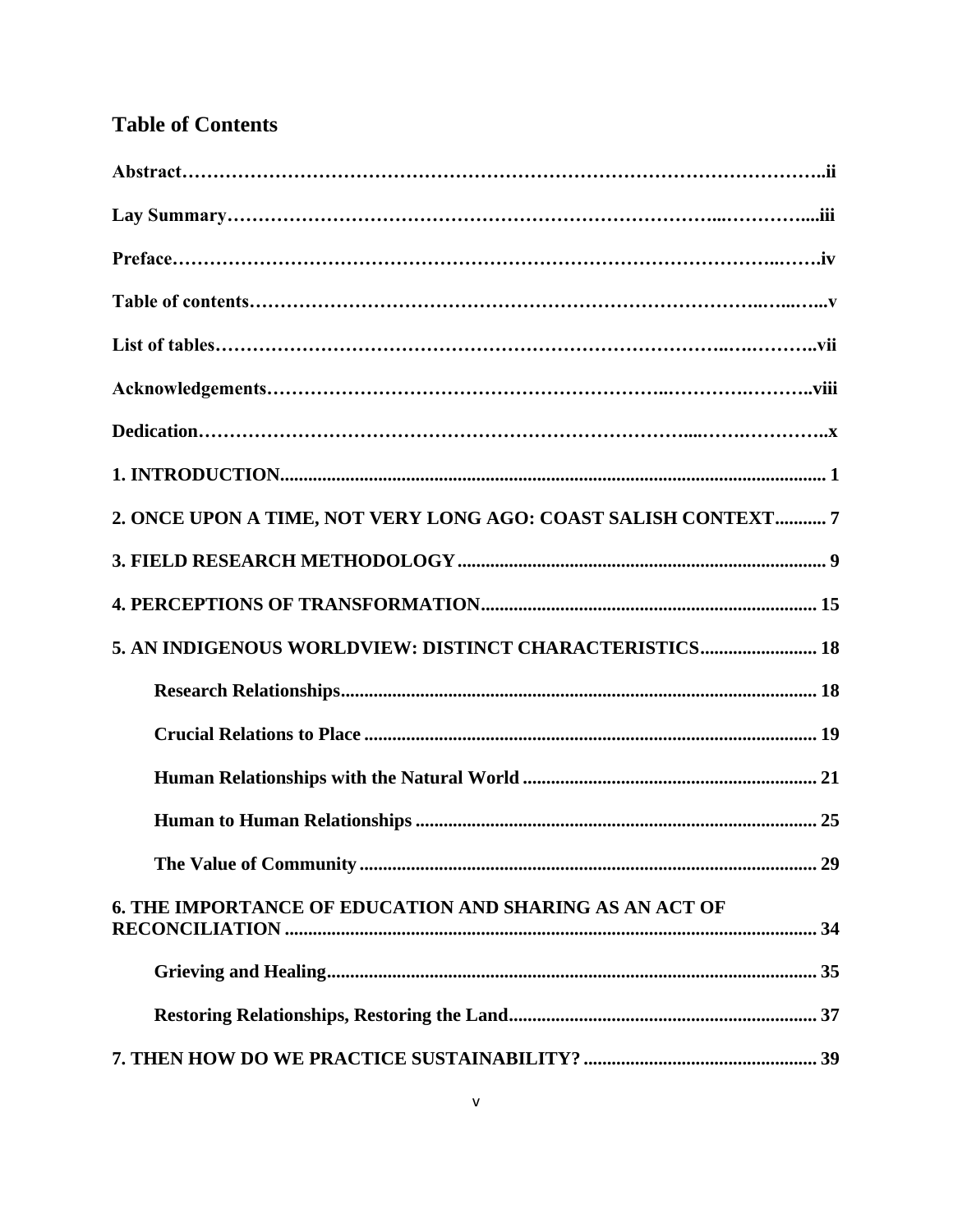<span id="page-5-0"></span>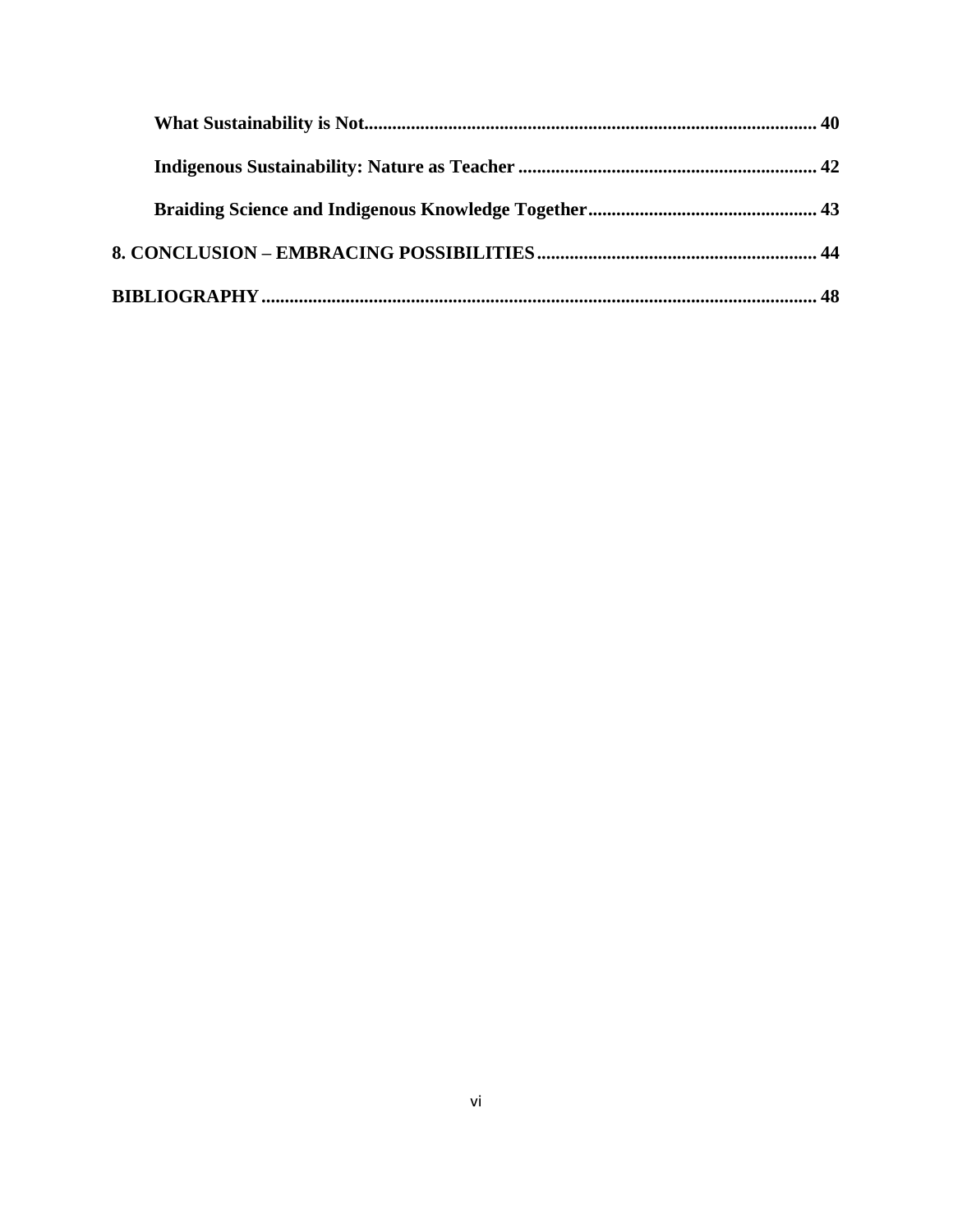## **List of Tables**

|--|--|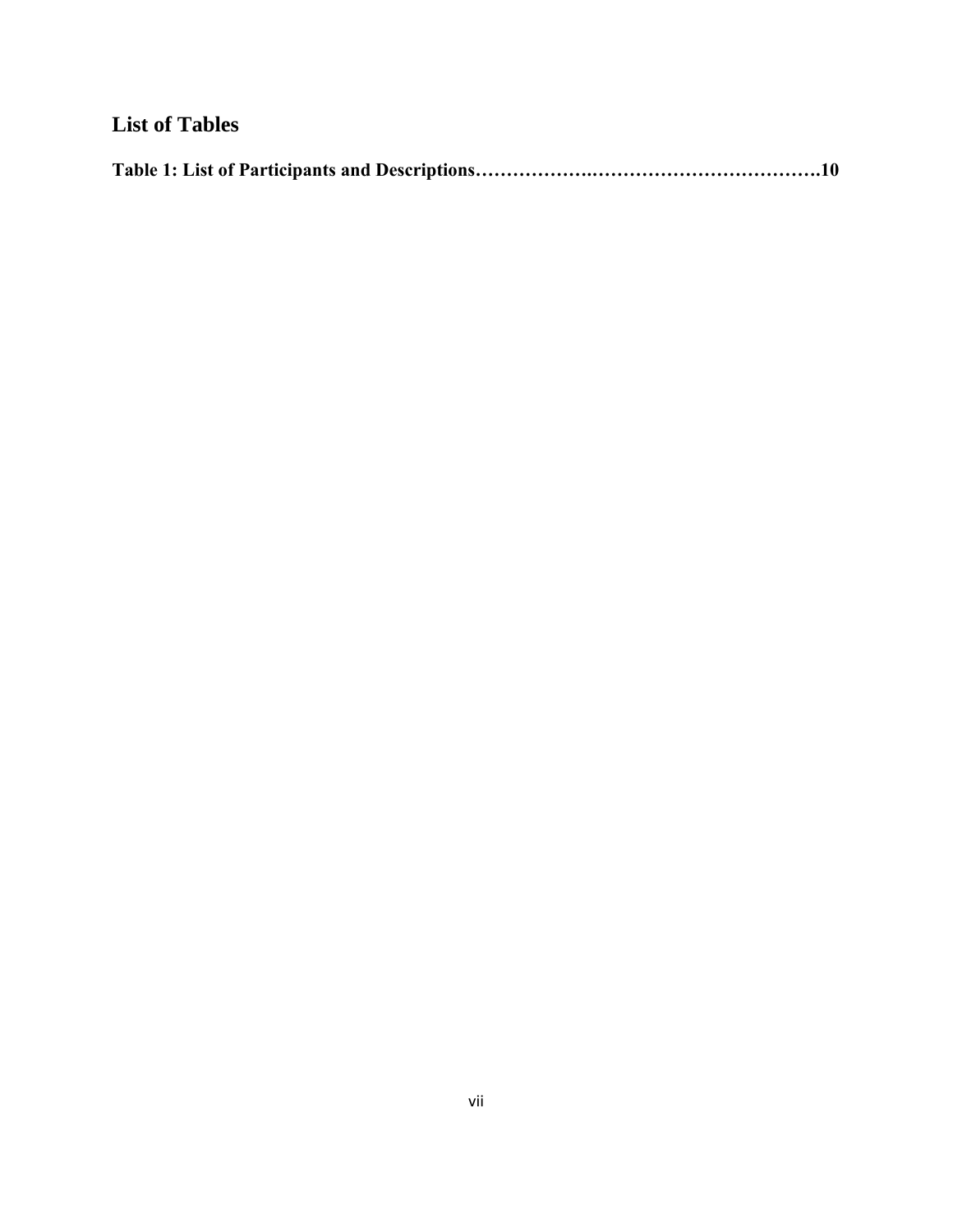#### **Acknowledgements**

I am grateful to my supervisor Charles Menzies and committee member Jennifer Kramer for their guidance, patience and support. Both were instrumental contributors to this research project.

In 2014, Charles Menzies graciously agreed to supervise my research idea. This allowed me to apply for the Masters Program and fortuitously introduced me to the discipline of anthropology. He also provided me with an introduction to this fascinating subject. Charles' extensive experience, research and background were crucial to my investigation and analysis.

Jennifer Kramer accepted to be a committee member at just the right time, for which I am very appreciative. Her knowledge and skill helped me better imagine some of my research challenges. I especially appreciated her assistance during the Witness Event.

I am grateful for the positive attitude and continued enthusiasm of my fourteen research participants. They constantly impressed me with their awareness and dedication. And a special thank-you to my assistant Brenda Koch for always being generous and accommodating.

I wish to thank Vancity Community Investment −Aboriginal Partnerships and UBC Graduate Arts Grants for funding. (Note: Support for this project does not necessarily imply Vancity's endorsement of the findings or contents of this report.)

I am grateful to my fellow students and the instructors and staff of the UBC Department of Anthropology who were encouraging and supportive throughout.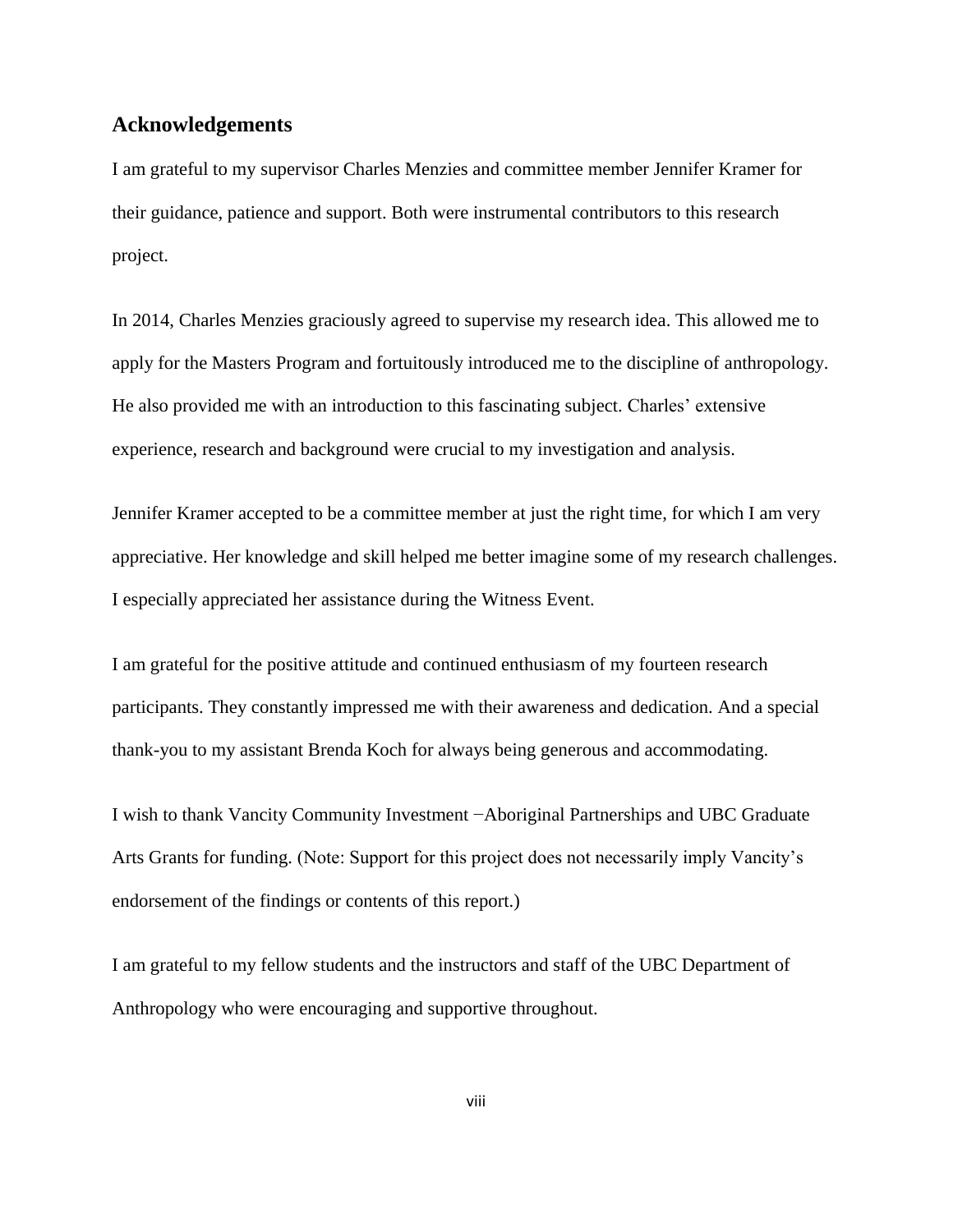I would also like to fondly recall my Musqueam teacher and friend Henry Charles, who passed away on January 28, 2017 two months after offering us a research session. His strong spirit, and the way he connected to his people and the land will always guide me.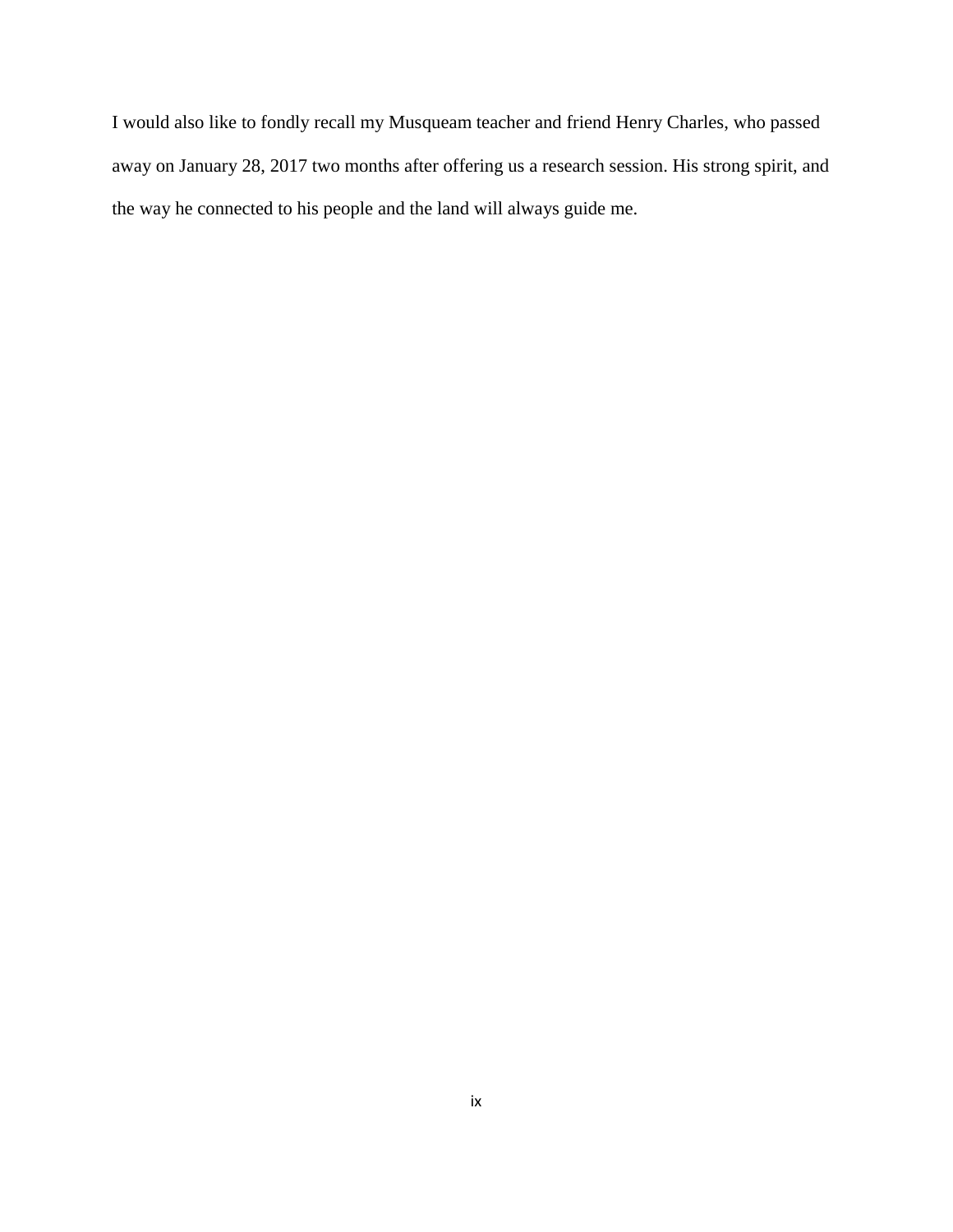## <span id="page-9-0"></span>**Dedication**

To our Coast Salish hosts for the generosity, patience and good humour they demonstrated while sharing their traditional wisdom. They showed us how to respect one another and be on the land in a good way. Their commitment to preserving and implementing such a precious legacy offers much hope.

To my parents Lily and Max Brauer who taught me to honour other people's perspectives and care for our common home. The memory of all my Jewish ancestors from Eastern Europe inspires me daily to carry out עולם תיקון *−Tikkun Olam* – Repair of the World.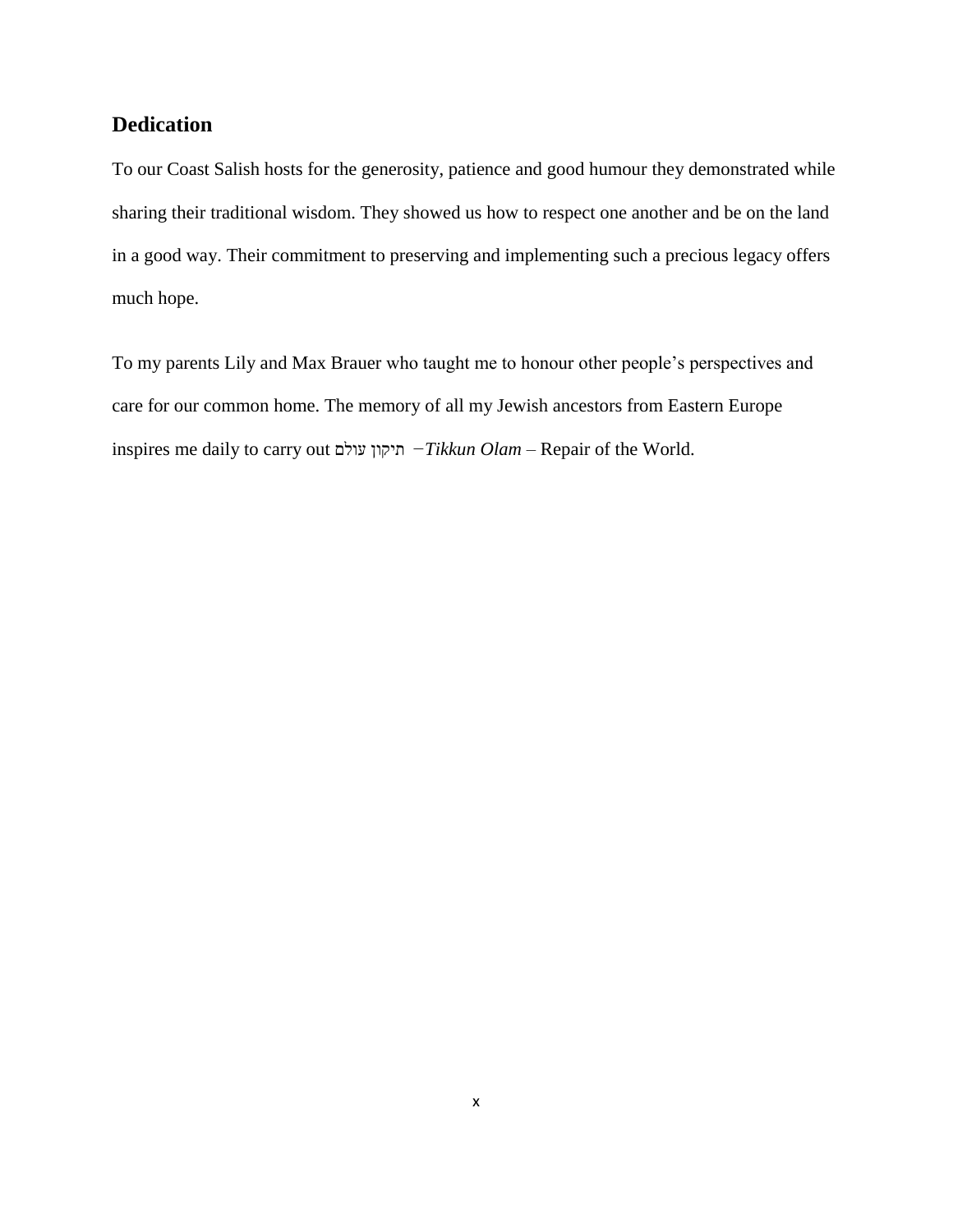### <span id="page-10-0"></span>**1. Introduction**

 $\overline{\phantom{a}}$ 

In 2013, I returned to University and took courses in Environmental Studies and British Columbia History to discover more about the land I inhabited. Living in the City of Vancouver for most of my adult life, I had become acutely aware of the endless stream of proposed resource extraction projects for Canada's westernmost province and the numerous environmental protests, which arose in response. Dissenters were concerned for the health of remaining diverse and prolific ecosystems. The land and its resident species had no voice and were treated as mere commodities to be extracted and sold on world markets. Yet, as ecological economist Herman Daly said, "There is something fundamentally wrong in treating the Earth as if it were a business in liquidation." (Daly, Steady State Economics, 1977, p. 248)

As time went on, I became more directly involved in the conversation. For the next two decades, I founded and worked for a non-profit watershed society, offering environmental education, cultural projects and special events. (Brauer, 2005) Alongside collecting valuable information on natural history and water issues, I also had the privilege of learning traditional knowledge<sup>1</sup> from local Coast Salish people. Gradually, my perspective was transformed; I absorbed a deep-seated worldview through a re-formatted Indigenous<sup>2</sup> lens.

<sup>&</sup>lt;sup>1</sup> 'Tradition' and 'traditional' as in 'traditional knowledge' describe cultural beliefs passed between generations. Such methods were fully employed by Indigenous people worldwide before colonization began in the 16<sup>th</sup> century. European traditions existed more prominently before that time. They diminished with the advent of science, technology, the market economy and industrialization.

<sup>&</sup>lt;sup>2</sup> 'Indigenous' as in 'Indigenous people' describes members of a community who have historical links to a natural ecosystem which includes resources (earth, water, flora, fauna, etc.). Their society encourages social structures which connect people to ecosystems. They have a distinct culture and language which maintains strong ties to the land and their ancestors. An 'Indigenous worldview' describes the relationships and activities undertaken by such groups. In Canada, Indigenous people are called First Nations, Inuit and Metis.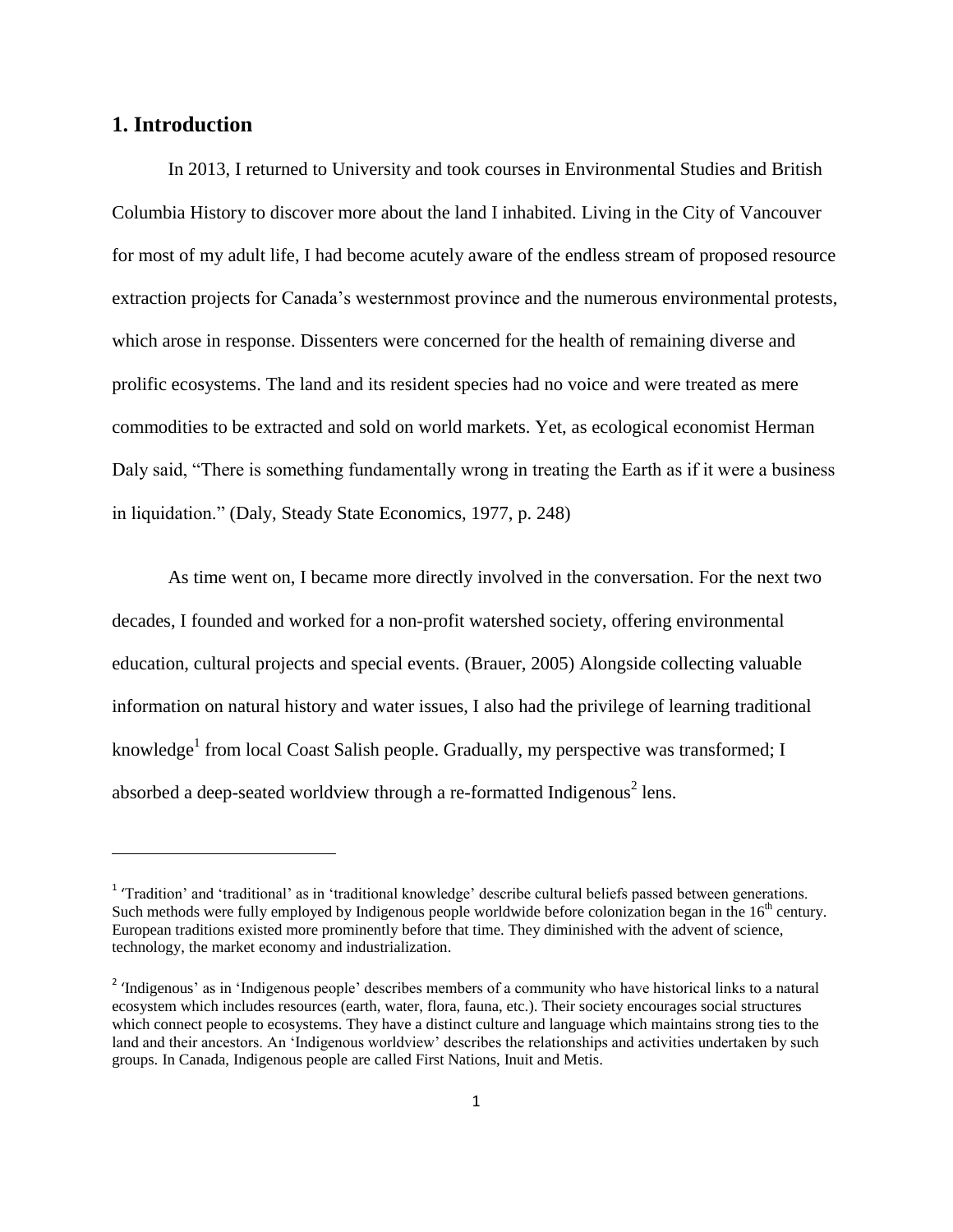At one Graduate seminar on sustainability, the subject came up about the lack of consent from the Elsipogtog First Nations in New Brunswick for a shale gas fracking development in their territory. (Gollom, 2013) When the class decided not to discuss the issue at great length, it suddenly stuck me that conversations about Indigenous culture, along with other dialogues involving First Nations people, were not frequently included in academic exchanges on sustainability. Yet my understanding was that their wisdom and multi-layered relationship with the land should be positioned at the centre of these deliberations. After all, First Nations had been practicing a sustainable lifestyle for a lot longer than the newcomers. Could they not inform non-Indigenous residents of better practices? From this insight was born my strong intention to create an academic research project to investigate the subject.

The fact that original settlers did not fully accept the benefits of an Indigenous perspective, and their descendants and more recent immigrants think the same today, is not a complete coincidence. The western business model<sup>3</sup> of extracting resources for profit and shaping the landscape to benefit mainly humans exists in strong opposition to an Indigenous place-based view. (Gowdy, 1998, pp. ix-xii) UBC Indigenous Studies Professor Michael Marker from the Arapaho Nation states: "The land is alive and meaningful by reference to a past that affirms relations between humans and the natural world. (Marker, 2006, p. 492). This inherent connection continues to be highly threatening to the newcomer's vision of resource wealth:

 $\overline{\phantom{a}}$ 

<sup>&</sup>lt;sup>3</sup> The 'west,' as in 'western worldview' and 'western business model' describes western European beliefs instituted by settlers after the colonization of Indigenous lands which expanded substantially in the 16<sup>th</sup> century. In Canada, as in other countries, Europeans mostly marginalized Indigenous people and their ways of being. The settlers instituted European social structures − politics, economics, law and culture. This caused great destruction and upheaval in resident Indigenous societies. The legacy of this difficult relationship continues today. 'Settlers' and 'newcomers' portray the people who colonized the land.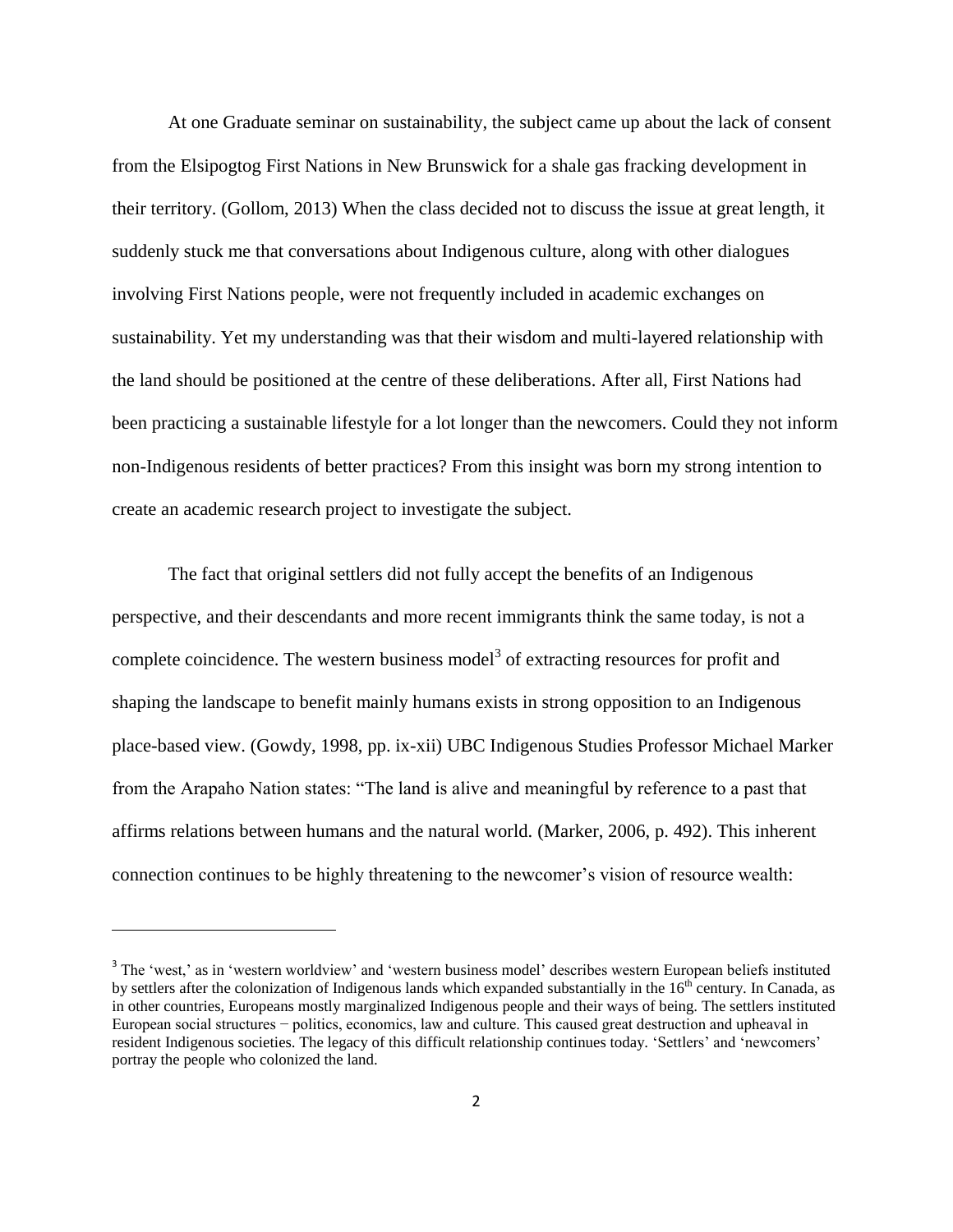There is a deep insecurity within the consciousness and conscience of settler societies that, when confronted by the indigenous Other, is awakened to challenges about authenticity in relation to land and identity. There is embedded in this encounter with indigenous knowledge a challenge about both epistemic and moral authority with regard to indigenous relationships to land and the spirit of the land. (Marker, 2006, pp. 485-486)

Humanity cannot afford to deliberate rival positions forever. They must come up with suitable ways to healthfully relate to the living planet they inhabit. Constantly degrading its condition causes unprecedented environmental scenarios. A measure of 400 parts per million of greenhouse gases − which has just moved 50 units over the "safe" measure − continues to advance global Climate Change. (Jones, 2017) Functioning ecosystems are damaged and reduced as human development expands. Toxic waste byproducts of resource extraction and processing escalate. Industrial pollution and garbage invade the air, land and water.

Close to fifty years ago, humankind was technologically advanced enough to put a man on the moon. Yet it seems paralyzed to adequately reduce and minimize the devastating impacts of the Anthropocene − a geologic age when *Homo sapiens* influences and challenges the health of planetary systems crucial for its own survival. The presiding western worldview offers few cultural options for transformation. Some 'green' and 'sustainable' solutions are encouraged but they are often not prioritized. The whole scenario is exacerbated by the fact that much of the electorate and consumer public are urban residents living in clear-cut and paved over landscapes. Nature barely exists in their physical or spiritual reality so the need for context is minimal.

Vine Deloria, a Native American Sioux activist and historian, defines this contemporary social-technological fabrication as 'the artificial universe' where the wail of sirens and asphalt pavement increasingly replace the howl of wolves and living soil. (Deloria, 1970, pp. 181-197) Author and social-change activist Chellis Glendinning discusses the extreme dislocation people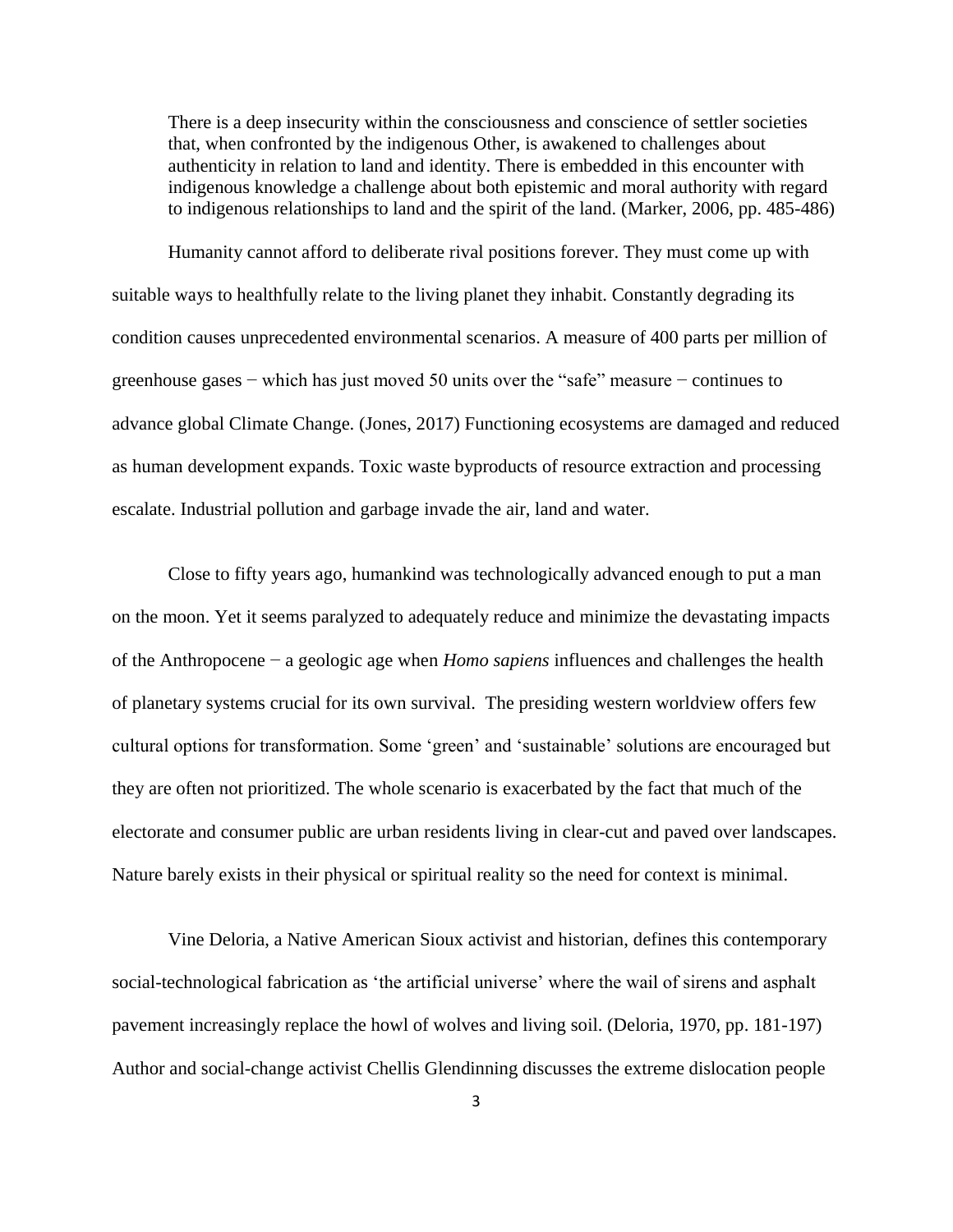don't know they feel when they are removed from the world their ancestors inhabited. Each generation then reclassifies this as 'the new normal.' (Glendinning, 1995, p. 52) Such realities seriously affect the human condition as cause and effect entwine. Historian and author J. Edward Chamberlin wonders how people will reconcile the "unspeakable evil that haunts every one of us" from centuries of persecution, slavery and genocide. (Chamberlin, 2003, p. 75)

In my thesis, I demonstrate that traditional wisdom and place-based learning embodied in Indigenous people living among us today serve as an excellent model. This is especially true since many of them are working to revive their original social-ecological systems. If non-Indigenous people are informed of these approaches, they have the opportunity to experience a different way of knowing. Thinking honestly about human history, all our ancestors were once Indigenous since they would have once resided in the natural ecosystems of a place. If this way of life had not been successful, we would never have evolved to become modern people. (Gowdy, 1998, p. x) Anthropologist and author Wade Davis wonders why contemporary society believes technological wizardry a mere three to five centuries old will invent us out of all our challenges. He asks: can we not, instead, understand how ancient teachings better inform our lives? (Davis, 2008)

Some western scholars have championed humanity's re-engagement with the earth as a solution for an unwise trajectory, even within degraded landscapes. In the early  $20<sup>th</sup>$  century, American conservationist Aldo Leopold said forming stronger attachments to land leads to more care and attention for its welfare. (Leopold, 1949, pp. 239-240) In the 1970s, anthropologist and philosopher Gregory Bateson said, "The major problems in the world are the result of the difference between how nature works and the way people think." (Bateson N. , 2010)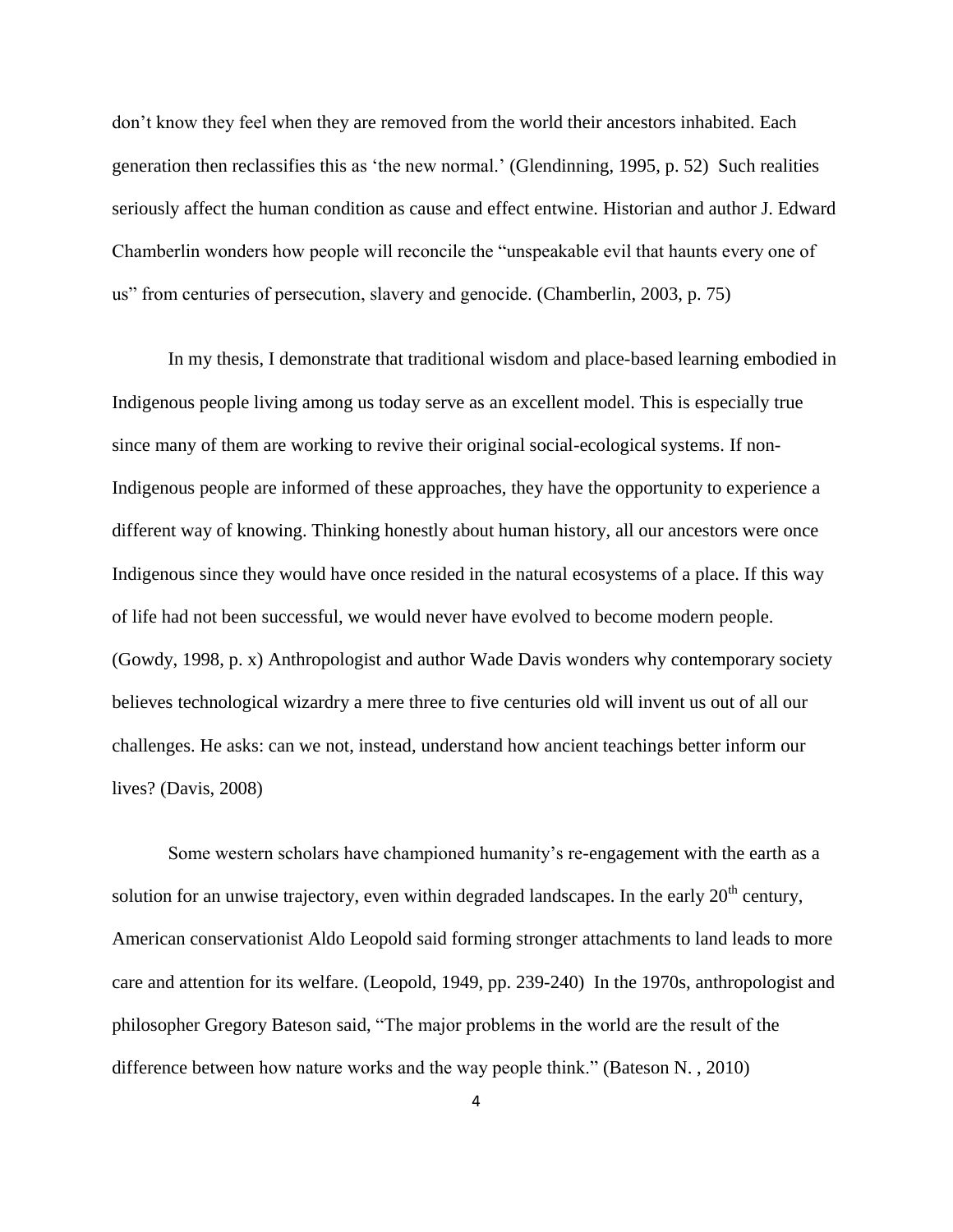Anthropology was born in the colonial era and it once regarded Indigenous people as exotic 'Others.' Fortunately, scholars today are suggesting more innovative ways to research human culture. Charles Menzies, an anthropologist and member of the Gitxaala First Nation is "seek(ing) to turn the anthropological gaze by identifying an Indigenous set of ideas or concepts that one might…call an Indigenous anthropology." He is "interested in contributing to an anthropology that is rooted within the intellectual traditions of Indigenous peoples *and* the longstanding traditions of the discipline qua discipline." (Menzies, 2013, p. 172) In the same spirit, anthropologists George Marcus and Michael Fischer encourage researchers to turn critical faculties towards investigating their own backyard. (Fischer, 1986, pp. 4, 137).

My own perceptions were changed by local First Nations, therefore I was inspired to reconstruct those encounters and examine how members of the general public would react. My intention was not to focus on the knowledge of local Indigenous residents, but rather to explore how non-Indigenous people respond to Traditional Ecological Knowledge and the worldview that supports it. Would this deepen their understanding of the land where they live and develop a greater motivation for practicing sustainability?

I also wanted my research to provide a healing venue for the difficult relations that occurred between Indigenous and non-Indigenous people since colonization. From first contact, First Nations encouraged care and respect for ecosystems while the settlers practiced mass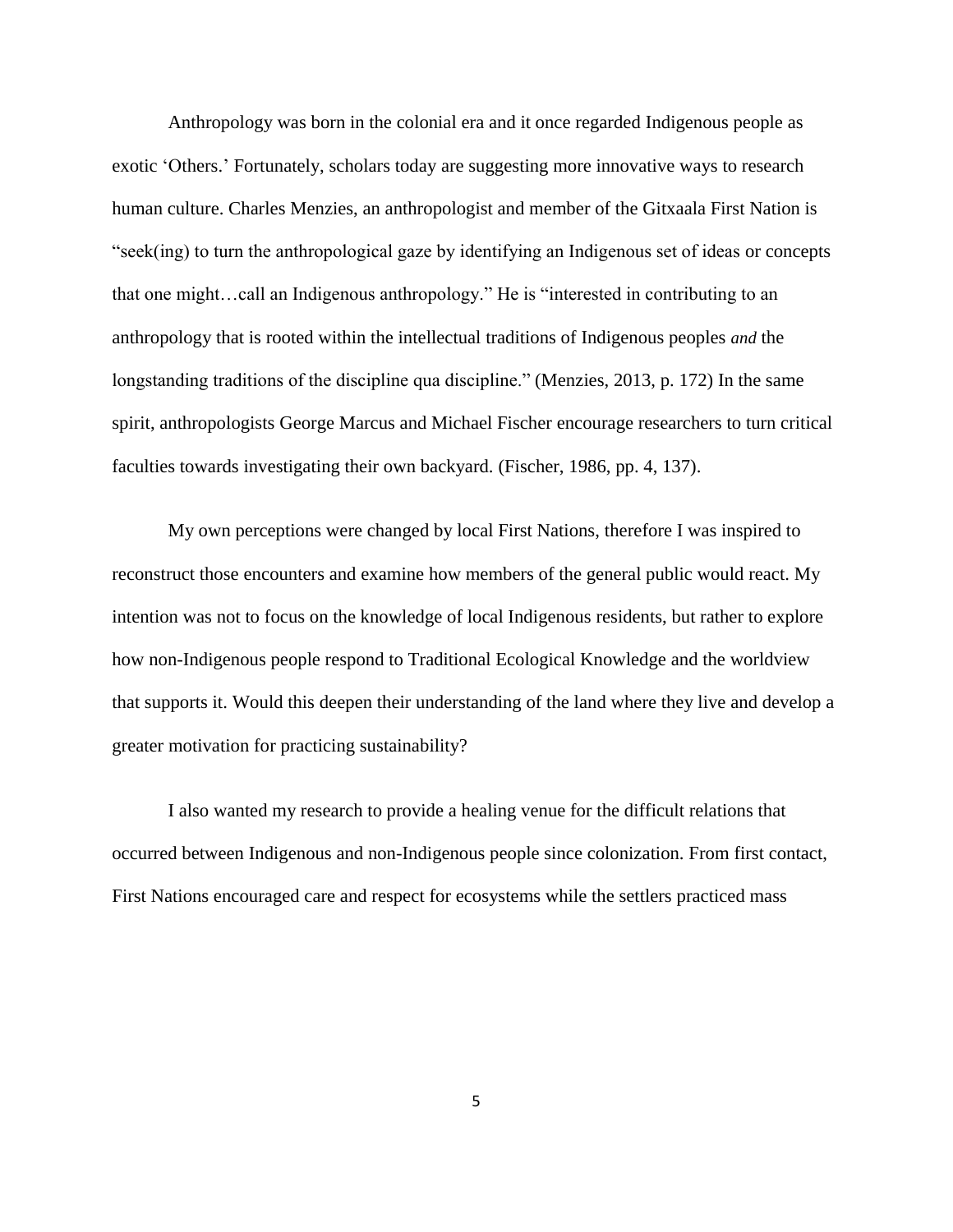resource extraction. My project offered an alternate educational and personal relationship. Thus I considered it 'Action Research,<sup>14</sup> which could certainly be duplicated in the future.

Out of necessity, I frequently use common terms such as 'sustainability,' 'place-based learning,' 'Traditional Ecological Knowledge (TEK),' 'Indigenous worldview,' 'reconciliation' and 'decolonization.' I tried as much as possible to discuss meanings alongside labels. For example, explaining 'sustainability' is complex; Herman Daly suggests a good definition. <sup>5</sup> In my analysis, I use the terms 'environment', 'nature' and 'the natural world' to describe the part of our common planet that is largely not constructed by humans. However, it's worth noting that an 'unnatural world' does not really exist. As historian and author Simon Schama says, everything comes from a natural source. (Schama, 1996, pp. 6-7)

Throughout this thesis, the quotes gathered from formal post-session interviews with research participants are differentiated by italics and quotation marks. They didn't all want their names made public so none are added. Instead, they are identified by letters in square brackets alongside descriptions in a table on page 10. Italicized words written after the English ones denote Indigenous names or words with International Phonetic Alphabet (IPA) spelling.

 $\overline{\phantom{a}}$ 

<sup>&</sup>lt;sup>4</sup> I have defined Action Research in the following terms: "Action research methodologies are framed by a commitment to social justice, giving voice to those who are usually silenced, challenging structures of oppression and acting *with* ordinary people to bring about social change – therefore they offer appropriate research models for engaging in community-based 'truth-telling' in post-conflict situations." (McGovern, 2006, p. 49)

<sup>&</sup>lt;sup>5</sup> "The power of the concept of sustainable development is that it both reflects and evokes a latent shift in our vision of how economic activities of human beings are related to the natural world − an ecosystem which is finite, nongrowing and materially closed. The demands of these activities on the containing ecosystem for regeneration of raw material "inputs" and absorption of waste "outputs" must, I will argue, be kept at ecologically sustainable levels as a condition of sustainable development. This change in vision involves replacing the economic norm of quantitative expansion (growth) with that of qualitative improvement (development) as the path of future progress." (Daly H. E., 1996, p. 1)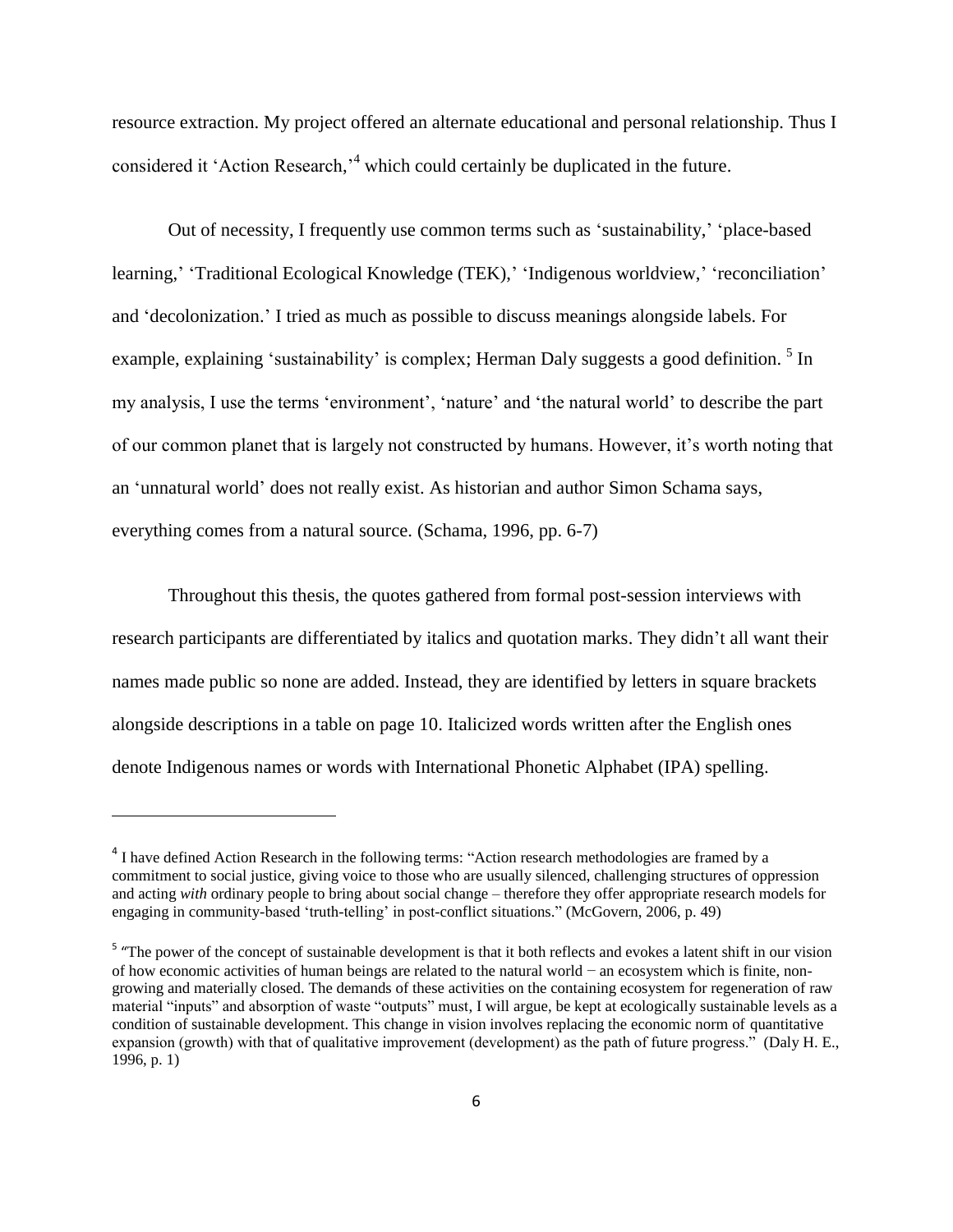#### <span id="page-16-0"></span>**2. Once Upon a Time, Not Very Long Ago: Coast Salish Context**

*"(During the research) I had more connection with this land because it came through (the educators). That's such a precious connection especially for those of us who were part of immigrant groups. (The Indigenous educators) have a deep, ancient wisdom." [C]*

When two European settlers staked a coal claim in present day downtown Vancouver in 1850, the surrounding region existed as one of the richest ecosystems on earth. Massive temperate rainforests blanketed the terrain, including conifers over a thousand years old. Smaller deciduous trees and shrubs grew in the understory, including edible berry bushes. The area was home to scores of insects, reptiles, amphibians, birds and a host of large and small mammals. The sky, water and land were covered with migrating birds from the Pacific Flyway. In spring and fall, numerous freshwater creeks were full of chum and steelhead salmon navigating to and from saltwater. Eel grass provided reproduction habitat for herring; surf smelts and sand lance spawned on gravelly beaches. These forage fish supported a vast oceanic chain, providing nourishment for larger fish species and offering sustenance to countless birds, bears, wolves, otters, seals, whales and humans.

For millennia, tens of thousands of Coast Salish people inhabited the river estuary and ocean inlets in what is now the Lower Mainland of British Columbia. They lined the shore with grand cedar longhouses, which accommodated many families at once. They caught fish in the local waters, gathered seafood from the beaches and shaped the landscape for better food production. (Trosper, 2009, pp. ix-x) The forest offered plants for gathering and mammals for hunting. Cedar trees supplied crucial material for canoes, buildings, clothing, dishes, tools and carved artwork. (Macdonald, 1992, pp. 12-13) Their social-ecological systems evolved to care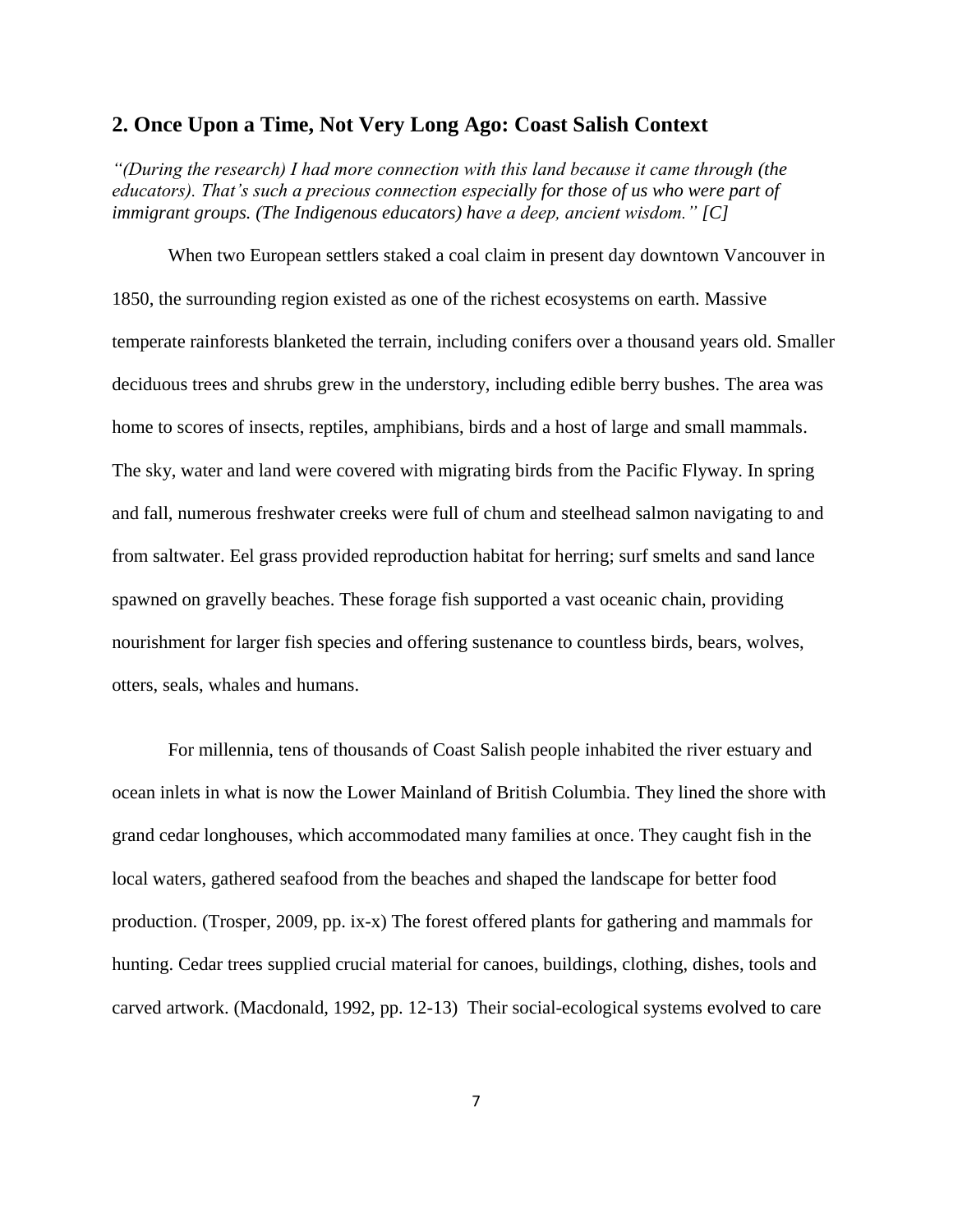for these plentiful resources by creating a strong human-nature connection. This, coupled with the strength of natural ecosystems, formed a robust long-term relationship.

For First Nations, a sense of place remains paramount. Stories and ceremonies speak profoundly and passionately about a direct connection to the earth and its multitude of species. Origin cosmology relates to the physical reality of the place they inhabit, interact with and travel upon. The nutrients from creatures and plants become their body; the spirits of resident beings enter their soul. Where First Nations live is part and parcel of who they are. (Hilland, 2013, pp. 41,43 ) In one of the few resident Indigenous accounts in the early  $20<sup>th</sup>$  century, Squamish Chief August Jack Khatsahlano addressed Vancouver's Chief Archivist Major Matthews. Khatsahlano frequently stated his name, birthplace and relatives (Mathews, 1956, pp. 10, 18). He described many place-names in today's Burrard Inlet and Howe Sound chosen by the Squamish in association with the landscape or what happened at that location.

By 1860, European settlement began in earnest and a different worldview took over. (Macdonald, 1992, pp. 14-17) By the late 19th century, all of Vancouver's old growth forests were clear-cut. Timber processing poisoned land, water and air while surrounding rivers and oceans were fished intensely. Trees and seafood provided a lucrative return in western markets and in no time the bounty shrank significantly and the human population of the pioneer city spread throughout the territory. (Macdonald, 1992, pp. 14-35) The settler's government created reserves to house First Nations, who frequently had to comply with alien authorities. (Harris, 1992, pp. 57-60) Despite this adverse legacy, the *xʷməθkʷəy̓əm* Musqueam, *Sḵwx̱wú7mesh* Squamish and *səlilwəta?l* Tsleil'waututh First Nations today continue to inhabit their unceded *̓* territories and practice traditional knowledge, as well as sharing it with others.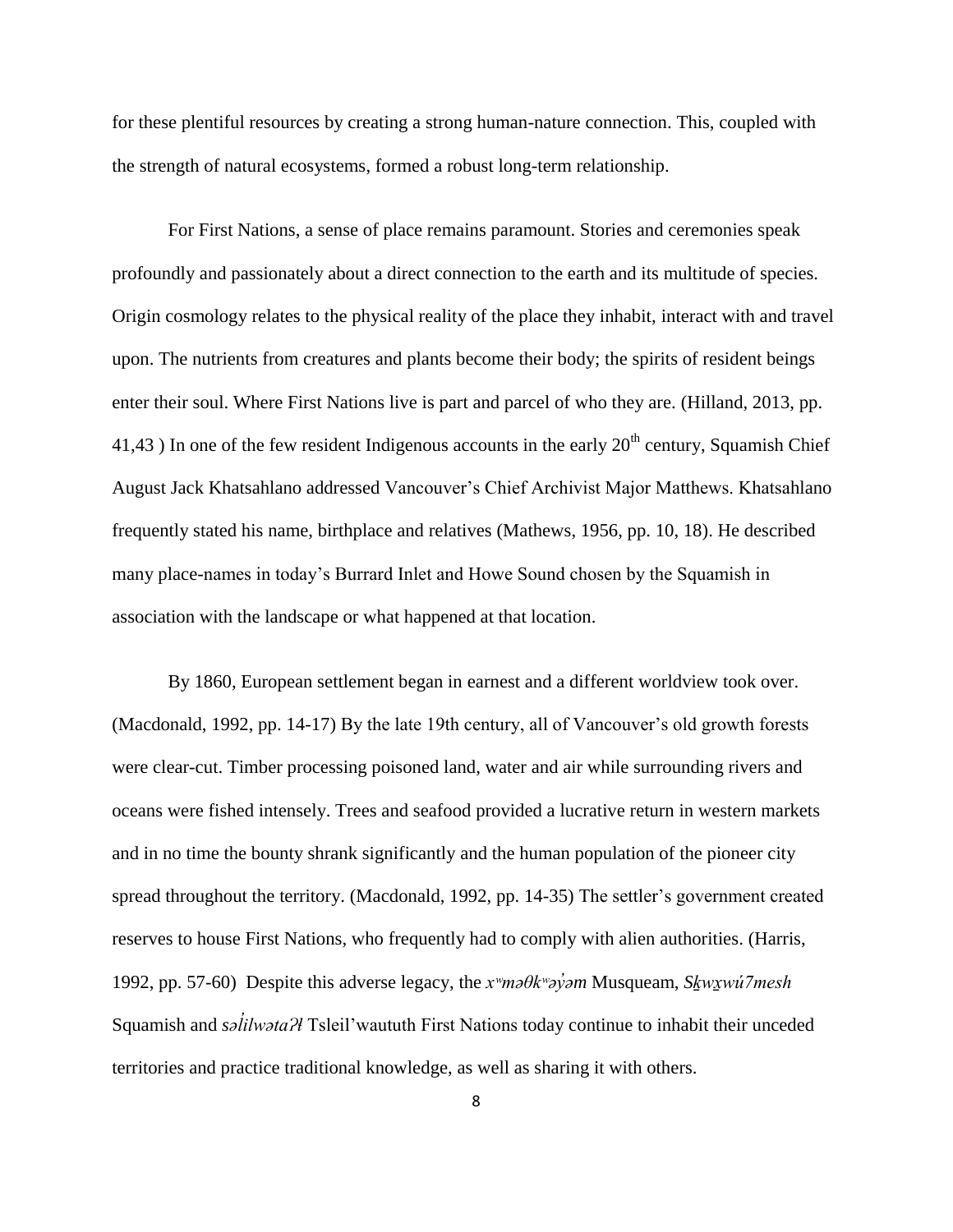#### <span id="page-18-0"></span>**3. Field Research Methodology**

*"There was a dialogue that you got going to introduce us and this experience was different for me... (The educators) were forthright and honest with an authenticity and willingness to share…You set up a human to human exchange in the land, each time in different situations."[C]*

My experience allowed me to create research that duplicated what I learned from local First Nations. The Coast Salish educators<sup>6</sup> I chose were actively learning and practicing their own traditional knowledge and I asked them to be in charge of the curriculum. As guidelines, I suggested they cover subjects such as their relationship to plants, animals, land, water and each other. I proposed they include language and culture and explain how they gather information since colonization interrupted transfer between generations. I requested they teach in studios, clubhouses, woods and waters to help research participants<sup>7</sup> fully appreciate the surroundings. All sessions took place on the reserves or in areas that supported First Nations culture.

During seven sessions, seven Indigenous educators shared teachings with fourteen participants who responded to social media call-outs, posters and word of mouth. Those who answered the invitation tended to be interested in the topic of sustainability and First Nations and had a familiarity with what the educators might present. The challenge was to investigate how the participants were affected afterwards. They received up to twenty hours of instruction in all; the average engagement was fifteen hours. I observed them during the sessions and conducted interviews before and after. Beforehand, I asked questions specific to their experience; such as their personal relationship with nature and sense of responsibility for it. How did they define and

 $\overline{\phantom{a}}$ 

<sup>6</sup> 'Educators' are the First Nations educators ie. the teachers

 $7$  'Participants' are the research participants ie. the students whose responses were the focus of the study.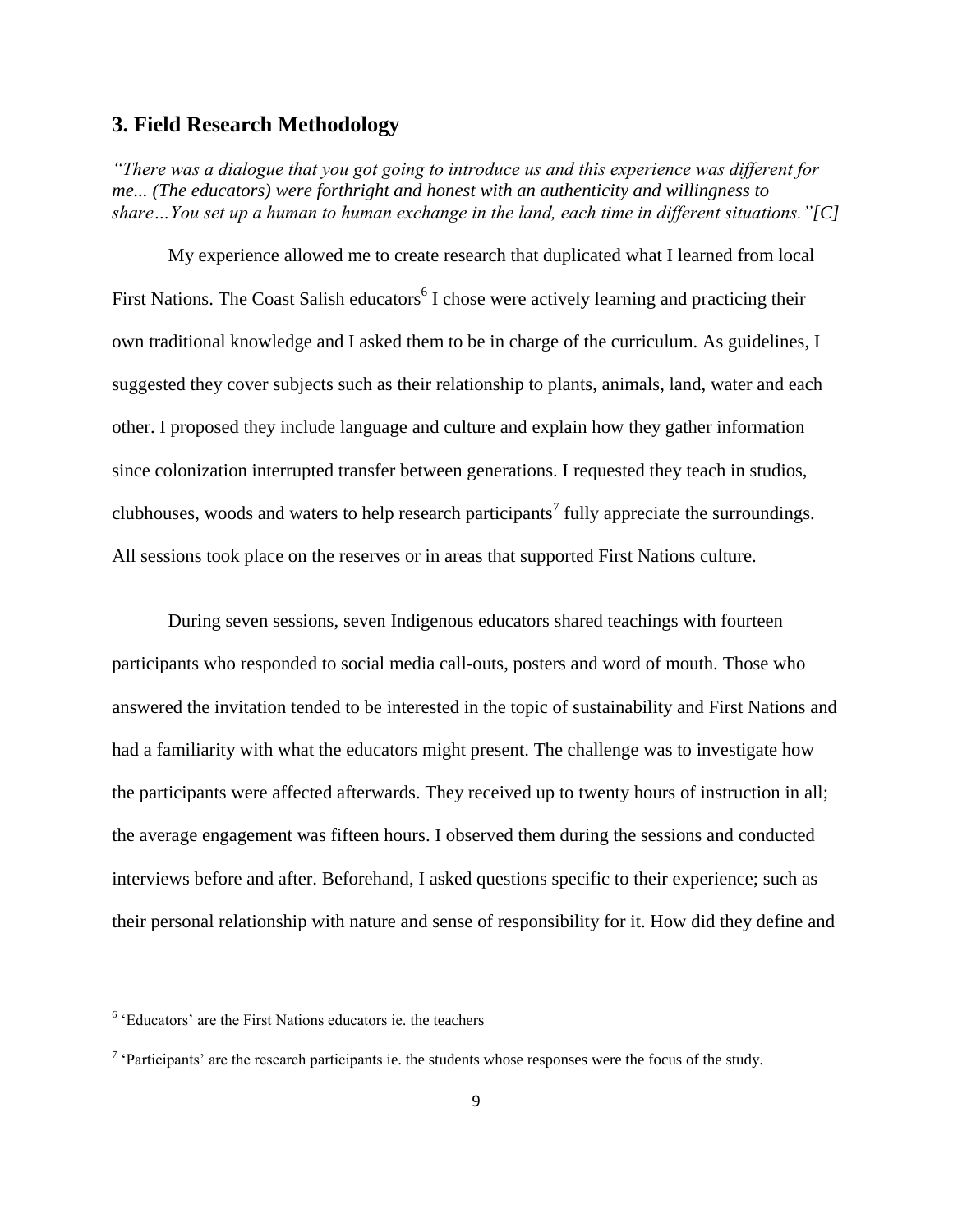understand sustainability, place-based learning, Traditional Ecological Knowledge, Indigenous worldview, reconciliation and decolonization? In post-session interviews, I investigated how their perceptions changed. The following table shows the research participants described as male or female, their profession, place of origin and the date of our post-session interview:

## **Table 1: List of Participants and Descriptions**

| $[A]$ M – retired social worker                 | Ontario $-$ was not able to be interviewed after |
|-------------------------------------------------|--------------------------------------------------|
| $[B]$ M – permaculture designer                 | Netherlands $-01/31/17$                          |
| $[C]$ F – retired architect                     | Ontario $-12/16/16$                              |
| [D] F- retired social worker                    | Vancouver $-01/06/17$                            |
| $[E]$ F – high school art teacher               | North Vancouver $- 12/30/16$                     |
| $[F]$ F – high school social science teacher    | Vancouver Island $-01/02/17$                     |
| [G] $F$ – aboriginal focus-school teacher       | $USA - 02/12/17$                                 |
| $[H]$ F – kinesiologist                         | USA, Vancouver $-12/27/16$                       |
| [I] $F$ – professional storyteller              | Vancouver $-01/20/17$                            |
| [J] $F$ – local historian & home-school teacher | Alberta $-01/17/19$                              |
| $[K]$ F – theatre artist                        | Vancouver $-01/13/17$                            |
| [L] $F - biology$ undergrad                     | Mexico $- 01/17/17$                              |
| [M] $F$ – environmental educator                | Fraser Valley $-01/28/17$                        |
| [N] $F$ – environmental educator                | Fraser Valley $- 12/17/16$                       |

Participant [G] had Indigenous background; the rest did not. The majority were passionately involved in some form of social justice or environmental activism in their non-work lives. Many were encouraged in these activities by family. Several had parents who introduced them to the wild world – if this meant wading in gumboots through the swamp behind their house, catching crabs at Spanish Banks, going to a farm, woods or an island close by for a playground or sailing around Georgia Strait. Others picked up their interest of nature from living in the city and visiting wild places.

*"When you're with native people, connected to the land, you can begin to feel a very different way of being in the world." [C]*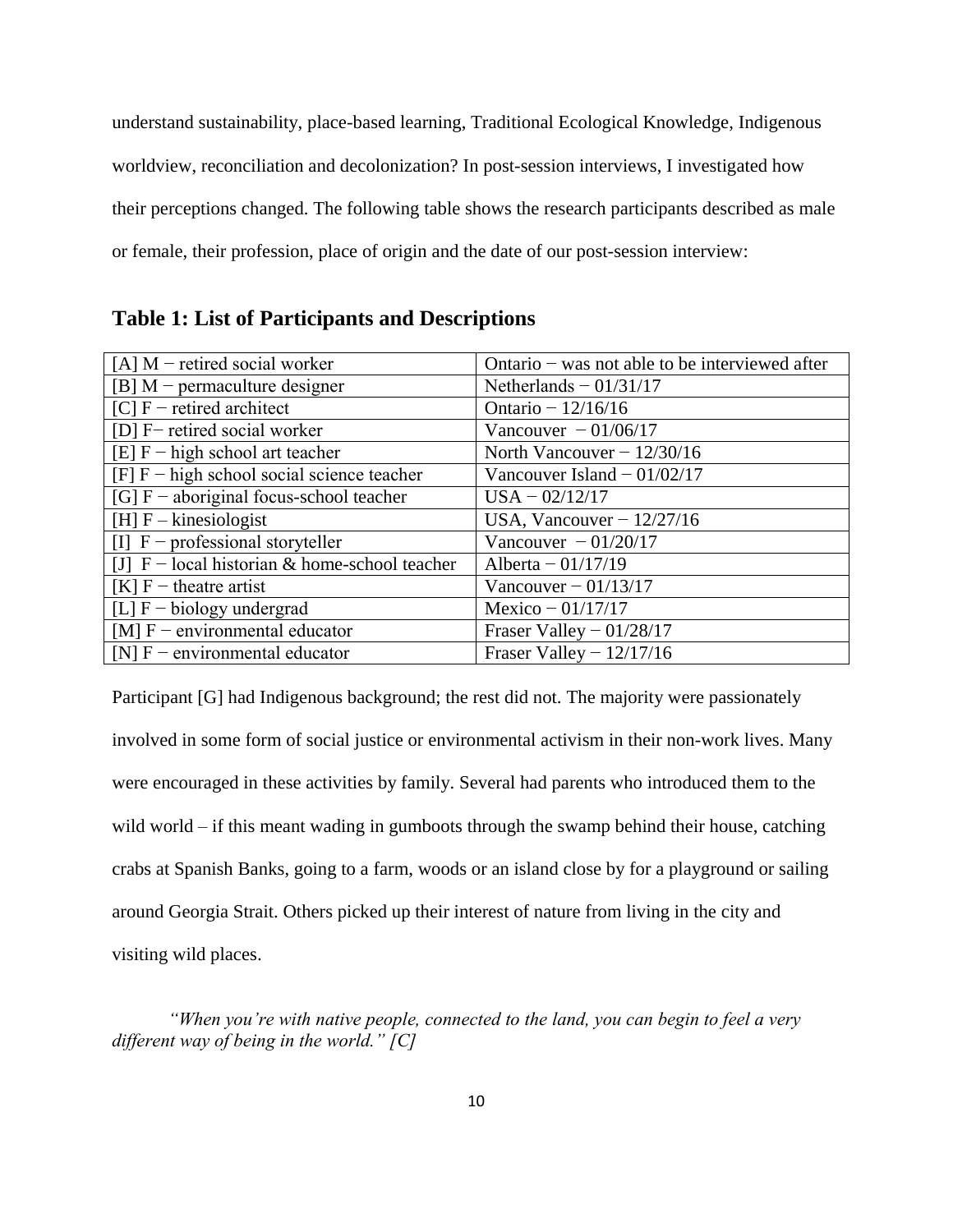The first session began on a rainy day in September 2016 after a long hot spell. We spent a few hours on a "Talking Trees" walk through Stanley Park near Beaver Lake with Candace Campo *xets'emits'a*, from the Sechelt Nation. She operates an ecotourism company and lives on the Squamish Reserve. She discussed the nutritional, medicinal and cultural attributes of various trees, plants and animals. Candace described the ceremonial significance of cedar face paint and the many uses of the cattails which lined the edges of the water. She recounted her own people's complex tales of cultural connection to the land, the importance of community $\delta$  in matrimony and how resources were shared among families.

*"Candace talked about hunting ducks… how they only took down male and not females in order to maintain populations… It was an interesting perspective: understanding a resource and how populations behave…(to) ensure you're not going to cause their demise. It's a huge problem…For example, fish populations are being depleted and there's no chance of repopulation. That example with the ducks was really clear…it's a simple concept to make sure you do what is not going to be detrimental – for yourself and the world around you."[L]* 

For the second session, we visited Squamish Nation artist Rick Harry *Xwalacktun,* in his artist's studio next to his home on the Squamish Reserve. He works primarily as a wood carver and also creates in paper, metal and stone. He spoke extensively about his family and community relationships and how these informed his work. Rick described his connection to the land and the materials he used – especially cedar. He had a wide-ranging knowledge and treated his tools and materials with great respect. He offered good words about fostering young artists and encouraging them to embrace their own traditions. In fact, a young carver was working with him that day. Rick welcomed us into his space; his family was present and engaged in our visit.

 $\overline{\phantom{a}}$ 

<sup>&</sup>lt;sup>8</sup> For the term 'community,' I use the environmental definition offered by activist and writer Wendell Berry. "If we speak of a *healthy* community, we cannot be speaking of a community that is merely human. We are talking about a neighbourhood of humans in a place, plus the place itself: its soil, its water, its air and all the families and tribes of nonhuman creatures that belong to it." (Berry, 2002, p. 202)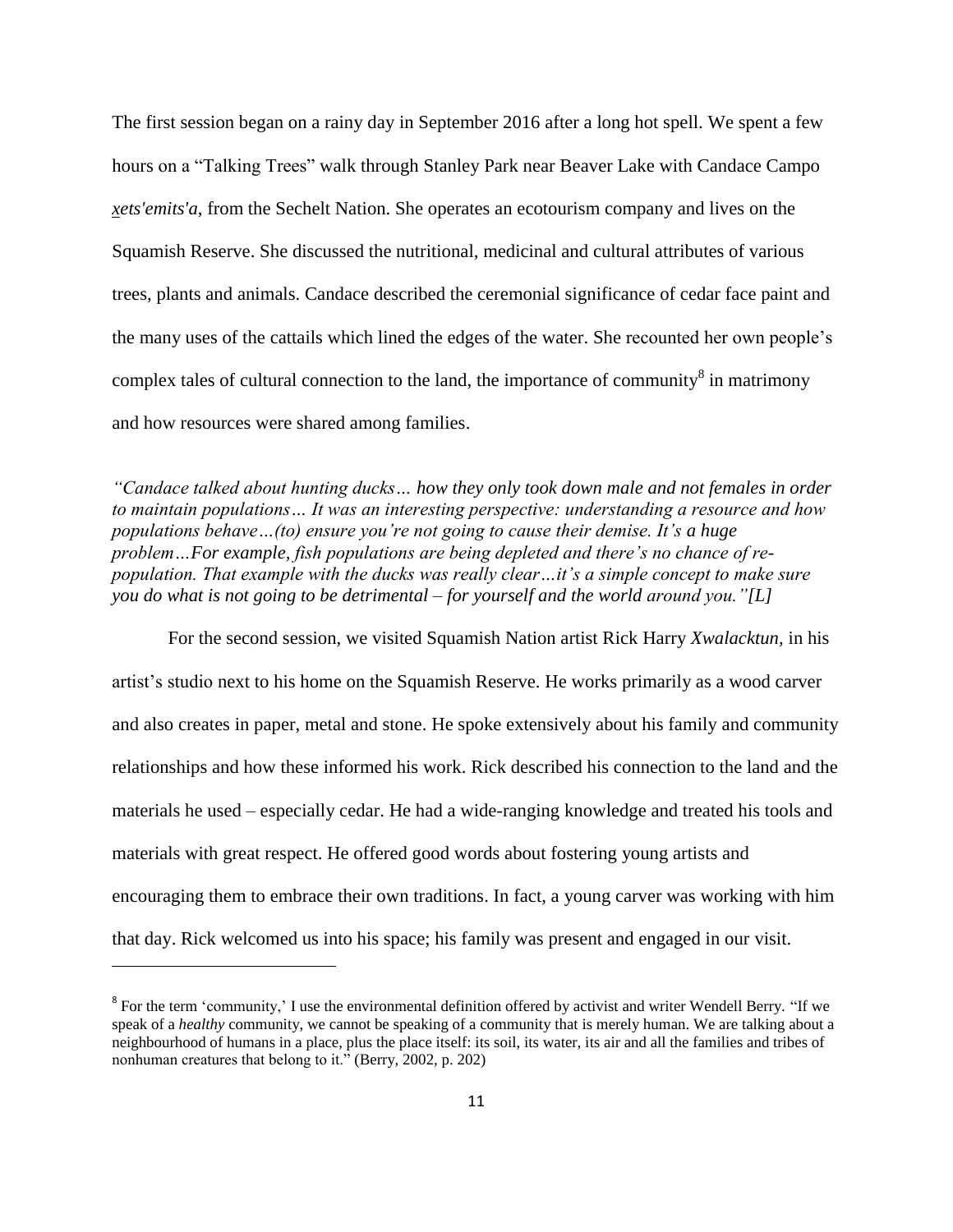*"Rick Harry is the one… at the forefront of re-creating the form. Now, he's passing his knowledge and legacy to other people. He said the (carving) tools weren't available (for him). He had to invent them…(because it) got interrupted. I feel we can look at what some of our Indigenous neighbours have done, even with the interruption that was created by policies. The way they're able to pick up the weaving and re-weave it …. so we can do it too." [H]*

During the third session, we walked through the forest along Musqueam Creek with Musqueam educator Terry Point. He discussed his people's valiant attempt to bring back the health of Vancouver's last surviving stream to support salmon. Terry spoke about how the dredging of the Fraser River had done much damage. He showed us a culturally modified tree and talked about Musqueam cosmology. One important story offered a strong link: the twoheaded serpent *sʔi:łqəy'* created Musqueam Creek by killing everything in its path from Camosun Bog *x<sup>w</sup>məm<sup>'</sup>q<sup>w</sup>e:m* to the river *stal*<sup>2</sup>*w*<sup>2</sup>. The creature's droppings produced a new plant: the *məθkʷəy̓.* The people were named Musqueam, *xʷməθkʷəy̓əm*, place of the *məθkʷəy̓*.

*"The two-headed serpent was about holding two things, seemingly at odds. I thought… I can understand that!... How those people identified with the grass because they were the grass. Humans and nature are not at odds. We're all a part of the same food web. We're all connected and responsible….it all sort of came together in one idea. I think the two headed serpent will follow me around for the rest of my life!" [M]*

For the fourth session on Thanksgiving Day weekend, we visited Wes *Chiaxsten* and Larry *Shuck7swaywsum* Nahanee, Danielle Morsette and their families at Mosquito Creek Marina Clubhouse on the Squamish Reserve. Wes and Larry are Squamish Nation canoe skippers and cultural keepers. Danielle Morsette is a traditional weaver from the Suquamish Nation in NW United States. Danielle described how she learned weaving methods and created mostly wool clothing. Wes and Larry engaged us in an enlightening and profound conversation about the difficulty of growing up Indigenous in a colonial environment among drastically altered people and landscapes. How was one to learn customs, language and ceremonies that had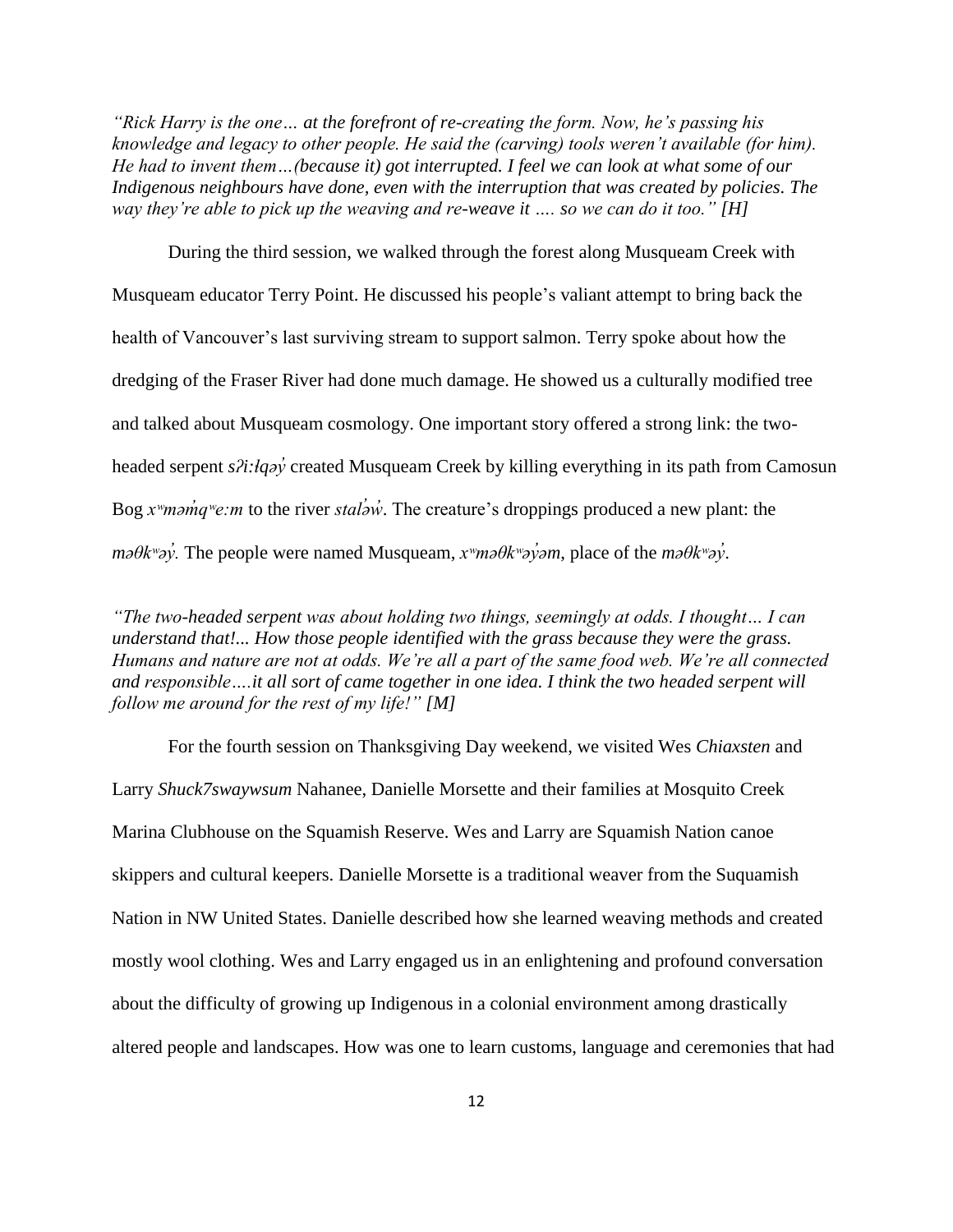almost been lost by disease, development and the residential schools? The drive of our educators was strong and their intentions were clear. But they did not hesitate to talk about the difficulties.

*"When (our modern culture) talks about sustainability, our concepts are almost diametrically opposed…I couldn't help but reflect on that….After millennia, the Musqueam and Squamish are still canoeing, making beautiful crafts, learning and teaching about different kinds of plants for hundreds of thousands of years! It doesn't need to change so much because it still works. Whereas, I have a Blackberry that's four years old now and the company's on the way out."[F]*

For the fifth session, I organized a large cultural gathering. First Nations taught me that important events are to be shared with the public. In this way, information is carried forward and creates a better environment for all. So I produced a Witness Ceremony and Cultural Evening with Wes Nahanee *Chiaxsten,* the research participants and 50 invited guests at the UBC Museum of Anthropology Café. The intention was to allow the participants to communicate their insights to the invitees and for all the guests to Witness this sharing and carry it further, since the ceremony is a form of 'native newspaper.' I opened the event with a slide show describing the four proceeding sessions. Then, Wes led the ceremony and shared his knowledge. Witnesses were called and given a gift of money – a few quarters, which were the equivalent of what a Hudson Bay blanket was once worth. We ate our meal and then the research participants stood before the guests, offering stories in a formal presentation. Afterwards, the special Witnesses chosen communicated their impressions back to the audience.

*"My moment came during the witnessing….when I felt myself holding the thread and standing up, speaking…feeling this is not a time to act like you're small. It's not a time to be selfeffacing. It's not a time to say −I don't have a voice. It's not a time to do any of those selfdefeating things. It's time to step to confidence! It's time to step into this gift." [I]*

During the sixth session, we departed from Mosquito Creek Marina with Wes Nahanee *Chiaxsten,* in a canoe travelling east along Burrard Inlet. While the rain poured down, the crew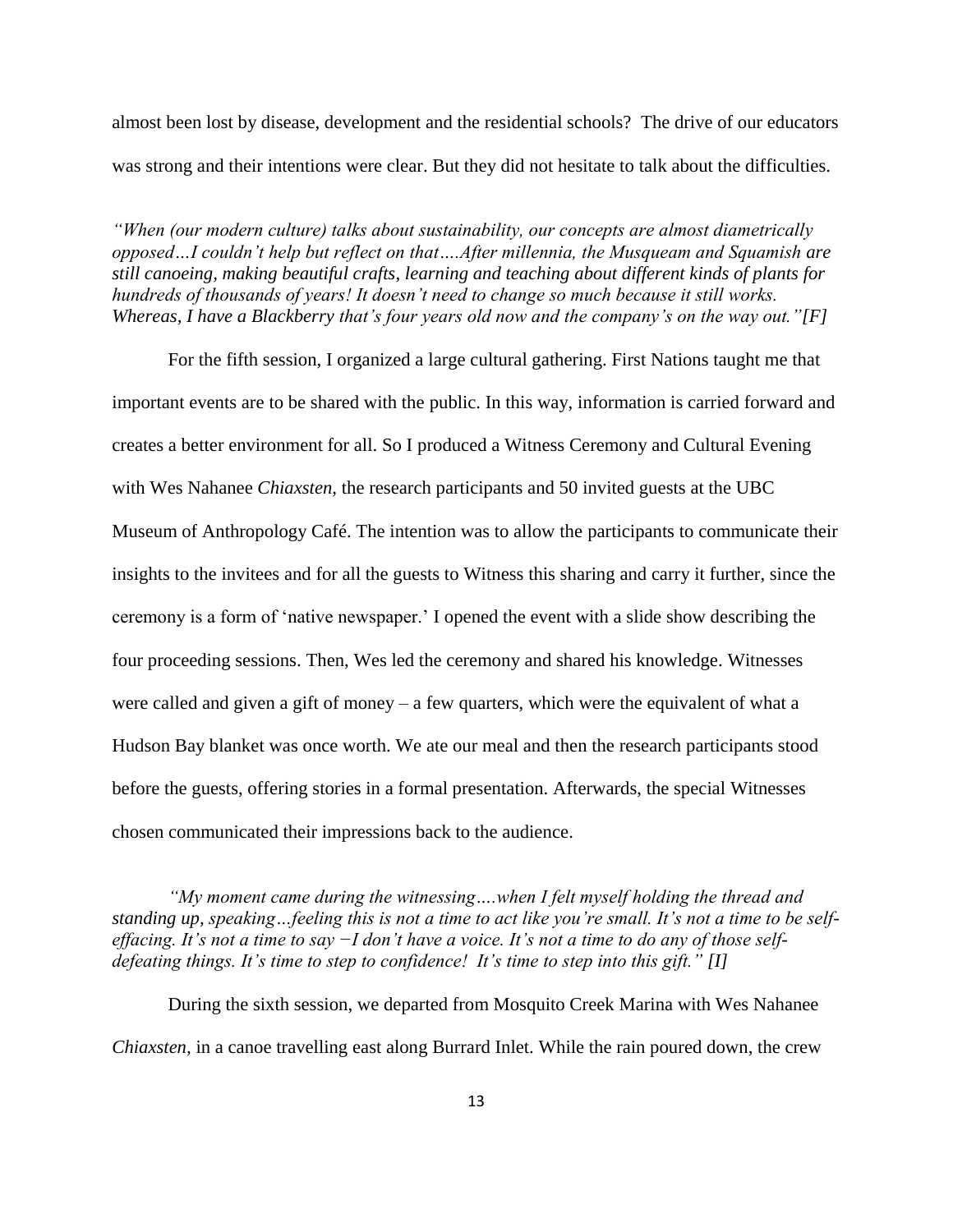learned how to be on the water in a First Nations way. Even though we looked onto a wall of human developments on the North Vancouver shoreline, we existed as a small group of eight in a lone vessel travelling under our own power. Wes taught us that our responsibility to each other and the canoe should be very strong. Without the extra knowledge and stories he shared, the trip would have been far less welcoming and connected.

*"(Being out on) the water is a good example of learning some Traditional Ecological Knowledge….It was interesting that when we got into the canoe…we introduced ourselves. It felt awkward... I guess we're not really used to having a relationship with things. We just buy them, use them and dispose of them." [N]*

The seventh and last session was Cultural and Language Teachings with Henry Charles. We met in the Anthropology-Sociology building at UBC. As a Musqueam member, Henry made a point of relearning his endangered language *hən̓q̓əmin̓əm* which at that time only had 6 fluent speakers; his experience showed revitalization was possible. He spoke about his family lineage, which he traced back several generations, and the relationship the Musqueam people have with the landscape and the villages along the coast where the University is now situated. He shared his knowledge of the language and how he learned it. He recounted the difficulty of resurrecting an endangered tongue. Sometimes conflicting views stopped the process from continuing at all.

<span id="page-23-0"></span>*"The language session was totally not what I was expecting. I thought we were going to learn a few words and phrases. But it was a story − which I love. I have to relax…it's not such a linear, goal-oriented thing….What Henry spoke about… raised my awareness about local landmarks and sites that were established as time or place markers…I liked learning about them." [J]*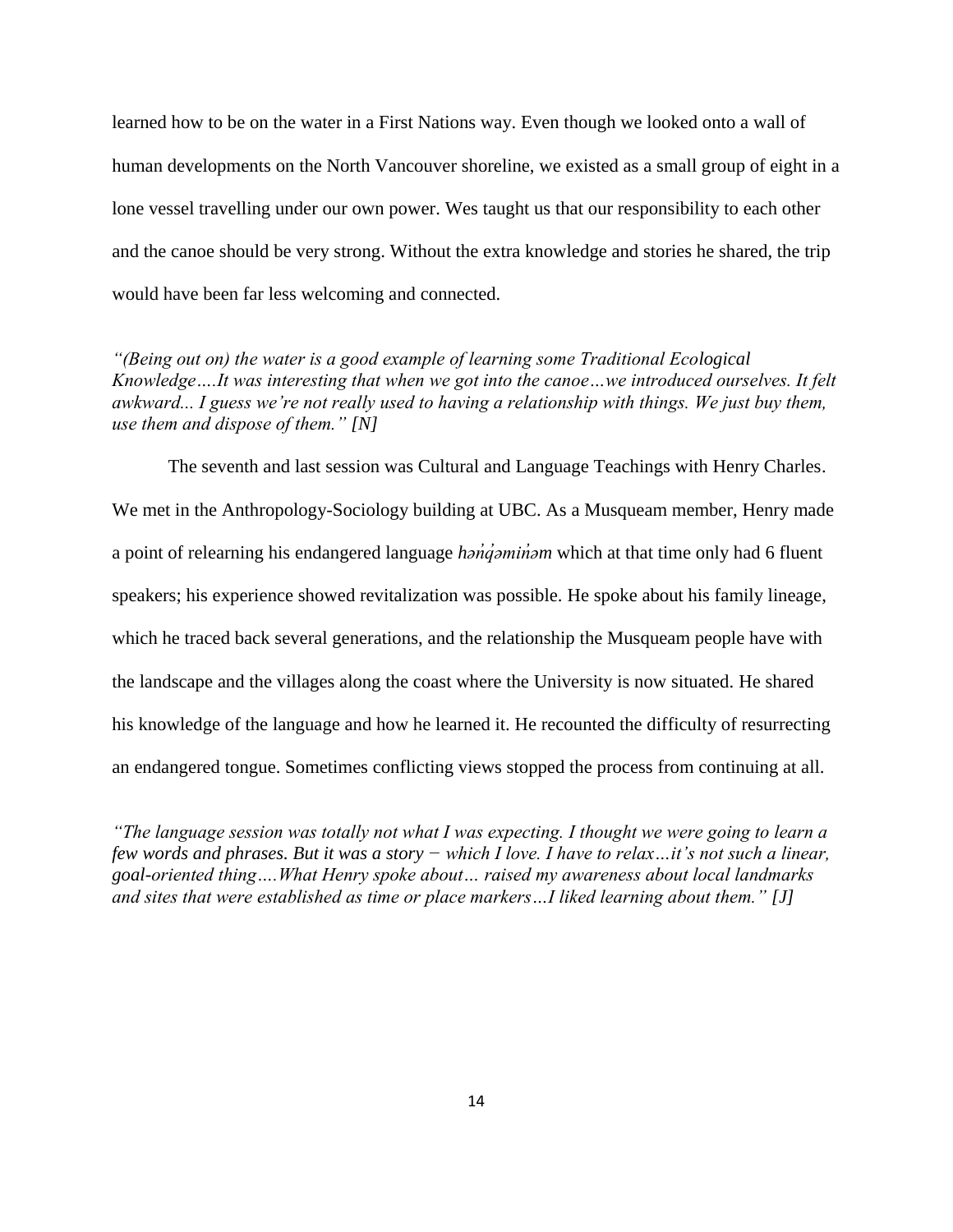## **4. Perceptions of Transformation**

*"I think it's important for all people to have direct human experiences with Indigenous people and that's why I thought this research was very important. You were going about it the right way. Instead of embellishing any romantic notions, you were able to introduce the participants to people who were very real. And I think that's a very powerful experience to have."[G]*

I started the post-session interviews with a question on whether the participants felt they had been transformed by the research activities. Almost all mentioned their knowledge and feelings about an Indigenous worldview and sustainability were substantially deepened. It was heartening to hear that the majority expressed the wish that I undertake this research again in some form and if that happened, they would gladly join in. All were appreciative of the opportunity to participate in such a unique undertaking. It offered *"a rare experience;"* a chance to *"learn in a more authentic way."* 

About a third were teachers so the structure and content of the sessions certainly helped them in their work. For others, having their own individual connection to the educators was worthwhile, with the addition of personal stories and insights. All the participants agreed these interactions were more valuable than what frequently happens in formal institutions.

*"As a teacher, I've… set up (sessions with Indigenous educators). (This project's) sessions were not the same. The surroundings of an educational institution tend to be very prescribed and sterile. And they don't have the same kind of meaning….For example, with Candace,…Stanley Park was the classroom. (There's) no way to duplicate that in almost any interior space, let alone a current public school setting. That's where their lives were centered…their walls, their kids, their people, their clothing. The surroundings made it a much more holistic experience."[F]*

The learning environment had a strong influence and contributed to positive outcomes. A *"group consciousness elevated (the process)."* Epiphanies came easier when surrounded by a cohort. The participants were intrigued to be offered outings on a series of weekends to visit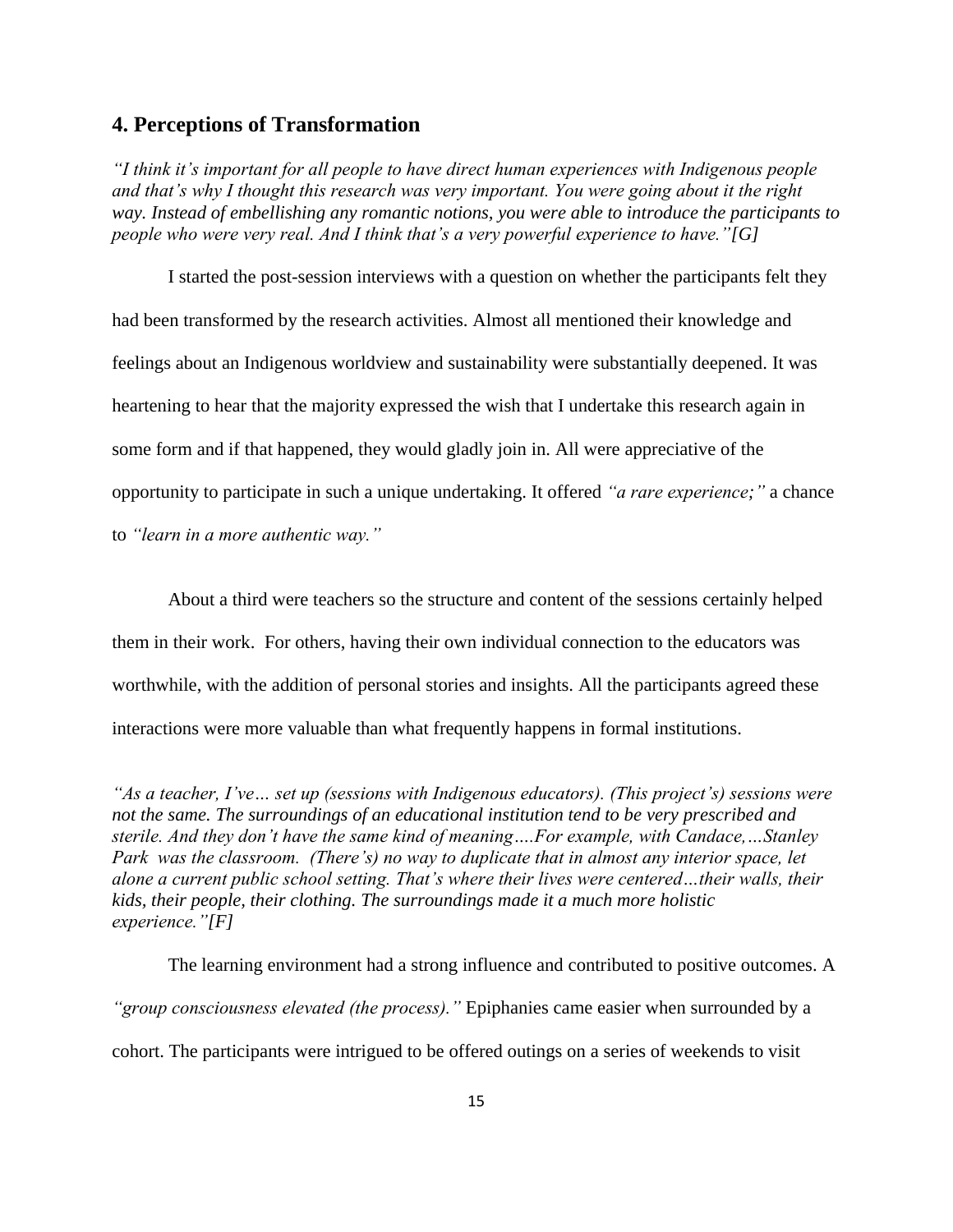*"places they didn't usually go."* Natural settings facilitated the shifting of viewpoints. The sessions were *"practically located in place….on (the educator's) sacred ground, their area, their territory."* The participants commented that being on the Musqueam and Squamish Reserves positively affected their ability to absorb traditional knowledge since the feeling was different from the city. Just visiting these places was insightful. Some admitted to never having ventured there before even though they had lived close by their whole lives.

Meeting First Nations people face to face in intimate settings and getting to know one another was a new experience for a number of participants. The educators demonstrated *"a different way of being on the land."* To receive teachings where they *"lived and worked"* and be offered such opportunities created a more *"three-dimensional"* setting. They hadn't encountered *"this way of learning very much"* since most were accustomed to our current style. All these experiences created a transformational atmosphere.

The participants *"reinforced their beliefs about connectedness"* and became more conscious of where they lived. Their sense of humility was heightened. They appreciated being *"forced to articulate their ideas."* Ecological richness survived *"right here."* This added to what could be seen and *"more could be absorbed."* The sessions were a *"reminder to dig deeper."* It provided the impetus to *"think more about what they didn't know and need to learn;"* to understand *"what nature asked them to do."* To learn from people with ancestral connections to the place we all inhabited and to perceive how to *"view their lives in nature"* was profound. The educators were living their lessons. They were individuals actively involved in *"the community side of things."* They *"stood for something."* If they could do it, so could the rest of us.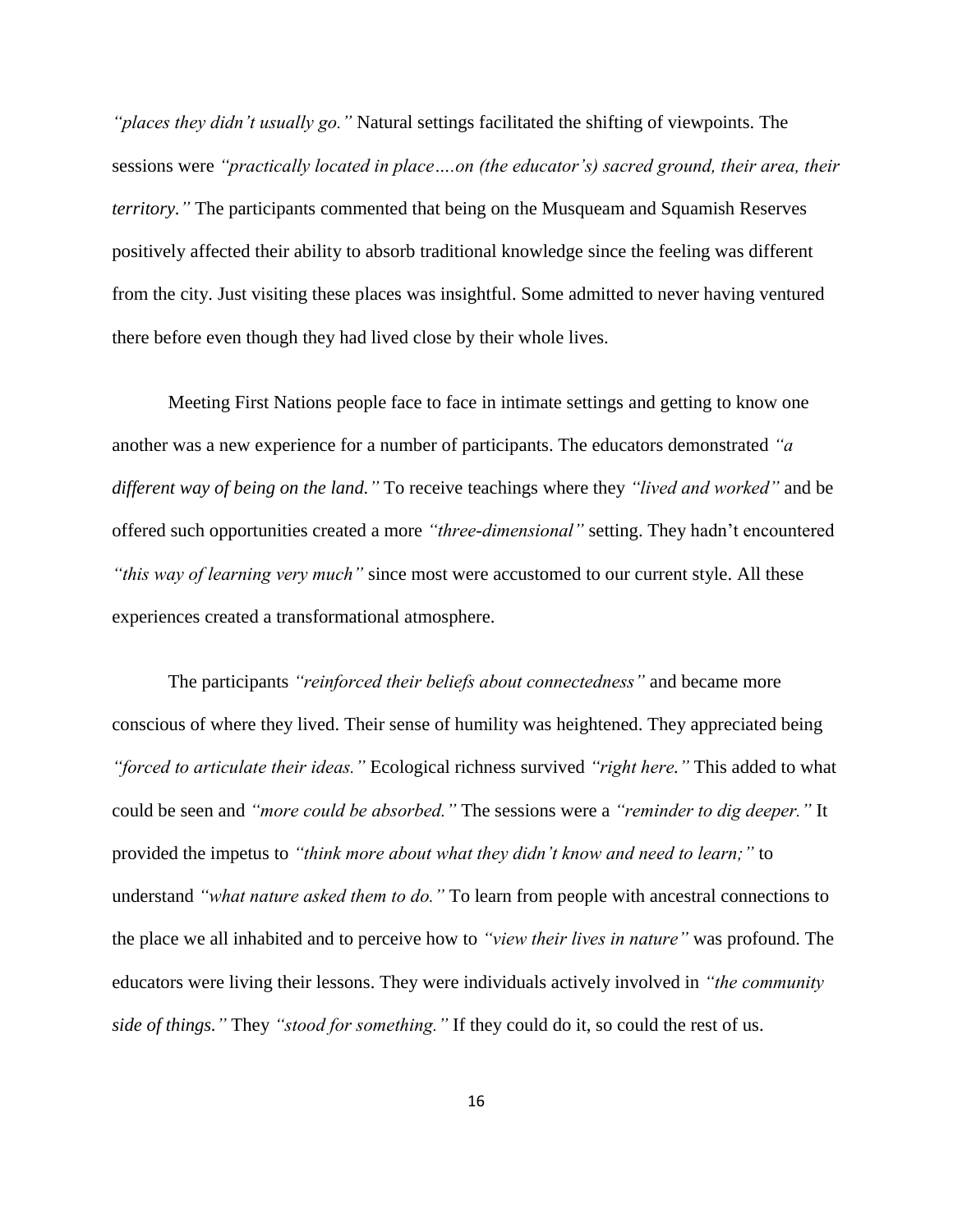One participant [K] mentioned that since receiving education about historical streams in Vancouver, something inside her changed. She had *"never thought about what was under the street before!"* A second person [F] said that if she visited Stanley Park again she would feel more like a part of the landscape. Another [A] shared that these sessions helped him to understand his own traditional culture. Being offered Traditional Ecological Knowledge was highly valued. After the sessions finished, teachings came back to *"twig memories."*

Other, adverse changes occurred. One person [H] stated the encounters taught her she knew *"less of the answers."* Another [D] expressed that she felt depressed after learning the extent of the destruction that was done to the Indigenous people and their land. But both were keen to work at righting difficulties, rather than resigning themselves.

On the subject of sustainability, they noticed the Indigenous view was "*more an approach than specifics.*" The biology student from Mexico [L] mentioned she never heard sustainability discussed in a cultural way before. She understood that passing knowledge through family and community was a traditional method; a style not highly present in today's society. She acknowledged that the merging of old and new ways had a lot of potential. She recognized that information about the original land and people of Vancouver was not easy to learn and she welcomed this opportunity. Also, the education she received about restoration and plant uses from an Indigenous perspective was very valuable for her work.

*"I gained a deeper understanding of what it means to be Indigenous…of how deep the oral tradition goes. I felt part of their family…and welcome." [B]*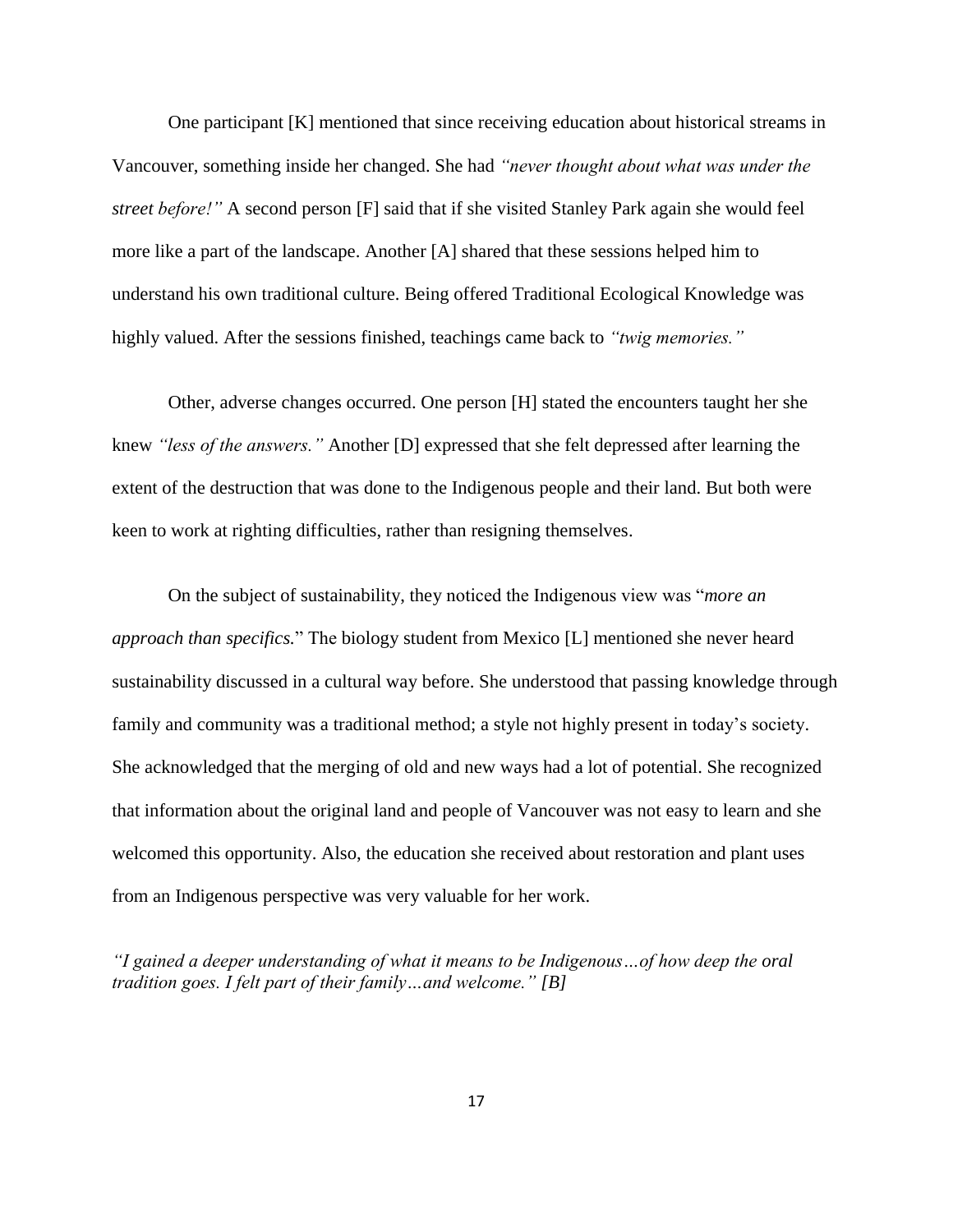#### <span id="page-27-0"></span>**5. An Indigenous Worldview: Distinct Characteristics**

Early on, it was apparent to us all that not only are relationships important for positive social-ecological interaction between humans and the natural environment; they are paramount.

#### <span id="page-27-1"></span>*Research Relationships*

*"One of the most noticeable things for me was the relationship between you and Wes. It's obvious you have developed a strong bond with great trust. I don't think the project would have worked as well without the forming of relationship between the source of knowledge − our First Nations presenters − and the teacher or conduit of that knowledge − yourself. My thought is that forming relationships is a major key in learning. Thanks again for the great opportunity this experience offered us." [D]*

The research participants recognized I had established strong contacts for up to 15 years previously with the Indigenous educators I chose. Without ongoing associations, I would not have been able to approach them at all. Time and time again, the participants reflected fondly on the hospitality, trust and humour of the educators. Their willingness to share knowledge and the patience and kindness they exhibited was admirable.

The participants' positive responses did not surprise me. I highly appreciated Indigenous knowledge in my first encounters and it continues to fascinate me today. The perceptions feel simple and profound and come across as very supportive of the natural world. No wonder the participants were highly attracted to these ways of being. They listened intently and asked numerous questions. Some of them confided in me later that perhaps there were too many questions. But the educators always responded thoughtfully and thoroughly.

*"It blows me away how gracious they are about sharing their knowledge – to people (connected to those who) spat in their faces for so many hundreds of years." [J]*

*"What struck me most…was the sense of openness everyone had to share their culture with us…so welcoming. (They were) such good hosts." [N]*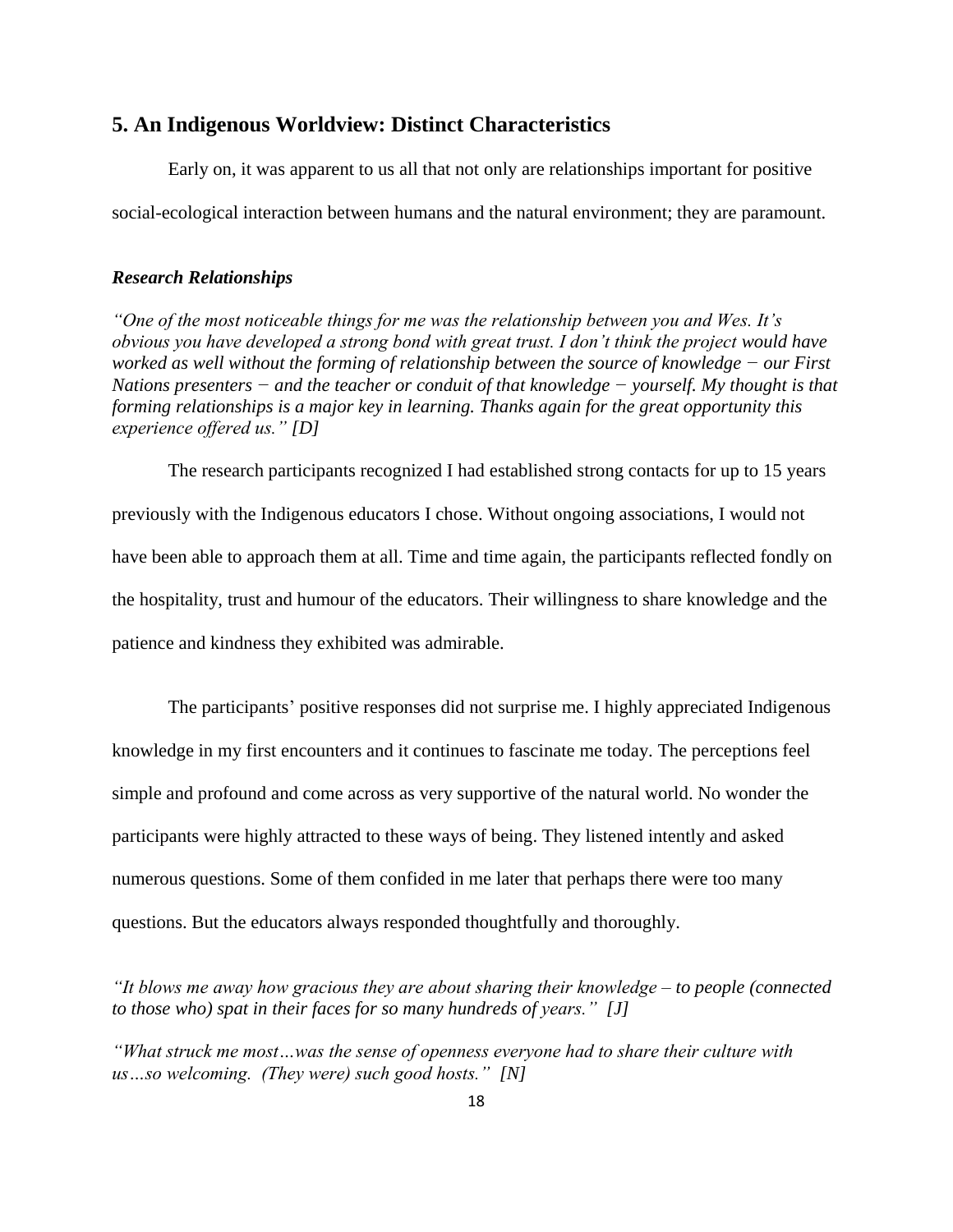*"(Despite all the negative history) I'm so grateful for the humour. (It was) so humbling, so generous. (And they were) telling jokes, making light of all this! Wow, the strength." [E]*

#### <span id="page-28-0"></span>*Crucial Relations to Place*

*"I think you can connect so much more… when you're actually there. I'm trying to imagine learning about plants in Stanley Park…or the two headed serpent without seeing the creek that created it, or Xwalacktun's inspiration for his artwork without being surrounded by his space. (When the schools do) First Nations (teachings they say) here's a fact, fact, fact…(It's) not connected to anything. How are you supposed to make meaning? I think there's no excuse. Look where we are! It's not like you're trying to learn about Egypt and get a class trip (there). Go out your backyard and talk about whose territory you're on! It's not that hard! That was especially helpful for me since I am going into teaching." [M]*

What underlies all conversations with Indigenous people is connection to place. It shapes the individual and the community. It's the glue that makes human society stick together. Animals rely on their physical environment for sustenance and humans are affected as well. Today, people count on global commerce for consumables and frequently travel for work and recreation. Regardless, our home place still shapes our lives considerably.

Native American Seneca historian and activist John Mohawk imagines a time when our tribal ancestors arrived in a new ecosystem, wondering, "How do I adapt to this place?" (Mohawk, 2008, p. 134) They would have created beliefs that blended with the culture of the land. Since plants are very old species on our planet and remain stationary to witness what goes on, they certainly have teachings to offer. Some trees have surveyed their environment for over a thousand years. Rocks are even older: as old as the earth. Indigenous people are willing to listen and learn from nature. This ability shows "the marvelous capacity of our species to survive…and adapt to that place," and sometimes set down roots for millennia. Such approaches appear far more durable than any current facility to create technology. (Mohawk, 2008, p. 134)

*"I would look up to the trees when it was raining. It was so beautiful….I took in the spectacle*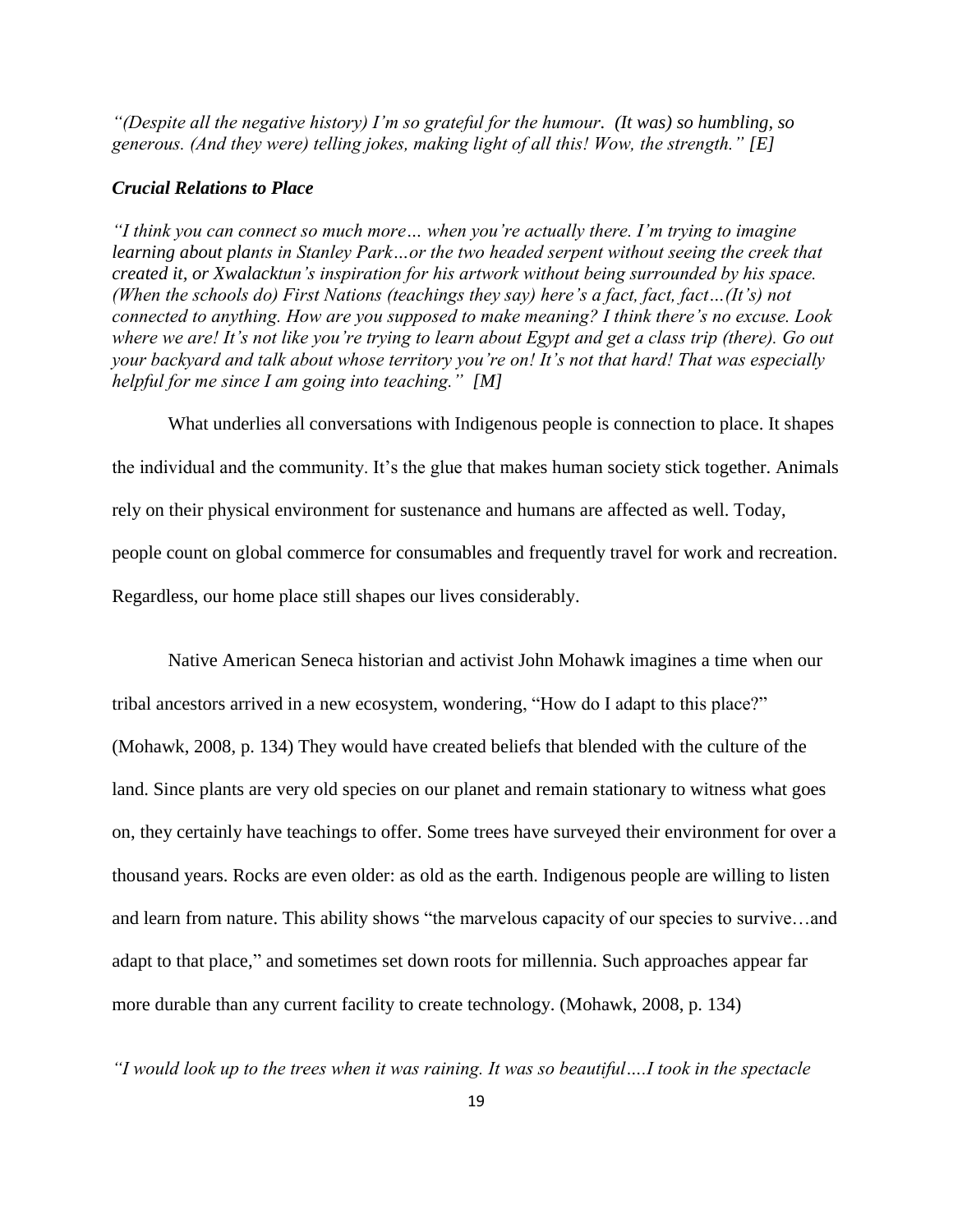*… Afterwards I felt all the connections…You don't get that in a lecture. Trees communicate. This was different: learning from the knowledge keeper."[B]*

Jeanette Armstrong, an educator and activist from the Okanagan First Nation explains her people's place-based concepts. "The soil, the water, the air, and all other life-forms contributed parts to be our flesh. *We are our land/place."* Ceremonies facilitate interactions. Joy is found in place as it nurtures and protects human community. "The thing Okanagan fear worst of all is to be removed from the land that is their life and their spirit." Language speaks of this connection: "The Okanagan word for 'our place on the land' and 'our language' is the same….This means that the land has taught us our language…To know all the plants, animals, seasons and geography is to construct language for them…Not to know and to celebrate this is to be without language and…land. It is to be *dis-placed.*" (Armstrong J. , 1995, pp. 323-324)

*"For me...I can take in the information holographically. The person is sharing their information, and I am hearing and receiving, and I can also see through them to this whole other way of being…to knowledge that's placed in a particular context. It's not just extracted… We all come with a backstory but often we're not aware of it. Or we try to hide it."[H]*

Associations with the natural world are the basis for place-based learning: education as it

relates to place. Michael Marker, who is from the US and studies Coast Salish people says:

Genuine Aboriginal scholarship will continue to assert the centrality of ecological knowledge unique to place. Efforts to form alliances with progressive theorists will fail unless they foreground the interdependent mythic relationships of plants, animals and humans in actual settings on the land. The placeless subjectivities of theorists must give way to a focus on intimacy with a collective experience on the land. (Marker, 2006, p. 492)

Comparison of learning systems becomes difficult since "the educational perspective of

tribal people has always been oriented toward living sustainably in a place defined as a

homeland." This exists in direct conflict with the landlessness of today's school systems. Their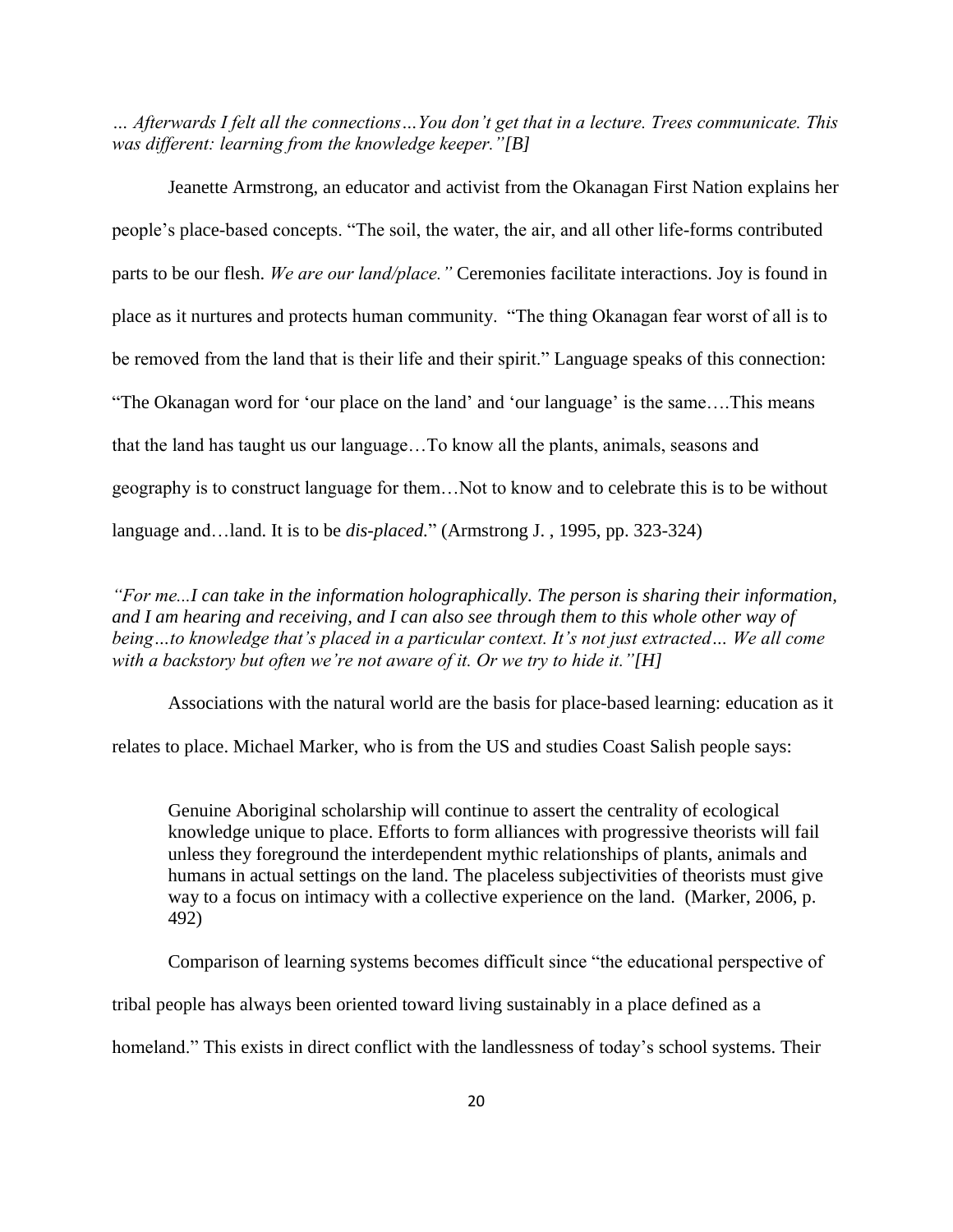norm is "'global citizenship' and participation in a postindustrial, rootless workforce." (Marker, 2006, pp. 490-491) By cultivating strong connections to place, any person − Indigenous or not − can feel at home in the land where they live. Botanist and ecologist Stan Rowe wrote:

Nature is Home, with the responsibilities for care and affection and aesthetic concern that the word implies. To be at home means asking ourselves about our intentions of staying on, about care of the furnishings and their maintenance, about sympathy for the other occupants and their welfare – all matters with power to initiate a fundamental revolution in the practice of our arts and sciences, in time becoming our second nature, as we prepare to minister to the natural Home Place. (Rowe, 1990, p. 157)

#### <span id="page-30-0"></span>*Human Relationships with the Natural World*

*"When you're picking the salmonberry, the plant is so glad. It says, 'next year I'll produce more berries.' Biology confirms this is the case. Things want to complete their life cycle and I want to feel I have been useful. Not to anthropomorphize or put humans at the centre, but perhaps the salmonberry is glad to provide a body with some energy." [I]*

During the post-session interviews, the majority of participants noticed the educators

continually stressed that human-nature interactions informed their worldview. For example,

having an astute awareness of a stream helps you understand how to take care of it. Picking

berries from a shrub offering its bounty encourages fruit the following year. Forming a personal

bond with a canoe urges people to safely voyage without fear. Treating all life entities like fellow

beings means people engage in reciprocal relationships with nature; one aids the other and both

are enriched. Concepts and connections are crucial to the definition of TEK. Fikret Berkes,

applied-ecologist and professor at the University of Manitoba states:

The study of *traditional ecological knowledge* begins with the study of species identifications and classification (ethnobiology) and proceeds to considerations of people's understandings of ecological processes and their relationship with the environment (human ecology). Implied in the concept is a component of local and empirical *knowledge* of species and other environmental phenomenon. There is also a component of *practice* in the way people carry out their agriculture, hunting and fishing, and other livelihood activities. Further, there is a component of *belief* in people's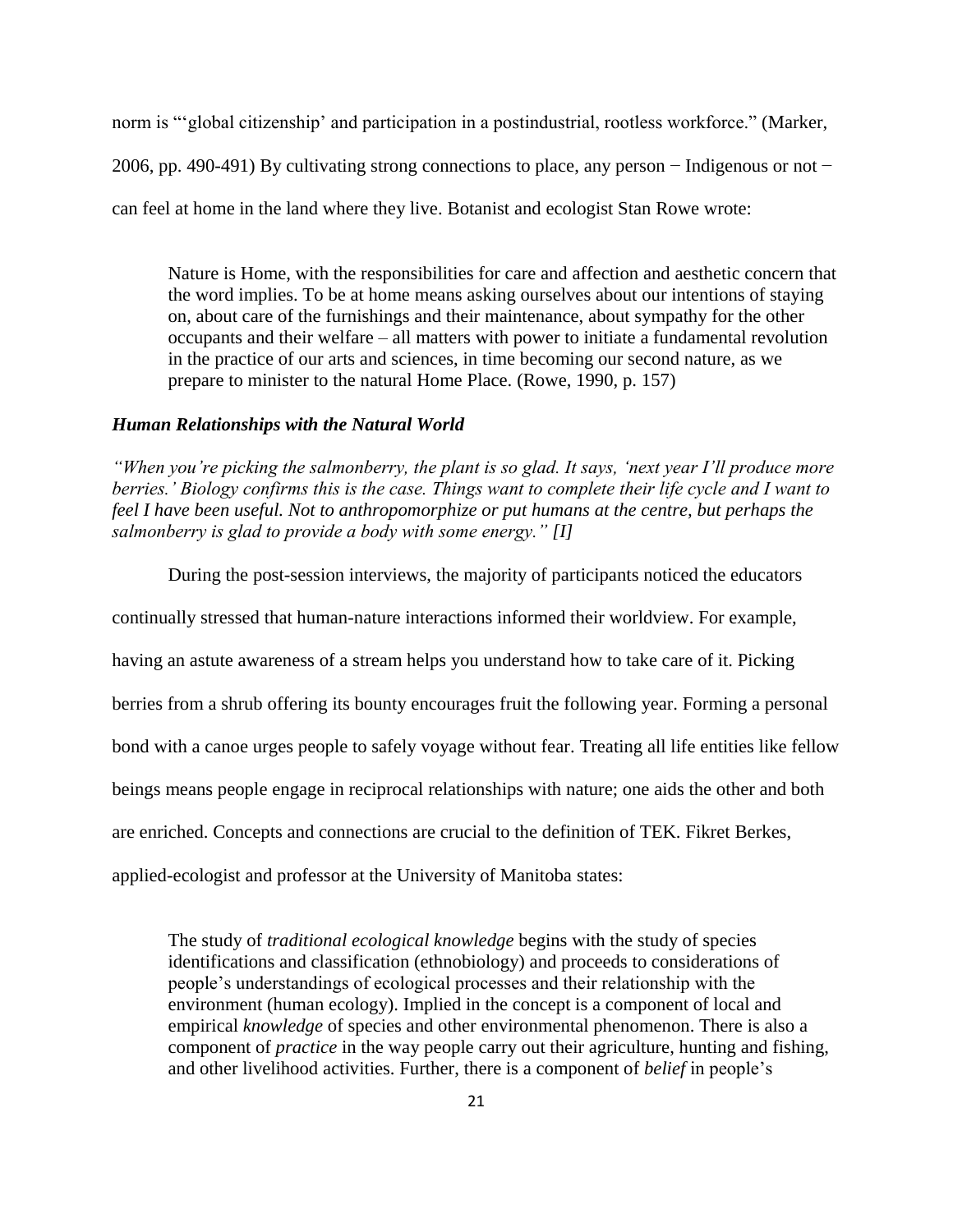perceptions of their role within ecosystems and how they interact with natural processes. (Berkes, 2002, pp. 5-6)

Ahousaht hereditary chief and scholar Richard Atleo, *Umeek* describes *haḥuulism* – his definition of a way of life for his people living on the west coast of Vancouver Island. He speaks of the challenges and strict teachings required. "Nuu-chah-nulth peoples today, in concert with many other Indigenous peoples, embrace the phrase that is variously translated as 'everything is one,' 'everything is related' or 'everything is connected.'" (Atleo, 2011, pp. 139-140)

**Human Responsibilities** *"This was more about how a person relates to their world. It's actually a deep cultural change that's needed. So to be recognizing the differences with their cultural expression, how they spoke to us and what they shared confirmed this for me." [C]*

From the western perspective, human rights are frequently mentioned. The Universal Declaration of Human Rights was officially sanctioned at the United Nations in 1948 in response to the extreme abuses of the Second World War. Canada's Human Rights Act of 1985 is 53 pages long; it includes entitlements for many different circumstances. However in his landmark treatise *The Sand Country Almanac*, Aldo Leopold noticed a lack of responsibility for the land:

There is as yet, no ethic dealing with man's relation to the land and to the animals and plants which grow upon it. Land…is still property. The land relation is still strictly economic, entailing privileges but not obligations." (Leopold, 1949, p. 238)

In contrast, within an Indigenous worldview responsibilities are stressed over rights. In the main, humans are not in charge of one another; accountability is more important. Land and species are not 'owned,' but revered, respected and cared for. Landscapes are 'managed' in a responsible way. People exist in the continuum of creation, rather than imaging themselves as separate.

**The Practice of Gratitude** *"It's that whole thing about nature grounding us and how*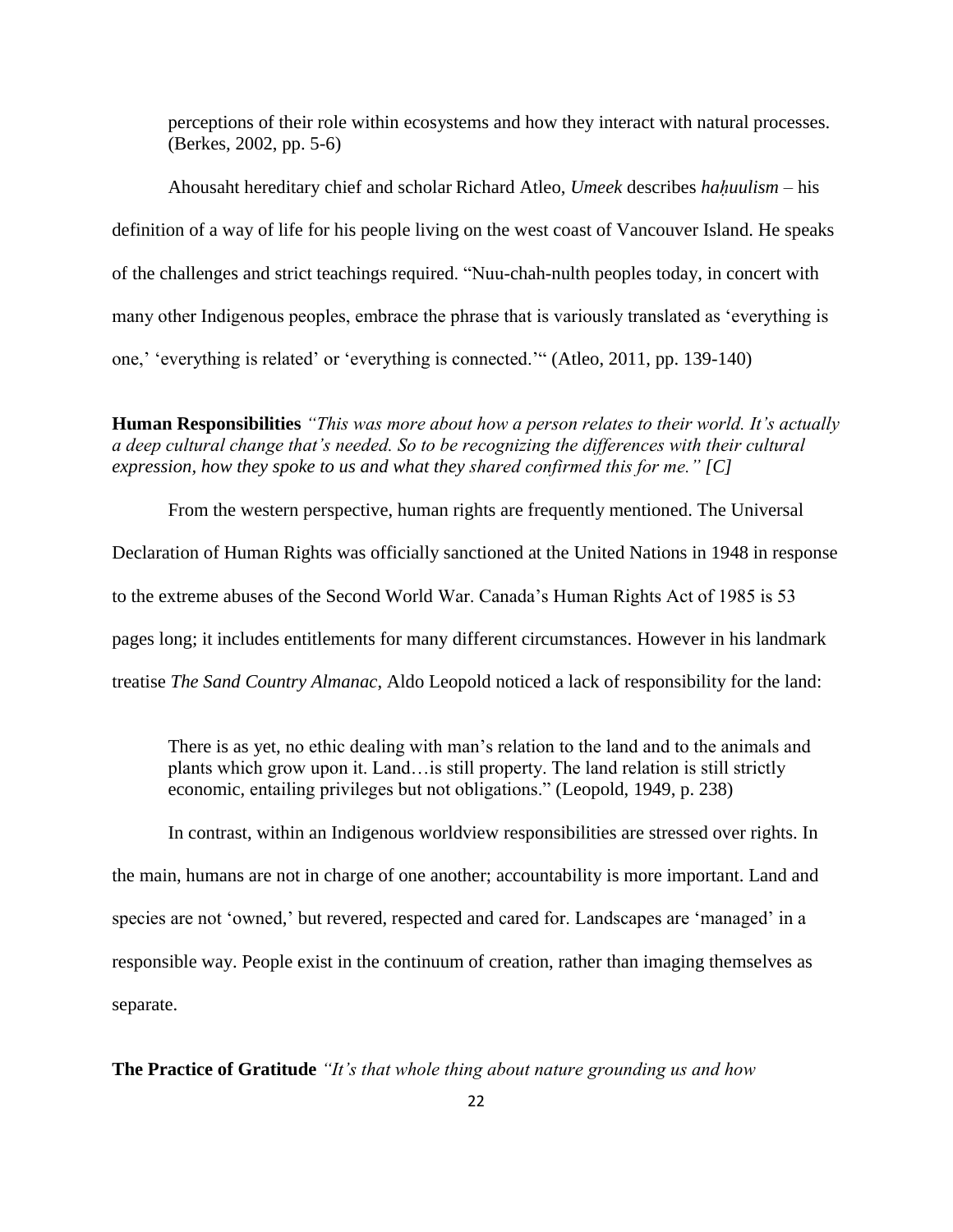*desperately we need it. And how, when you're in it, the other stuff can fall away." [J]*

Having gratitude for relationships with the natural world and learning how to act from nature is an important objective. In *The Council of Pecans*, biologist and Indigenous educator Robin Wall-Kimmerer writes that nuts: "(give of) themselves so that we can live." Since people consume them, the nuts thrive. "Living by the precepts of the Honourable Harvest − to take only what is given, to use it well, to be grateful for the gift, and to reciprocate the gift – is easy in a pecan grove." Humans can return the gift by "taking care of the grove, protecting it from harm, planting seeds so that new groves will shade the prairie and feed the squirrels." (Wall-Kimmerer, 2003, pp. 20-21) However, gratitude is often just the first step:

I've heard it said that sometimes, in return for the gifts of the earth, gratitude is enough…because we have the awareness and the collective memory to remember that the world could well be otherwise, less generous than it is. But I think we are called to go beyond cultures of gratitude, to once again become cultures of reciprocity. (Wall-Kimmerer, 2003, p. 189)

**The Reciprocity Imperative** *"If I do these things…I can be enriched … There's always reciprocity – that word is most the important thing that I take out of these sessions. It's not me here, then nature over there. Everything is relationship. And having the style of teaching that is relationship is very important to learning a lesson." [K]*

Ecological economist Ron Trosper describes why the socio-ecological policies of Indigenous people in the Pacific Northwest were successful organizing common pool resources like seafood, timber and water. Their societies were fortunate to have rich reserves; but strict protocol was required otherwise the natural balance was upset quickly. (Trosper, 2009, p. 2) Trosper states that like many other Indigenous groups, First Nations in the Northwest employed:

…a system of ethics and beliefs about the natural world (which) supported the idea of sustainable land use. The worldviews of societies in the Pacific Northwest stress three main ideas: the unity of humans and nature, the importance of restraint in consumption, and the presence of a long time horizon. (Trosper, 2009, p. 17)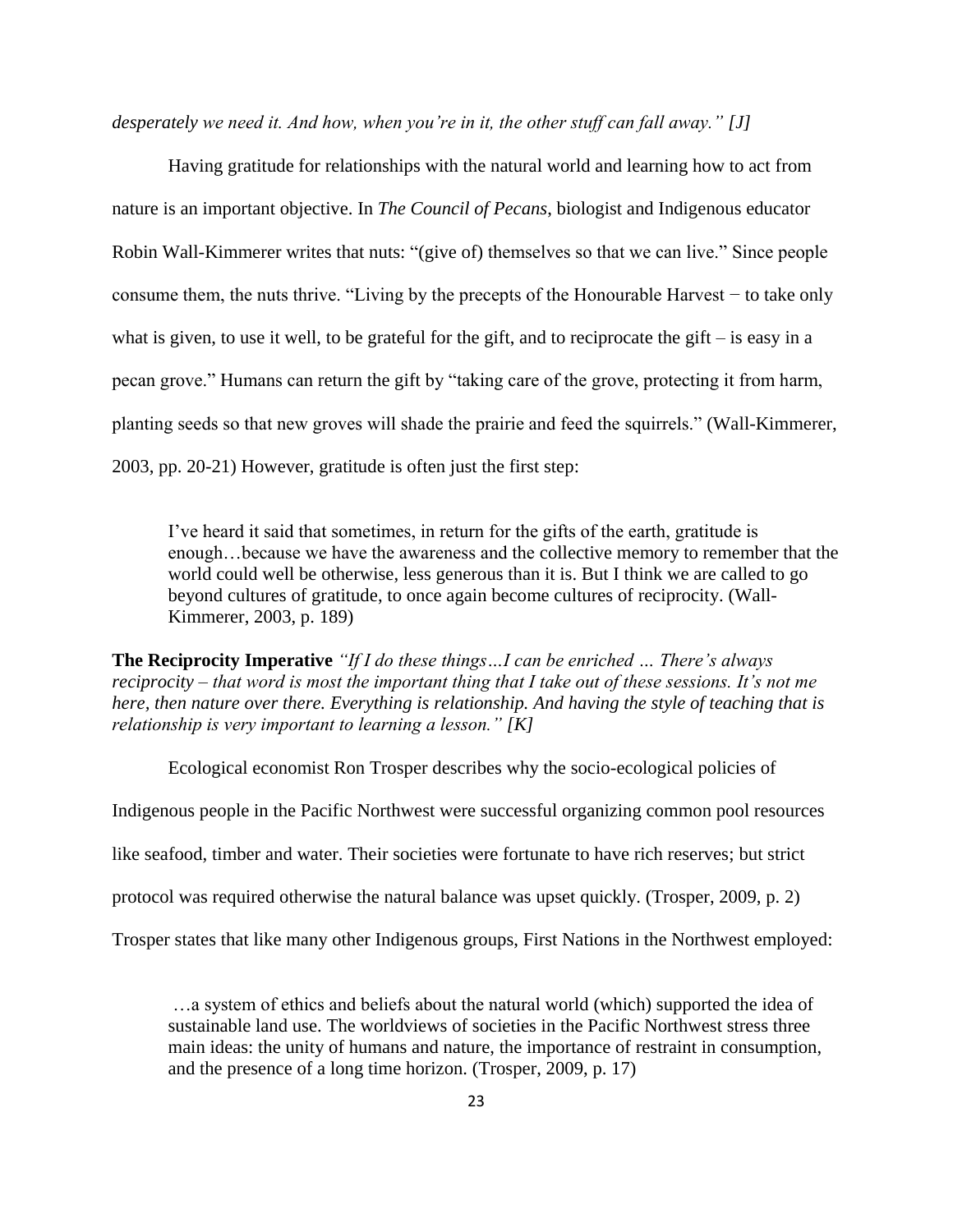One key aboriginal governing tool is a "system of potlaching" (Trosper, 2009, p. 19). It was outlawed from 1884-1951 but is once again practiced today. The Coast Salish have a *Tl'a7áshn* or 'Feast.' Ceremonies are long and involved with story-telling, singing, dancing, protocol, feasting and gift giving sometimes lasting for days. The gathering provides opportunities to connect generations, for morals to be passed down, life skills to be taught and spirituality practiced. Generosity prevents an excessive accumulation of wealth by one group, providing a 'social insurance.' People are rewarded by giving away surplus. The public nature of transactions also invites responsible behavior and accountability, which makes good sense in fisheries management. (Trosper, 2009, p. 19) Such a method solves western society's problem with the 'tragedy of the commons' − an economic theory where people share resources but act independently in their own self-interest. They prefer to deplete resource rather than considering a 'collective action' for the common good. (Hardin, The Tragedy of the Commons, 1968).

Economic policies introduced by settlers after colonization were opposite to those of the original people. First Nations used ethics to control productivity with a view to keeping land healthy for the future. One positive action was rewarded by another, reducing greed and fostering a positive relationship to the earth. Land was owned commonly by groups, in contrast to the western system of private ownership by nation states and individuals. The Indigenous way was a 'proprietorship,' not a property. Strict standards and an obligation to share were standard. (Trosper, 2009, p. 14). Many of these ideas continue today.

**Embracing all Aspects the Sensory** *"Visiting the workshop of Rick Harry…seeing the tools, touching the rock and wood, definitely makes a difference how you experience things. (It) helps absorb what they're saying and remember it afterwards… We're not exposed to (this) much because of how schools and classrooms are designed… There is value in remembering the surroundings, the colours, the sensations of being there; other than (just) facts and stories."[F]*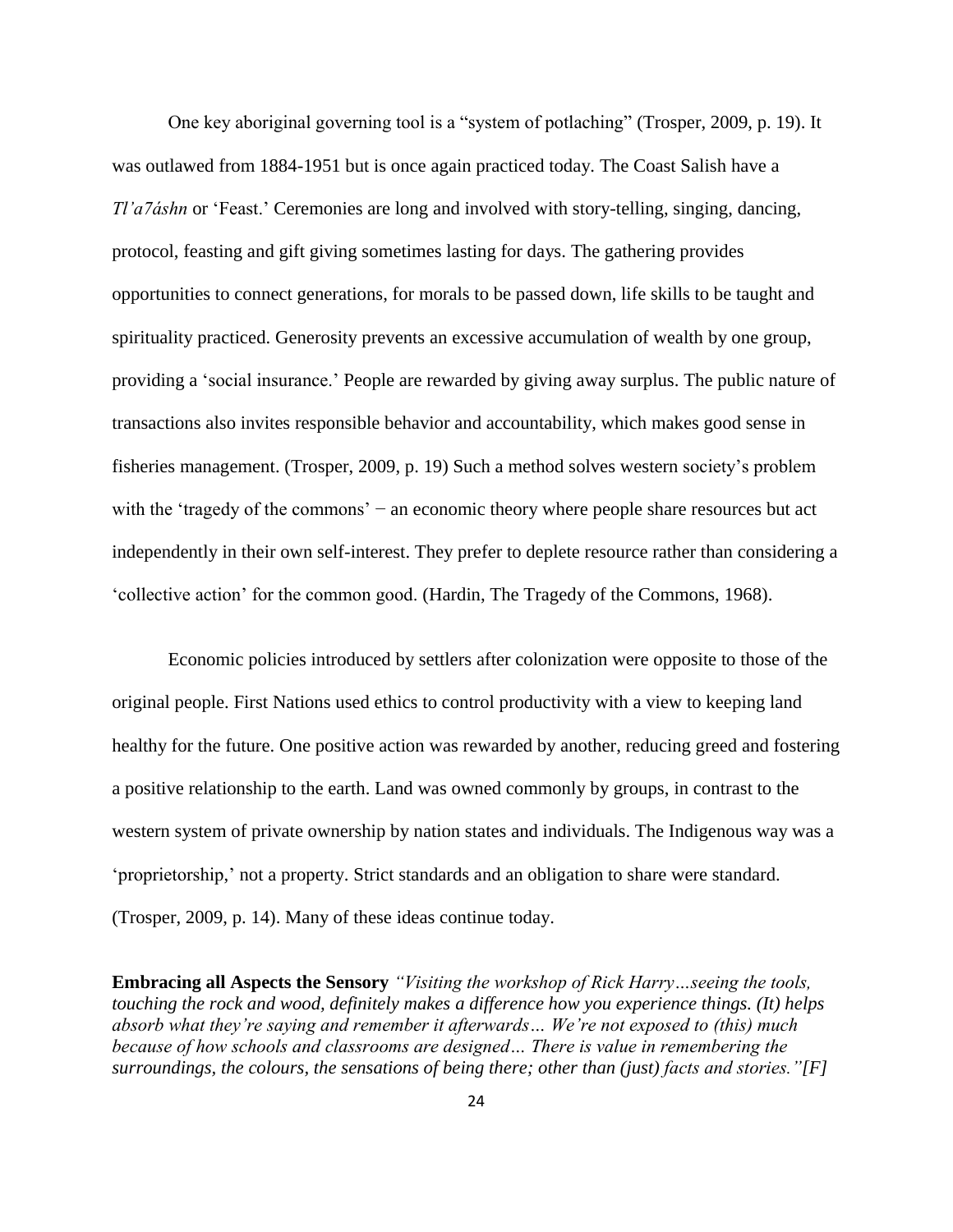In a western worldview, numerous sensory aspects of knowledge are diminished and as a result, the scope of understanding decreases. Not using necessary human senses creates strong dysfunction. Wall-Kimmerer says: "The circle of ecological compassion we feel is enlarged by direct experience of the living world, and shrunken by its lack. (Wall-Kimmerer, 2003, p. 239)

Anthropologist Yolanda van Ede writes that the predominant 'ocular-centric' view encouraged by western society first appeared in Europe after the Enlightenment. It encourages the "anaesthesia myth; the consequence of a modern hyperaesthesia." She states the west "desensitizes itself"; that is, "shutting out as much sensory impulses as necessary, whether consciously or subconsciously, in order to survive in the new urban environment." Van Ede calls this *ocular centrism;* "the hegemony of the Eye." (van Ede, 2009, p. 62)

Ever since Plato and Saint Paul, philosophers and theologians propagated seeing as the purest sense, epistemologically as well as morally. From the Age of Enlightenment onwards, science also took sight as its most precious sense. (van Ede, 2009, p. 62)

Using all of one's senses questions the one-dimensionality of a western 'view.' In a sensual world, "cosmology and epistemology seem to merge, rather than being separated as with science or religion." (van Ede, 2009, p. 70)

#### <span id="page-34-0"></span>*Human to Human Relationships*

Throughout evolution, human societies worked together in order to survive. Only in the last 500 years have western thinkers dared to encourage the rights of the individual and divorce humankind from an imperative connection to others. However, recent research in social anthropology has proved the foolishness of such theories. In the late  $20<sup>th</sup>$  century, Austro-Hungarian economic historian and anthropologist Karl Polanyi wrote: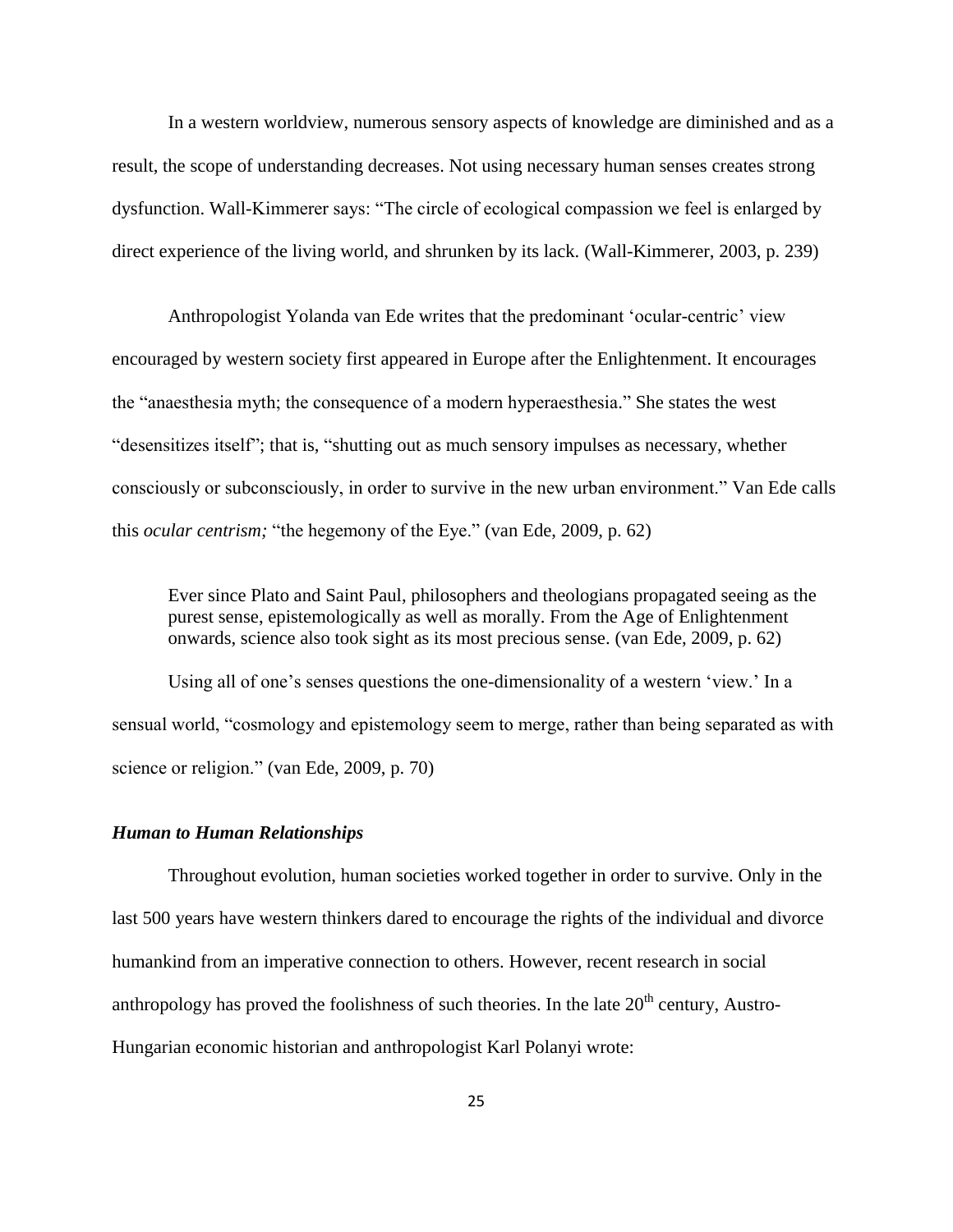"For, if one conclusion stands out more clearly than another from the recent study of early societies it is the changelessness of man as a social being. His natural endowments reappear with a remarkable consistency in societies of all times and places; and the necessary preconditions of the survival of human society appear to be immutably the same." (Polyani, 1957, p. 46)

Indigenous communitis certainly emphasize community connections. They also embody

rich and important interactions between humans and a wider physical and spiritual environment.

**Human Relationships to the Ancestors and Greater Spirit World** *"I think it's more like an approach. I loved when we were in the canoe, giving thanks to the ancestors…and then at the end (of the journey) the closure – thank you for keeping us safe. All that acknowledgement. It's not just – 'we did it.'"[J]*

During the research sessions, the educators frequently mentioned ancestors and an ongoing continuum of stories, songs and ceremonies stretching back for generations. In Indigenous societies, ancient narratives are passed down and shared. Humans are really animals who have removed masks and costumes. A bird, fish or bear might be a connection to a deceased relative who comforts and helps you. Trees, mountains and rivers are sentient. Stories and language recount associations; everything has *animus* or spirit (Wall-Kimmerer, 2003, pp. 55-56) Humans are rarely alone and lonely; they are guided by plant, animals and human spirits all around. Such influences enhance people's ability to care more deeply for the earth.

Indigenous communities have lived in the Lake Titicaca region of the Peruvian Andes for centuries. The land is not 'empty;' a *Terra Nullius* as described by the conquistadors. Instead, it is rich and alive with spirits. Agronomist and author Grimaldo Rangifo Vasquez says:

In the *ayllu,* the activity of its members is not modelled from the outside, it is not the product of a planning act that transcends it, but rather it is a result of the conversations that take place between the community of humans *runas* and the communities of *buacas* deities and the natural communities *sallqa* in a brotherly atmosphere of profound equivalency. Activity, in this case, emerges from dialogue, conversation and according to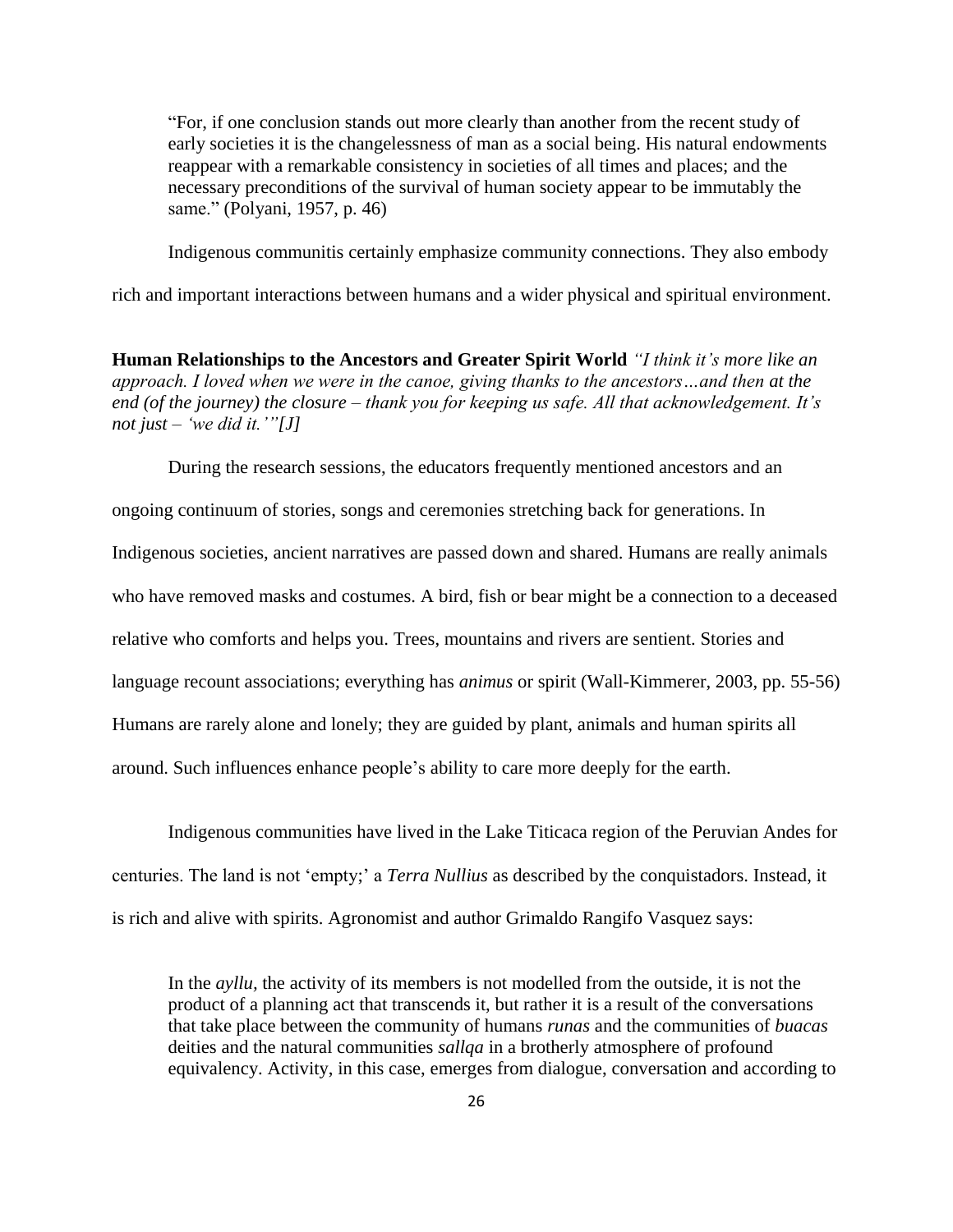what circumstances indicate; it does not derive from an imposition by man over nature. (Vasquez, 1998, p. 89)

Spirits live in the surrounding mountains. Humans are 'rational animals' but also have constant conversations with non-human relatives. Little hierarchy exists; everyone and everything are relatives. (Vasquez, 1998, pp. 91-92) As an essential food source, the potatoes are considered kin. Moroccan anthropologist Frédérique Apffel-Marglin says old potatoes address new potatoes and care for them. (Apffel-Marglin, 2011, p. 125).

In today's western society, potatoes who talk to each other and spirits who communicate with humans from mountains are considered good form for fairy tales. It is not recommended for adult living. However, many children possess an innate ecological consciousness and experience inter-species and natural world connections. Clinical Psychologist Anita Barrows writes:

That children's stories abound with animal protagonists speaks to the bond we perceive between children and animals; though analysts like Bettleheim have sought to interpret fairy tales as allegories of instinctual conflict. I think the attraction children have for fairy tales set in nature and populated with animal characters may also be explained by children's instinctually based feelings of continuity with the natural world. (Barrows, 1995, p. 107)

As they grow up, children are too often forced to abandon ideas as they 'mature' to live in fragmented and disconnected cultures and landscapes. As Barrows says: "the infant is born into not only a social but ecological context." (Barrows, 1995, p. 103) Frequently, not enough support exists to allow them to navigate a natural world. Add to this, our current disease that is rarely spoken of called "species loneliness − a deep, unnamed sadness stemming from estrangement from the rest of Creation." (Wall-Kimmerer, 2003, pp. 208-9) No wonder so much natural life is disappearing. Our present society makes people feel ashamed to admit they love the sound of a bird, the rustle of leaves in the wind, or they wish to hug a tree.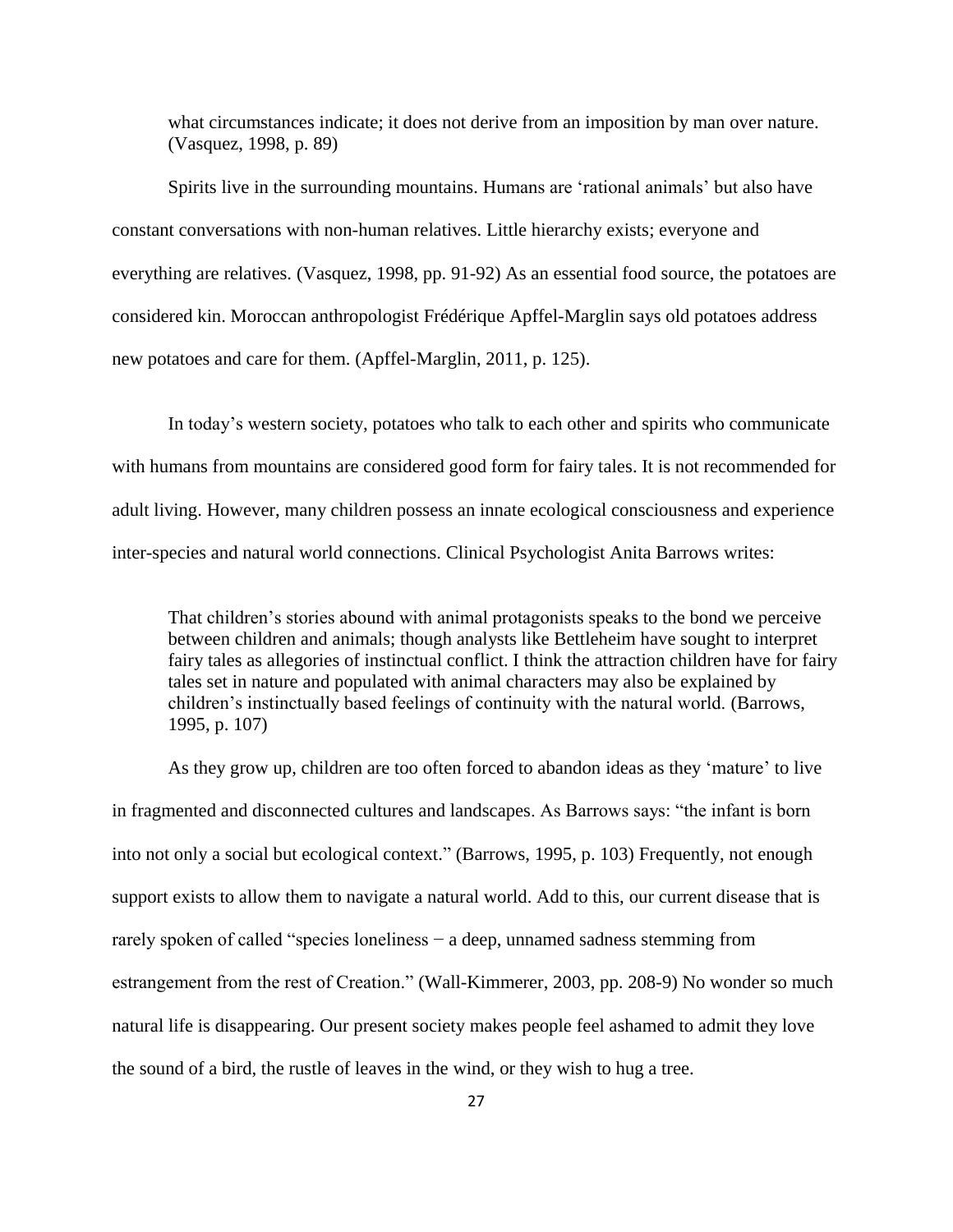*"Skunk cabbage has become one of the plants (I greet). Now I say hello to the skunk cabbage. Some new friends!" [H]*

**Interpreting a Way of Life** *"It seemed the educators were carrying on doing what they do despite the impinging problems of a lack of a sustainable understanding. I wonder where they get that strength from?…They know how to be stewards of the earth and have unfortunately witnessed all this devastation. And still they continue to try and show us: I marvel at that. Something I think would be a beneficial character trait – a consciousness to communicate." [F]*

From an Indigenous perspective, humans are encouraged to address the world with body,

mind, emotion and spirit. In a western view, just the first two are emphasized publicly. First

Nations inspire the *head* and the *hands* to act while also urging the *heart* and *spirit* to join. The

Coast Salish say *N'chomo −* 'one heart, one mind.' Such a theme repeats itself frequently in

other Indigenous cultures. Armstrong expresses that the Okanagan term for 'heart:'

…is a capacity to bond and form attachment with particular parts and aspects of our surroundings. We say that we as people stay connected to each other, our land and all things by our hearts….As Okanagans we teach that this is an essential element of being whole, human and Okanagan. We never ask a person, "What do you think?" Instead we ask, "What is your heart on this matter?" (Armstrong J. , 1995, p. 321)

**Emphasis on Stories as Truth** *"As a teacher, I have well realized the power of stories. That's why I brought some Indigenous people into my classroom…as an important linking mechanism…When stories are connected to place, they makes sense. If you can put in…the day to day life, the cycle of the seasons…then you feel part of the bigger picture…It's the connectedness from ancestral to further along." [F]*

The creation and telling of stories is a uniquely human trait, which offers an essential

framework for people's lives. Stories are mentioned time and time again in Indigenous

knowledge transfer and are considered oral history. In the same way, mythology was present in

all societies for most of their existence. British historian and author Karen Armstrong states:

"From a very early date… it appears that human beings were distinguished by an ability to have

ideas that went beyond everyday experience." (Armstrong K. , 2005, pp. 1-2)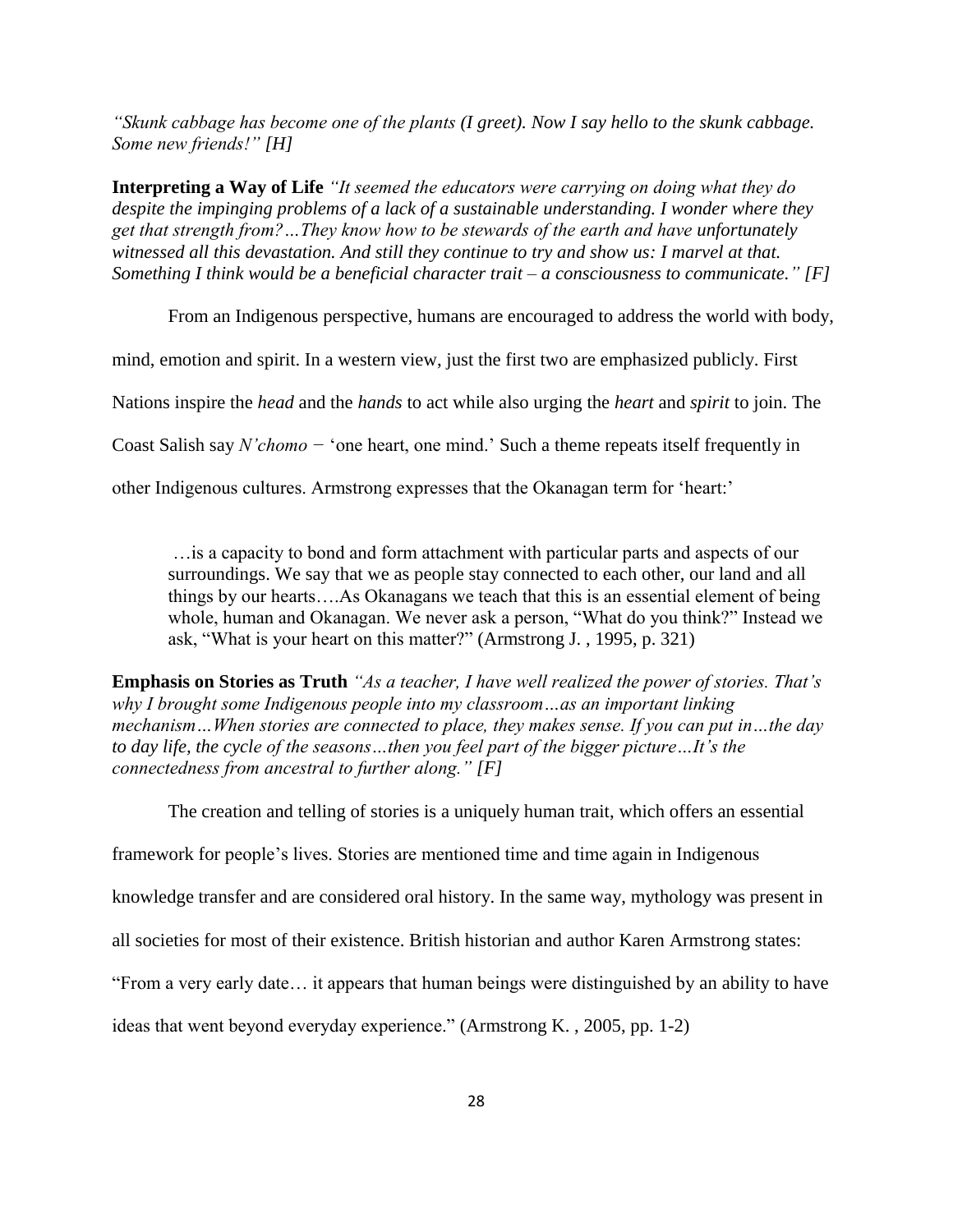Only since the rise of science as the ultimate truth-teller have western people turned against mythology and condemned it as fanciful and frivolous. Presently, "that's a myth" is a negative statement. Considering mythology supported humanity since time immemorial and continues to be of value for people today – its marginalization is a strong condescension of a human process, which helps to find meaning in life. (Armstrong K., 2005, p. 7)

Atleo states that "Our (Indigenous) Stories are True!" in a chapter title. (Atleo, 2011, p. 139)

Origin stories are similar to theory in that each one is testable by its own method, just as scientific theory is testable by its own methods. Another way in which origin stories are like theory is the outcome. When a theory has been tested over a long period of time and has reliable and consistent outcomes, the data derived from it becomes facts. The same is true for the testing of origin stories. (Atleo, 2011, p. 141)

In his thesis on the values of stories, Edward Chamberlin describes how storytelling can act as peacemaker and saviour in today's crowded world. What is commonly agreed upon is "how stories give meaning and value to the places we call home; how they bring us close to the world we live in by taking us into a world of words; how they hold us together and at the same time keep us apart." (Chamberlin, 2003, p. 2) Stories connects us to place, which is likely why they exist so frequently among Indigenous people strongly rooted to the land.

*"What better way to understand the world we live in… right now than by asking people who have been here since time immemorial. That perspective has to be valid." [M]*

#### <span id="page-38-0"></span>*The Value of Community*

*"How can we learn this (way of thinking) so we benefit? It's a big part of humanity; doing things with more community spirit. If we throw (the Indigenous) culture away we'll have to invent it again. I have a lot of respect for what (the Indigenous people) are doing. They seem to have managed to keep this….and they had so much thrown at them. It's quite remarkable." [D]*

The participants observed that being a part of a group for seven educational sessions aided

understanding. Learning happens more successfully when people come together.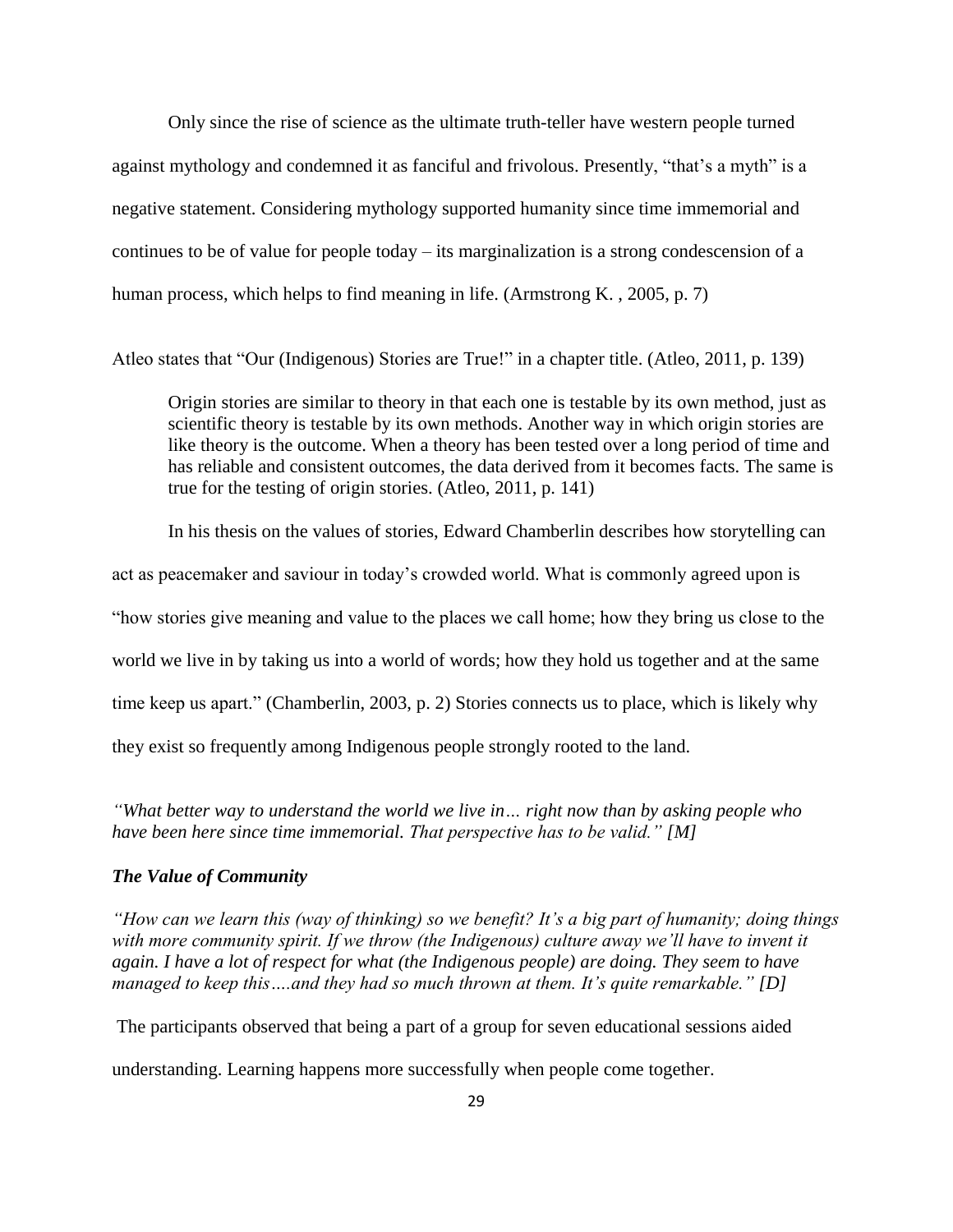*"It was them being able to communicate their love and connections; also being a part of a group consciousness-raising. I think that elevated it quite a lot, because you can sit as an individual and have an epiphany. But when other people are having epiphanies it (has) this neat movement. From my perspective, that really was a big part of it: (to be with) the group."[F]*

*"If we're talking about sustainability, environment, ecology, automatically, we're talking about interactions, relationality, community. Whether you're solitary with the tree and a cat, or you're in a village, or just with a partner, you're talking about relationality. Not just your position vis-a vis each other, but how you interact. To then have the group – meant that we were practicing that, and learning from each other, and deepening into a container of trust, which allowed more to come out. And then (we might have) possible future actions." [I]*

Many participants noted the challenge of creating a sustainable culture when an individual worldview is championed. Curiously, even though the west stressed independence for the past few centuries, the benefits often decreased for the majority born after industrialization. Perhaps the richer members of society could self-actualize. But a strong community structure was diametrically opposed to what became the human-made economy. Thus anyone other than the affluent was frequently forced into a life of near servitude.

American economist and historian Robert L. Heilbroner believes humans are "socially co-operative creature(s)." (Heilbroner, 1972, p. 16) Regardless, our western view favours the individual. The origins of this idea began after the advent of annual agriculture in the Neolithic Age. The ancient Greeks and early Monotheistic religions offered initial concepts. (Armstrong K., 2005, pp. 79-81) Historian and author Paul Theobald tells us that by  $5<sup>th</sup>$  century Europe, a personal relationship evolved with a Christian God during the reign of St. Augustine. But all societies were largely community-based until at least the  $16<sup>th</sup>$  century. After the Reformation, when intellectuals "tuned to themselves for the answers," (Theobald, 1997, pp. 10-11) they:

…appropriated the Greek idea that humans have unlimited rational power and they gave it a new twist…. Instead of harnessing this power in the service of community, instead of being the passive recipients of a world divined by God, humans could utilize their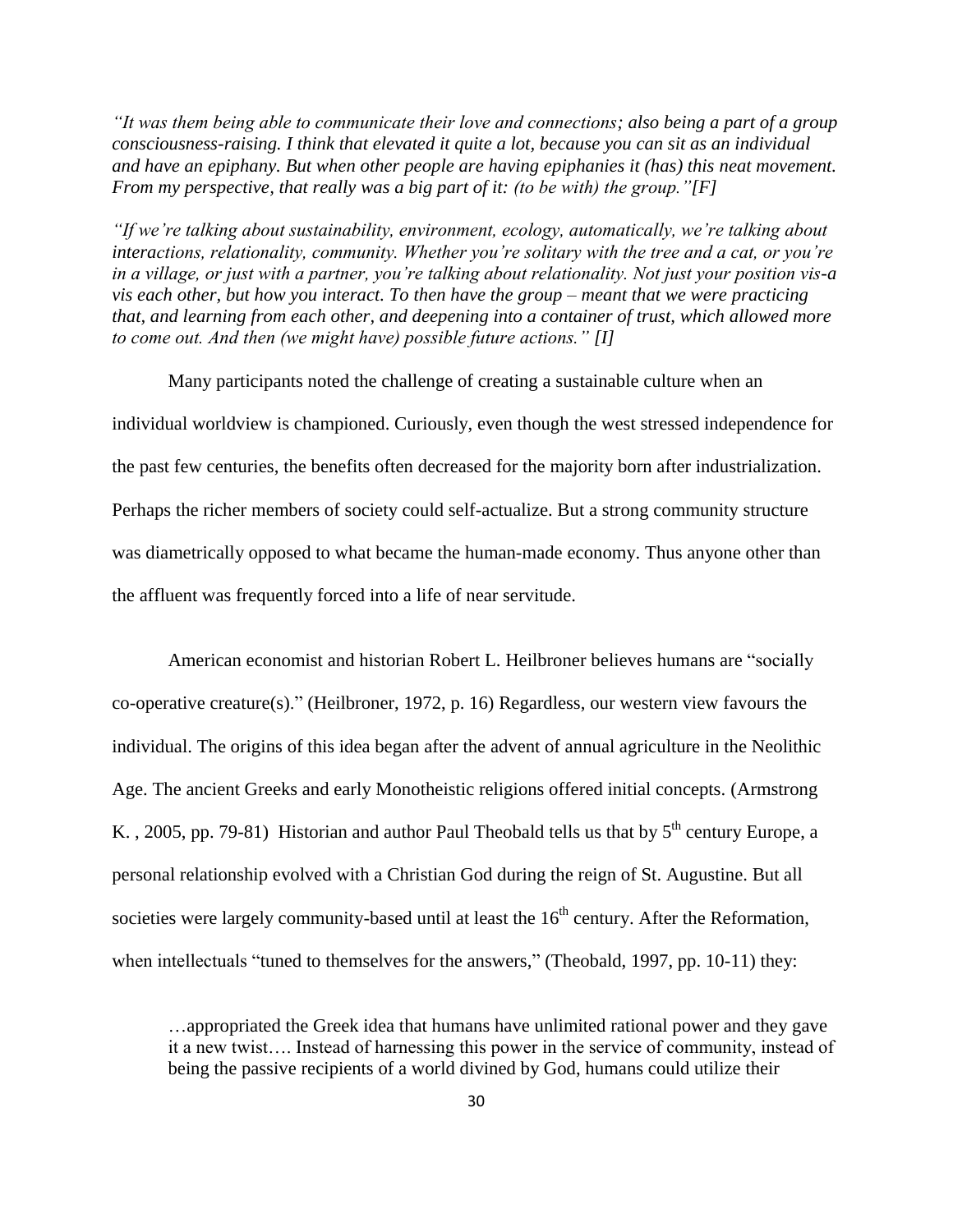rational power for themselves by manipulating nature in such a way as to order the world to suit themselves. (Theobald, 1997, p. 11)

For centuries before and during the Middle Ages, much of life was organized around tradition. "Economic and social life were one and the same thing" (Heilbroner, 1972, p. 24). By the  $17<sup>th</sup>$  century, diminished religious power, rationalist thinking and colonization altered the social landscape. Heilbroner claims these new ideas were "fundamentally more disturbing by far than the French, the American or even the Russian Revolution." (Heilbroner, 1972, p. 19) He explains: "The great chariot of society, which had for so long had run down the gentle slope of tradition, now found itself powered by an internal combustion engine." (Heilbroner, 1972, p. 31)

As long-established financial systems fell away, the new market economy was employed full-time. This certainly pleased the richer classes. The British historian John Hobsbawm stated: "The ideal of an individualist society, a private family unit supplying all its material and moral needs on the basis of a private business, suited them, because they were men who no longer needed traditions." (Hobsbawm, 1969, p. 84) However, Karl Polyani declares: "The outstanding discovery of recent historical and anthropological research is that man's economy, as a rule, is submerged in his social relationships;" (Polyani, 1957, p. 46)

Aldo Leopold tried to offer nature-oriented solutions to human issues a century ago. However, the wider society was just not ready to receive them. Included in *The Sand Country Almanac* is *The Land Ethic*, a discussion on how people could include our living planet in important undertakings. He comes to the analysis from a western perspective but parallels to an Indigenous view are frequent. He proposed that people connect to the land as part of their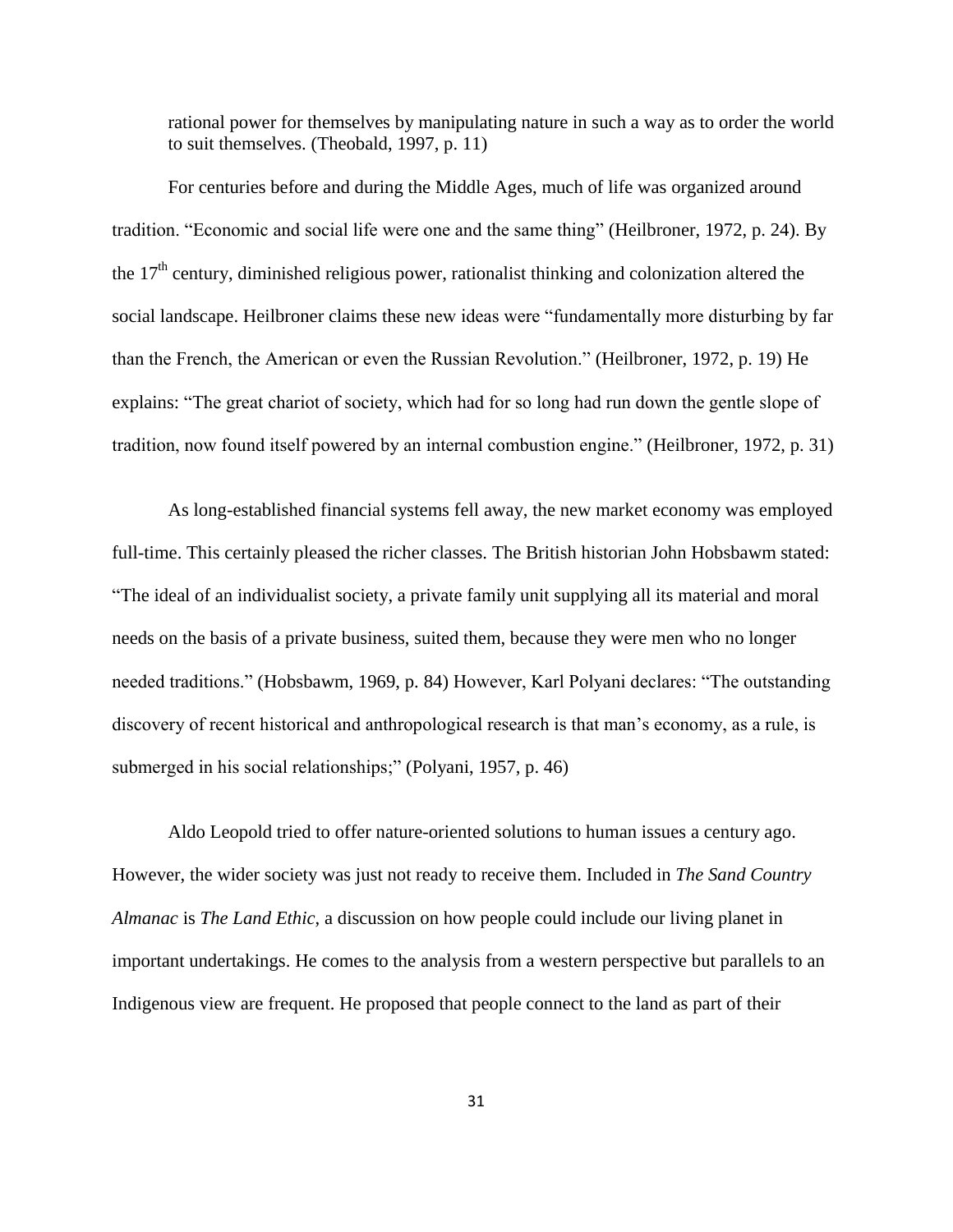worldview; to perceive and embrace concepts that included the earth and other species as rightful citizens.

All ethics so far evolved rest upon a single premise: that the individual is a member of a community of interdependent parts… The land ethic simply enlarges the boundaries of the community to include the soils, waters, plants and animals, or collectively: the land…. In short, (it) changes the role of *Homo sapiens* from conqueror of the landcommunity to plain member and citizen of it. (Leopold, 1949, pp. 239-240)

He encouraged his society to transition back to a stronger relationship with the earth.

We abuse land because we regard it as a commodity belonging to us. When we see land as a community to which we belong, we may begin to use it with love and respect. (Leopold, 1949, pp. xviii-xix)

Leopold was determined that ethical discussions should include human-to-human *and* human-to-society interactions. To that point, the 'biota' – the flora, fauna, soil, water and air was not even considered. Therefore, Leopold wanted to employ ethics to guide ecological concerns. He believed this idea would encourage "a kind of community instinct in-the-making." (Leopold, 1949, p. 239) Community spirit and ethics needed to be key addition, alongside the importance of context. He believed in using education to encourage an ecological conscience with an emphasis on voluntary obligation not tied to economic preconditions.

In stark contrast to recent western notions, Indigenous societies have always regarded community as imperative. Armstrong says the Okanagan are, "…affected by actions of any one individual within the family and community, and so all must know this in their individual selves. A capacity to bond is absolutely critical to individual wellness. Without it, the person is said to be "crippled/incapacitated" and "lifeless". She states that, "the Okanagan refers to relationship to others by a word that means 'our one skin.'" And "… most serious teachings are that community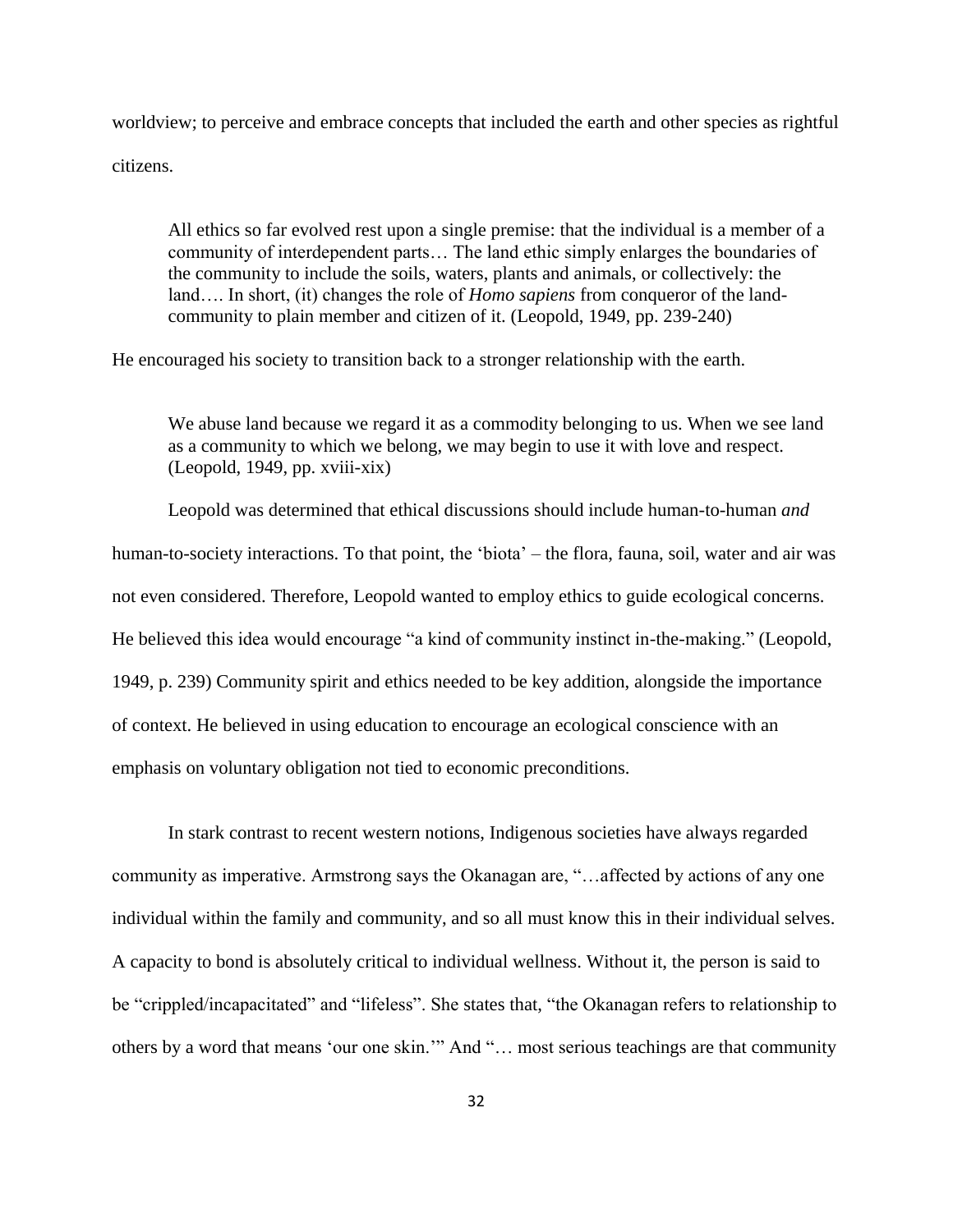comes first…then family, and then ourselves as individuals, because without community and family we are truly not human." (Armstrong J. , 1995, pp. 322-323)

**Lack of Community and Displacement from the Land Makes Us Sick** *"It felt really good to be a part of that community, and welcomed. I felt very humbled and honoured. (The educators) were so warm and welcoming. I remember walking away being very positive. It feels good to connect to people." [N]*

The present disconnected state of humanity from the planet they inhabit is not often discussed. Those in today's world who have broached these controversial subjects are the ecopsychologists. They investigate how human separation hurts ecosystems as well as attitudes; and round and round it goes. Psychologist Sarah Conn says:

The Earth hurts; it needs healing; it is speaking through us; and it speaks the loudest through the most sensitive of us. I believe the pain wants to speak through a great many more of us. When people are unable to grieve personal losses openly and with others, they numb themselves, even constricting their muscles in order not to let the grief show. This can become chronic, leading them to see, hear, feel and breathe less. The same process of numbing and constriction occurs with our loss of connection to a sense of place in a viable, thriving ecosystem. (Conn, 1995, p. 171)

Businessperson and Indigenous advocate Rebecca Adamson asks humankind to come

together and join Indigenous people in the fight for sacred territories. She suggests protests are in

everyone's interest. The "acceleration of globalized markets threatens (all) our survival more

now than ever before…This is not just about Indigenous Peoples. This scenario will destroy all

of us." (Adamson, 2008, p. 32)

For tribal people who see the world as a whole, the essence of our work is in its entirety. In a society where all are related, simple decisions require the approval of nearly everyone in that society…It is a society as a whole, not merely a part of it, that must survive. This is an Indigenous understanding….in a global sense. Unless there is something I don't know, we are all Indigenous Peoples on this planet, this community…we have to reorganize to get along….In this case it is our survival. (Adamson, 2008, p. 35)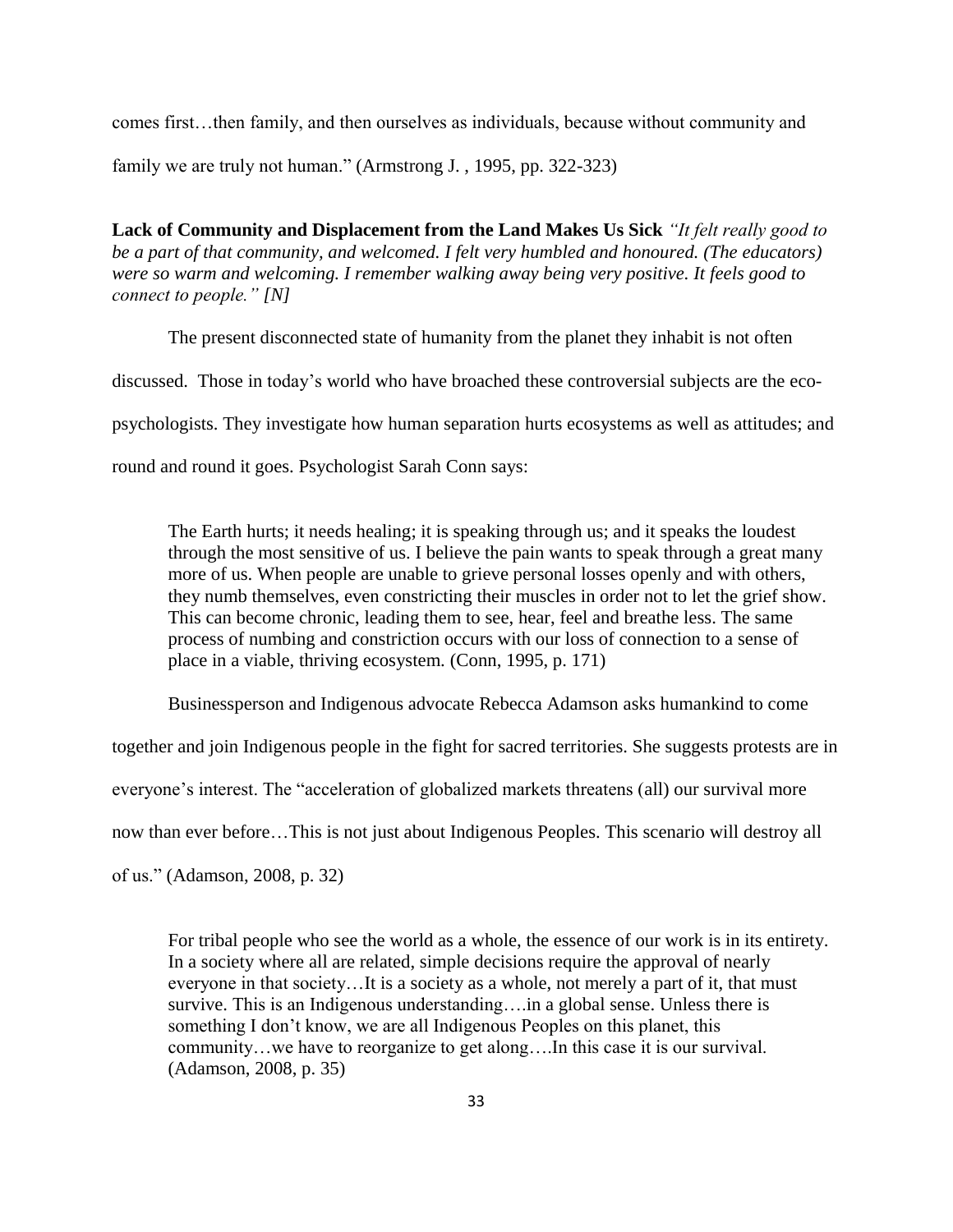#### <span id="page-43-0"></span>**6. The Importance of Education and Sharing as an Act of Reconciliation**

*"I think that every single person we talked to was affected in a negative way by colonization. That's why reconciliation is important. Because there's damage and there's hurt and there's trauma. That's not ok – it's really upsetting. I'm trying to imagine myself put in that place – my identity is the grass and the grass is gone. That's traumatizing…I've never had to experience that kind of loss…something so fundamental to your being. It really bothers me – that people can think that it's ok...and they don't have to do anything…to try and fix it." [M]*

When spending time with First Nations today, the past looms large. From first contact, they actively participated in the dominant culture's commerce out of necessity. (Lutz, 1992, pp. 69-71) As well, if First Nations had not shown settlers how to survive wilderness conditions, they would have struggled even more. These days, the difficult consequences of a forceful interruption of the Indigenous people's way of life are not far away. Even though it appears we have all 'moved on,' the negative impacts of colonization never really disappeared from our common society. As writer William Faulkner said: "The past is never dead. It's not even past." (Faulkner, 1951, p. 73) Misunderstanding of previous realities has morphed into multiple conversations and interactions. While discourse is healthy, too many of these interchanges – or a lack of them − are not. The time has come to tip the balance in favour of original people.

This project was created as Action Research intended to promote reconciliation and decolonization. I believe that learning from original people turns the tide back in favour of traditional knowledge and places more value on these methods once again. When asked about whether this research helped with reconciliation, the participants responded:

*"The 'Other' is often created in politics or history. They become less…menacing, dangerous or fearful if you are sitting in a room with them – or outside in the forest talking about plants. That is a much more profound way of helping people understand where we are… I hope that for all the (Indigenous educators) who so generously gave their time, they feel (good about this)… I wondered sometimes. Because after hundreds of years of working with non-Indigenous people, who maybe nod at them and say – yeah, that's a great idea, let's do it, (then) the opposite*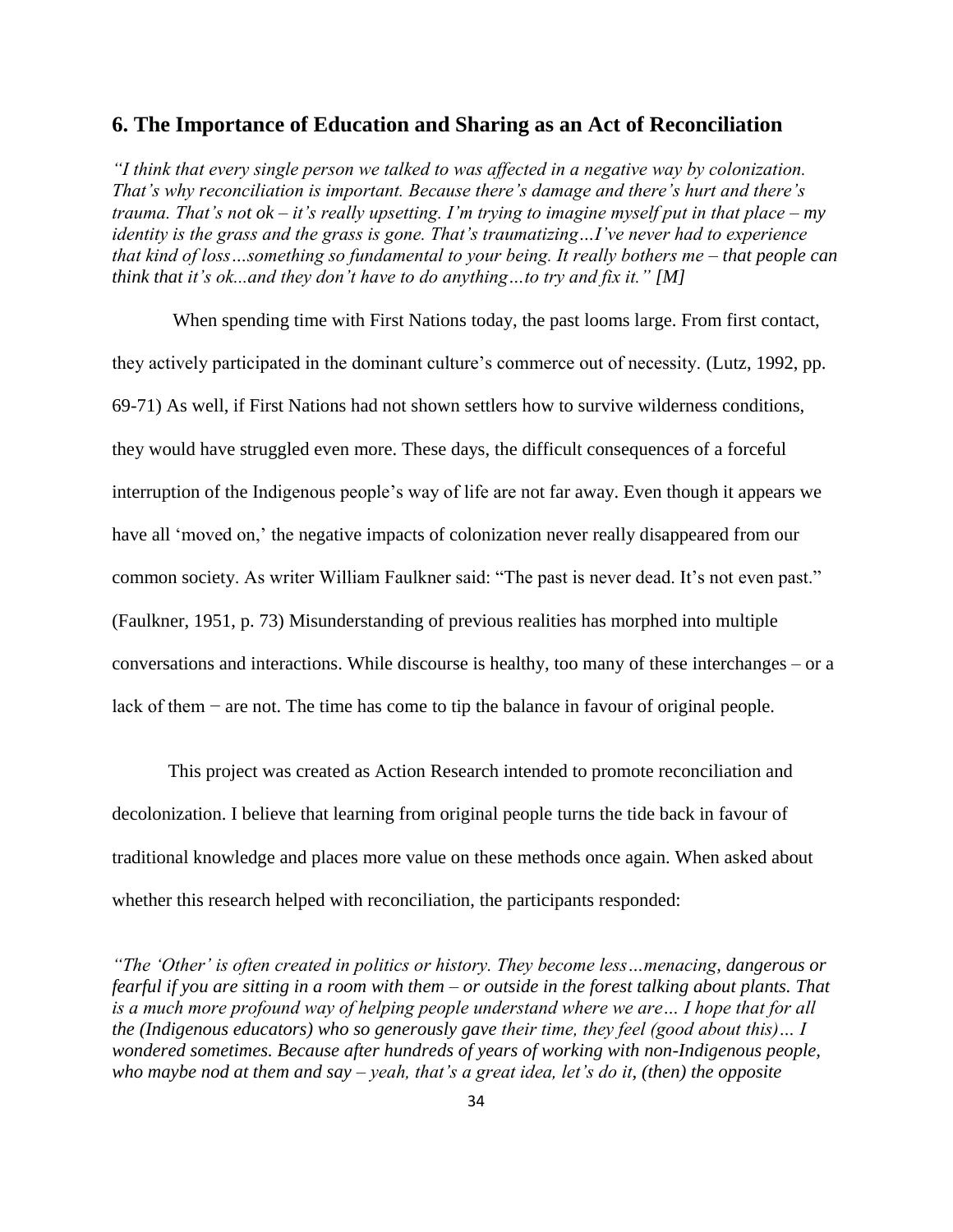*happens. How often do they have to hear this in order to actually see something's changing for them? …So they can actually move forward and be in their rightful place and way again?" [F]*

*"I feel the more we get a chance to get to know each other, we can feel a greater appreciation for what has happened…and make new alliances for moving forward…If you don't know anyone from the other culture that's different, if you don't have any experience just on a basic human level, it's very easy to heighten the differences and to let there be fences between you. But when you start to know the person…something about their family, or… where they live, you know about the things that are meaningful for them. Then you're connected. It changes things… We need to have opportunities for Indigenous people and settler people to meet each other."[H]*

*"Reconciliation is both the acknowledgement and the values of communities which were here before the colonizers. That their culture is unique and necessary to be maintained and to be incorporated in other cultures…That's how I see reconciliation – not changing one for the other – not deleting everything and changing back to the old ways. Allowing cultures to co-exist without anyone feeling bad or shaming or feeling one is higher than the other. These sessions were examples of people learning about the other culture to incorporate it…in their daily life and how they view the world." [L]* 

*"Decolonization first: any exposure to anything you may have been taught in history, books, politics, news, whatever – an actual encounter with an actual person, their full particular humour, intelligence, timbre of their voice and whatnot, you are decolonizing your mind. Towards reconciliation, you bet. Building trust… because the educators…were so generous. There was an opportunity for people to share their knowledge. It wasn't just question and fill me up. Let's also have a conversation, and crack some jokes and be friendly." [I]*

*"Humour – how important it is! To keep it light. At the Witness Ceremony, Wes tried to keep us all from goin' down! And how much I appreciate that in interesting and difficult times… Humour… brings people up. It prevents us from sinking – recognizing the genocide and the ecocide….And really trying to go there and feel it….How does it make me feel? That we have lost this; that we have valued this way of being in the world. I think it's important to go there. I want to be able to have some strength to carry on and fight."[E]*

#### <span id="page-44-0"></span>*Grieving and Healing*

*"That brings the emotion in it. It's not just about: 'Well you had land, we took it. We're sorry. Let's move on.' No, there's emotion there. And that's not something you can ignore. Every person was affected in some way. Talking about the experiences with Residential Schools or how development has impacted the natural landscapes. Going down to the Fraser River at Musqueam, talking about how there used to be white sand beaches full of shellfish. And seeing it now…And hearing about the first canoe journey to Bella Bella; just reclaiming that culture and heritage and sharing and how powerful that is!"[M]*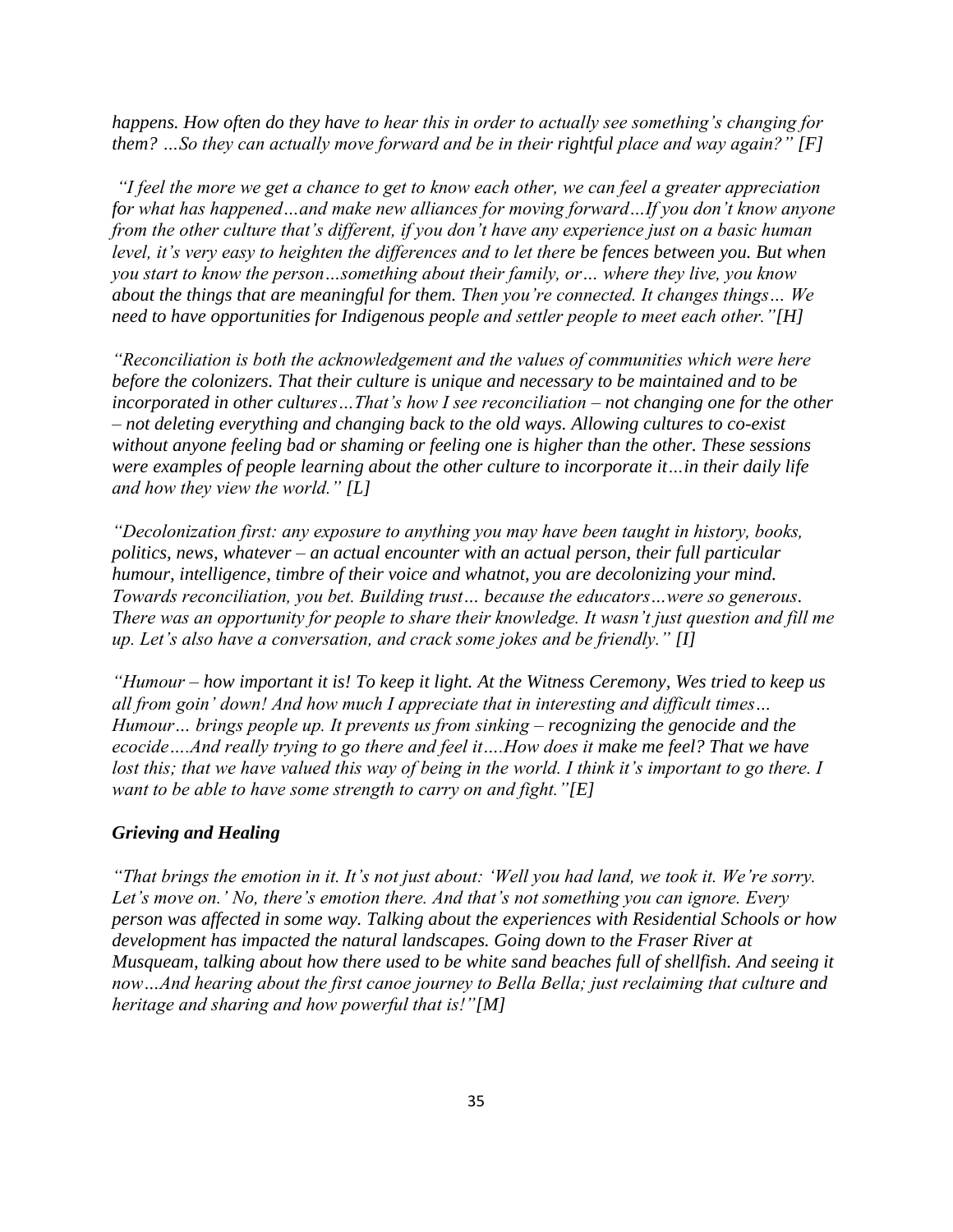It cannot be understated that many of the problems our society has with reconciliation and decolonization is that those who are descended from people who first occupied the land − as well as subsequent immigrants – are still disproportionately benefitting from predominant western beliefs, which began with colonization. Most non-Indigenous people have not grieved their own negative associations with colonial history since they have little sense resolution is necessary. However, acknowledgment of inequities and the difficult emotions these thoughts bring are necessary steps. In the post-session interviews, I was struck by the sensitivity and insight of the research participants. They seemed to understand the role annexation played and the work that is required to repair old wounds.

Today, First Nations continue to be impacted by modern neo-classical economics and the effect this leading worldview has on all lands and people. Many Indigenous societies worldwide are fighting on the front lines of resource extraction activities and the massive pollution and devastation they produce. Robin Wall-Kimmerer speaks about the mindset that allows extractive industries to get away with ecocide in the name of profit. How does one respond honestly to an invasive position which continues unabated? Wall-Kimmerer explains:

Philosopher Joanna Macy writes of the oblivion we manufacture for ourselves to keep us from looking environmental problems straight in the eye. She quotes R.J. Clifton, a psychologist studying human response to catastrophe: 'Suppression of our natural responses to disaster is part of the disease of our time. The refusal to acknowledge these responses cause a dangerous splitting. It divorces our mental calculations from our intuitive, emotional and biological embeddedness in the matrix of life. That split allows us passively to acquiesce in the preparations of our own demise.' (Wall-Kimmerer, 2003, pp. 326-327)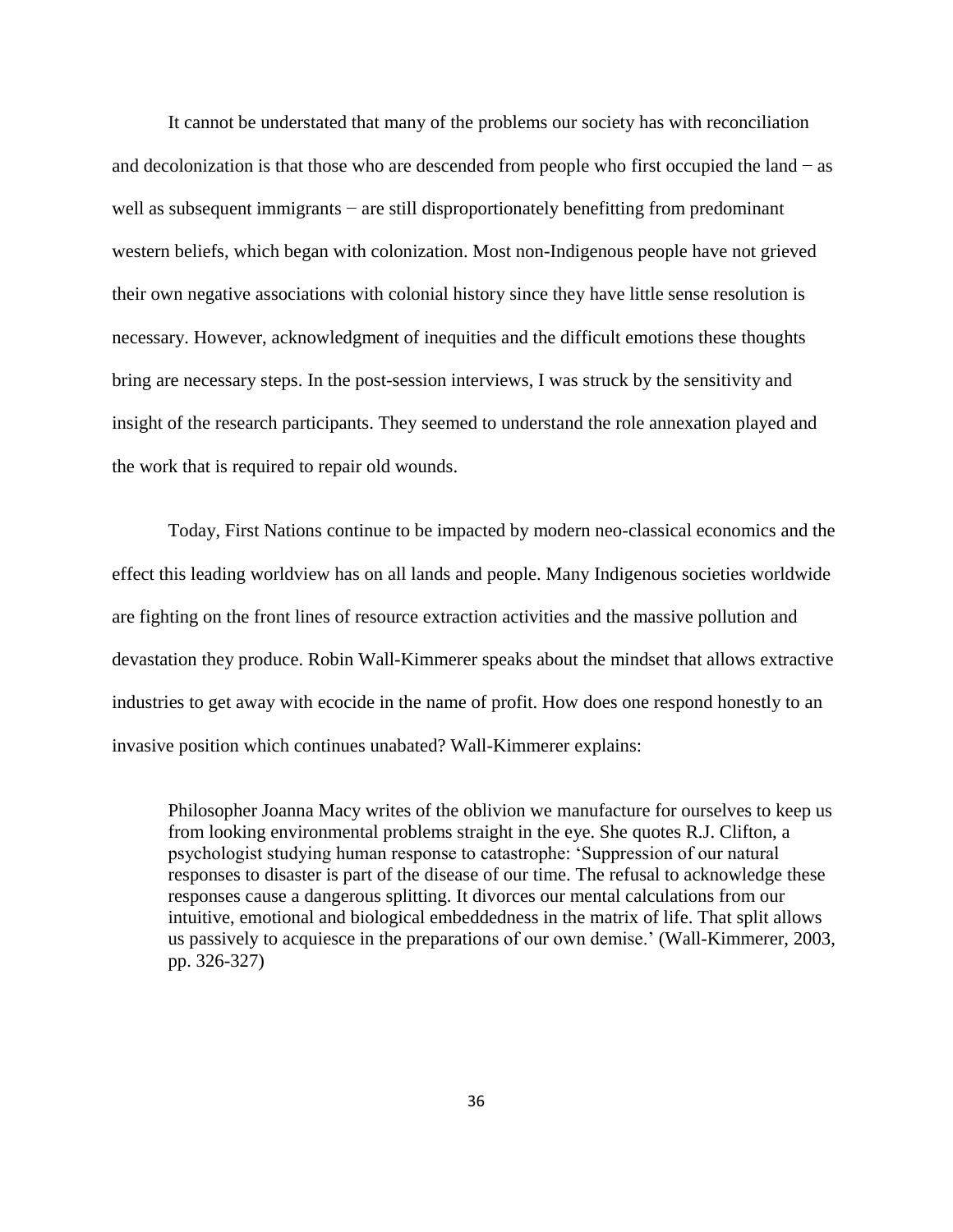Macy adds: "until we can grieve for our planet we cannot love it − grieving is a sign of spiritual health." (Wall-Kimmerer, 2003, p. 327) This brings us to the crucial business of healing.

#### <span id="page-46-0"></span>*Restoring Relationships, Restoring the Land*

*"We need to do it. If we do it, the land will do it. It's all interconnected. It's not just those Indigenous people who need healing. We are the invasive species." [E]*

Then how do we fix it? To start, the western habit of regarding First Nations from the position of 'voyeur' or observer will likely not enhance reconciliation. Positive steps can be gained by one group appreciating the other. But real change happens with personal engagement; actively learning, sharing and working together with Indigenous people on their own terms.

Some initiatives have presented positive results. For example, in the Vancouver area *Pulling Together* (Pulling Together, 2001) operates as a First Nations-led activity. They use the bonding experience of journeying in a canoe to learn how to get along in a good way. Since a lot of negative interaction occurs between Vancouver police officers and First Nations youth who leave their reserve to live in the city, a trip is created every summer where everyone canoes together. For a short while, notions of *Them* and *Us* are blurred and a community is created.

When land is central to the discussion, restoration is a tremendous way to allow people to work in tandem, while also rejuvenating nature. Wall-Kimmerer says:

It is not enough to weep for our lost landscapes; we have to put our hands in the earth to make us whole again. Even a wounded world holds us, giving us moments of wonder and joy. I chose joy over despair. Not because I have my head in the sand, but because joy is what the earth gives me daily and I must return the gift. (Wall-Kimmerer, 2003, p. 327)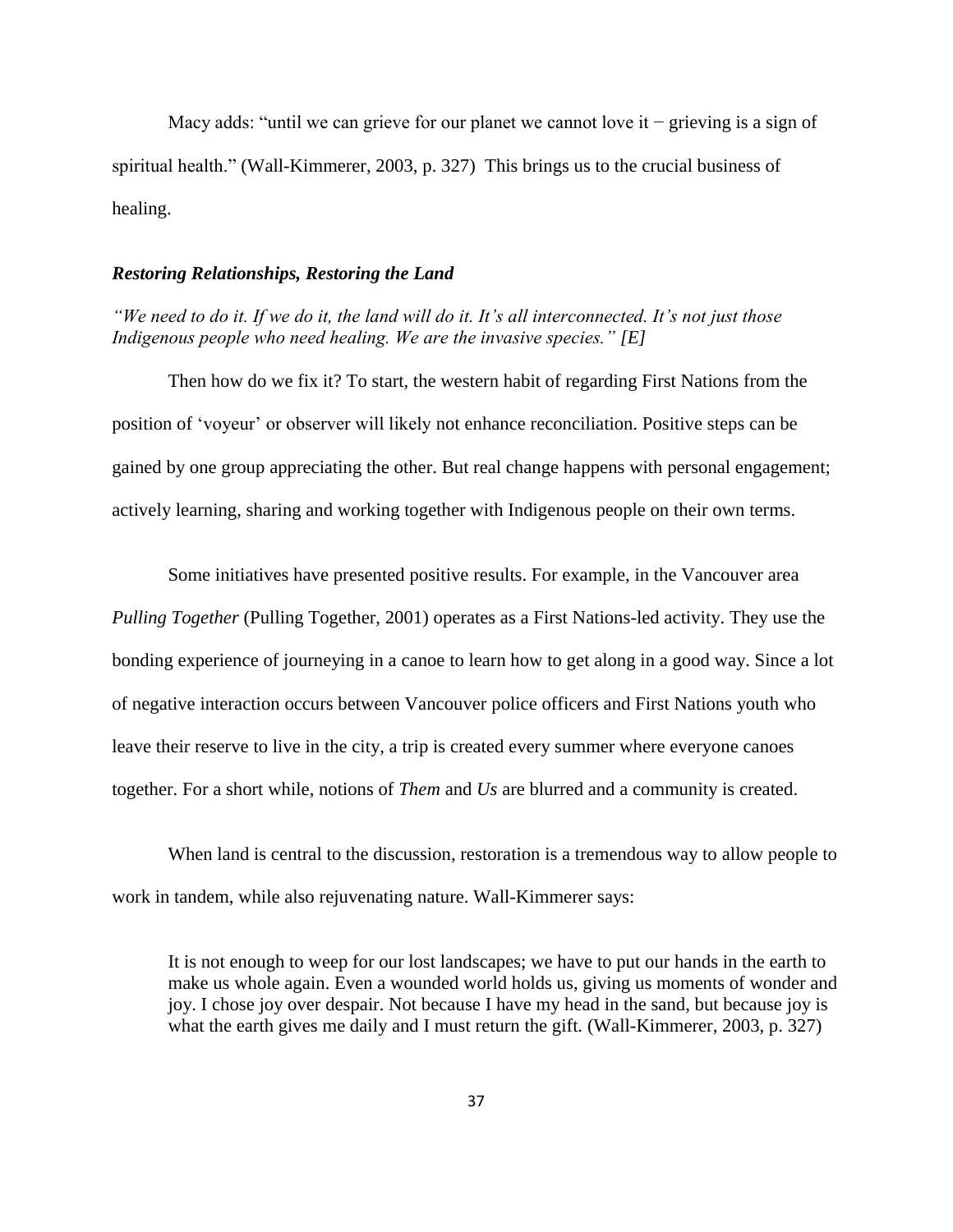How does one actually act positively to revitalize the land, while also "returning the gift?" Unfortunately, such an activity is not easy since most of society is predominately focused on financial profit. But the need is urgent. Eco-psychology educator Elan Shapiro affirms this:

These glimpses reveal aspects of a blossoming, grass-roots movement….Through environmental restoration, people are coming back to Earth with their bodies: cleaning up and decontaminating; clearing out and planting; building erosion-control structures and sapling protectors; and weeding, mulching and monitoring. They are learning, through their hands and hearts, to identify with pain and healing of the ecosystems that sustain them. (Shapiro, 1995, p. 225)

In an Indigenous worldview, it would mean, as Shapiro describes, altering the world created by the *head* and the *hands* and adding the *heart* in order to give back. This challenges the original forces of colonization, which caused mass disruption in the first place. The intention is to transform the land back to our common *home* once more. For Indigenous and non-Indigenous alike, such an activity is not only completely possible, it is imperative. The objective must be strong to renew and rejuvenate the earth *and* the soul of the people doing the work in a way that transforms everyone and everything. It should not just feed a false economy. Instead, prosperity of life and spirit could be created for all who participate. The land is what everyone shares. Building a healthy home on earth is inspirational; it's a collective goal worth pursuing.

*"I am studying biology and interested in ecology conservation. Restoration processes are really hard….to know what works and what doesn't. It's definitely valuable to…consult people who have been using those processes for a long time. It's not as though they've dealt with the same kind of degradation before. I don't think they had ever seen such a decrease in salmon. But they…have some insights on how to go about it. So it's both trial and error…the merging of modern and traditional knowledge." [L]* 

*"The only way that we can get to decolonization is through building personal relationships. It doesn't come through big speeches and laws. It comes through one on one interaction. And more importantly, more and more I'm realizing that you can't take away something without filling the hole with something else. You need to have re-indigenizing. After you've taken out the colonial, you have to put back something good; putting this traditional knowledge into our brains."[K]*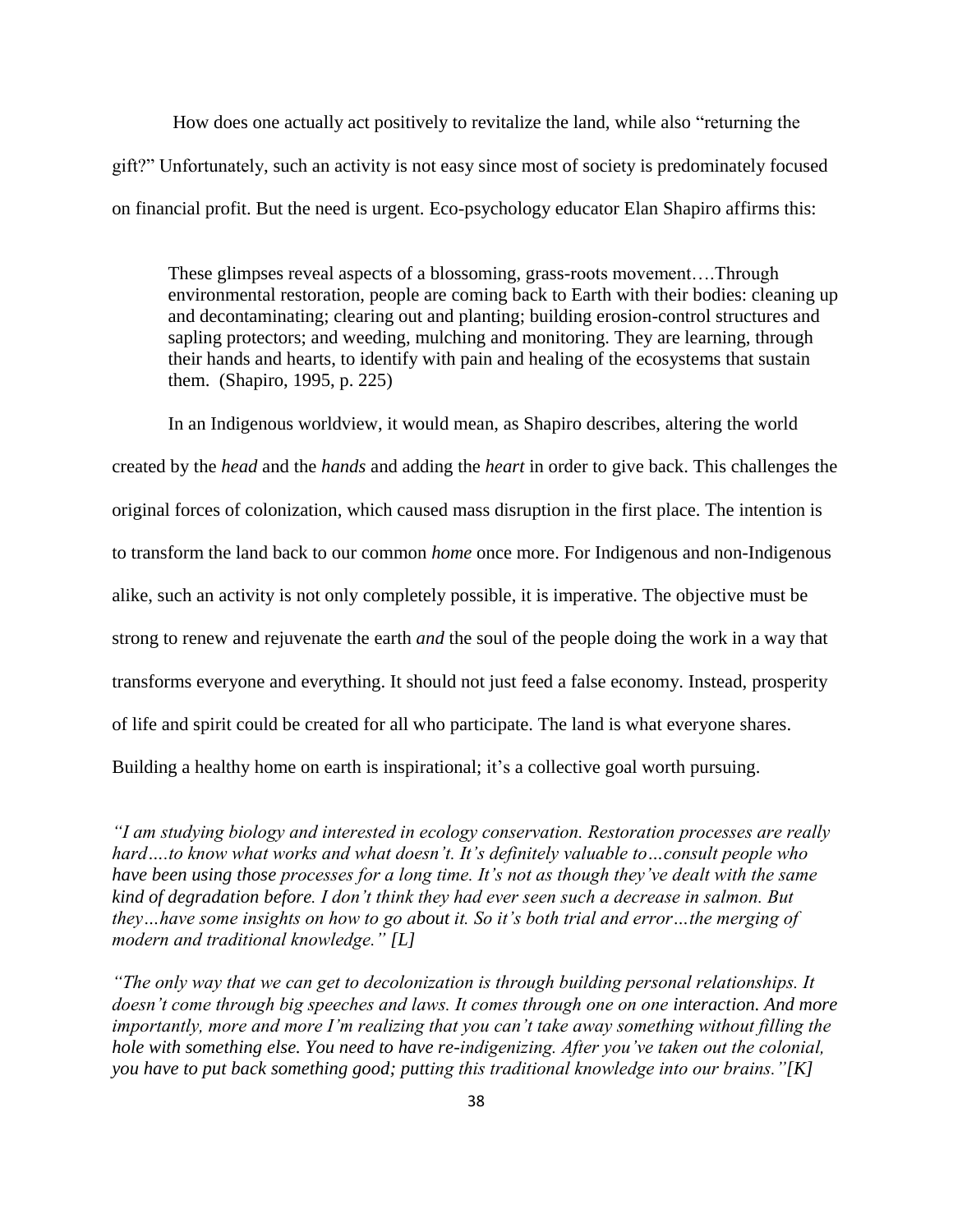#### <span id="page-48-0"></span>**7. Then How Do We Practice Sustainability?**

*"If you want to save the world, get to know the place you live and be responsible…Like everything else, it's become globalized and abstract. We can remind people that what is necessary is accountability for where you walk…even in a small amount of space… A lot can be offered where you are. To start, you have to learn what's under your feet: streams, land. In order to live in a sustainable way, be in partnership and connection with the natural world around you." [K]*

Notions of sustainability grew in the  $17<sup>th</sup>$  century Enlightenment with the rise of market economics. Individual wealth greatly increased among the upper classes as the earth's natural riches were perceived as infinite and intensely exploited. Any thoughts of limits were ignored since resource wealth beckoned. Presently, people's intentions are better placed. However, there still exists an underlying idea that sustainability will just 'happen' without a great deal of effort.

When Atleo describes how difficult a sustainable lifestyle was for Indigenous people on the west coast of Vancouver Island when life was treacherous braving the elements, (Atleo, 2011, p. 142) it's hard to imagine things will be simple for today's much more comfortable and wasteful society. But the outcome of doing nothing and continuing in the same destructive trajectory is not an option if we wish to offer a living planet to future generations thirty or three hundred years from now.

Even though all the research participants could define sustainability, many had mixed feelings about it. Some rejected the classification outright. One person [G] grew up in rural communities in the Northwestern United States. Her father had Indigenous background and he supported the family by trapping, hunting and fishing. She only became aware of an unsustainable world when her family moved to a larger community. Now, many years later, she is disappointed at our culture's minimal progress. The other participants commented: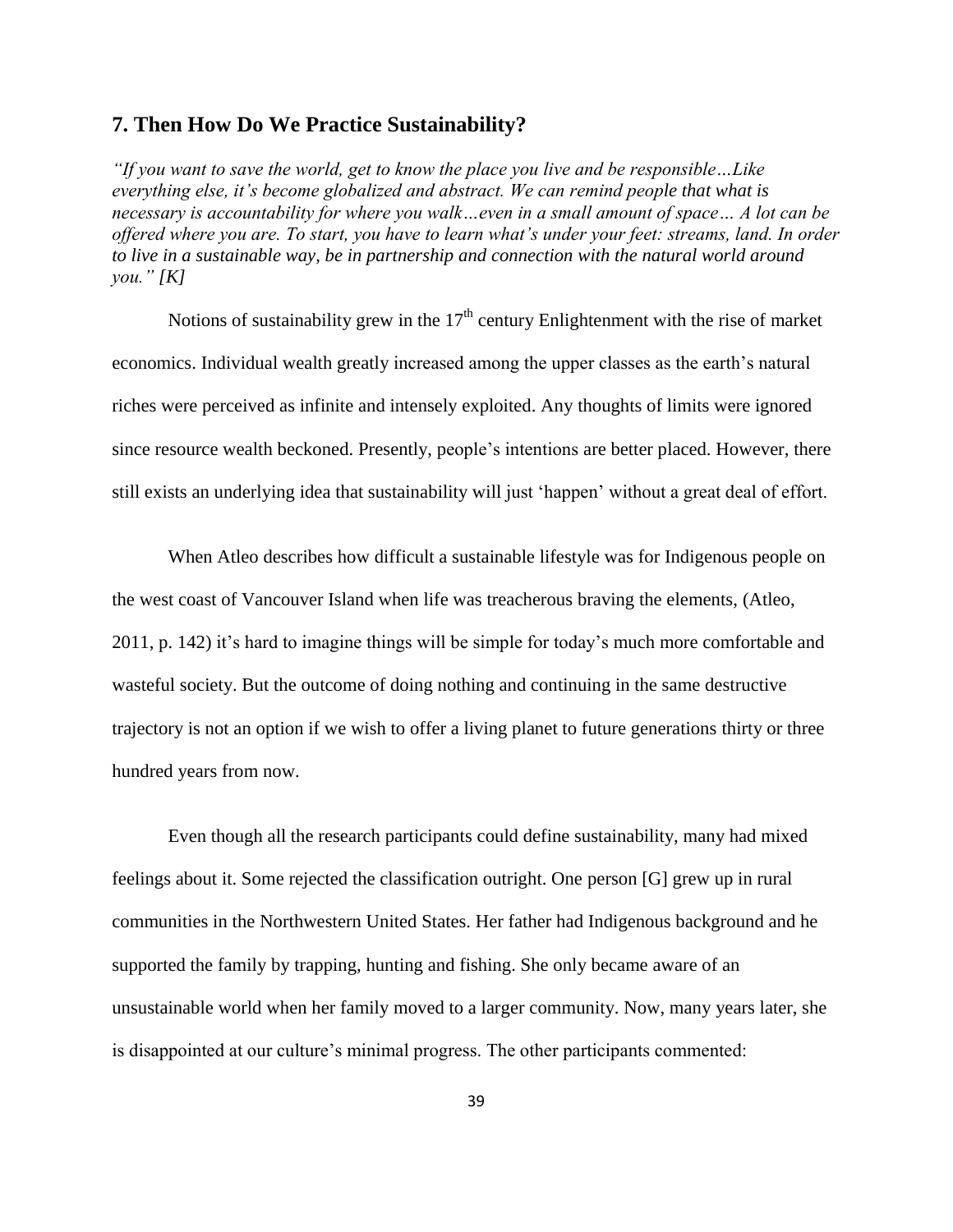*"I am more likely to be conscious of making changes in my life when I'm involved in a community that is also passionate and aware of such causes."[N]*

*"As a teacher watching teenagers – their concept of sustainability is so different…Because of convenience….their instinct is to act alone. Connectedness needs to be somehow consciously reworked back into (their lives)…At a philosophical level, if we're looking to become more sustainable, we have to reconfigure relationship. Here's a generation that for the most part doesn't understand relational. How are they going to understand sustainability?" [F]*

*"If you change things too much, if you're not responsible for your environment, if you don't think about the things that you really need, you can lose them and they can be gone forever. Even though the Musqueam people did have a mindset of sustainability, they're still trying. They've never lost that and they're trying to be stewards of their environment despite obstacles. It's not something you do. It's how you live. We try to…make sustainable choices. But I think…it's exhausting to try and think about every little thing. If it wasn't something you had to choose, if it was just the way you existed, it wouldn't be exhausting at all." [M]*

*"How do I feel about sustainability? Well, in a sense I feel even a little more depressed about it… We've done so much damage. And nobody had talked about (the Indigenous) way of (restoring Musqueam Creek). We do it in an engineering way when we reclaim. But this was a hell of a lot simpler! It's very depressing to me that we don't (do it in an Indigenous way); that we don't look at life and sustainability more in those ways. We could do things a whole lot simpler. Work with nature, rather than raping her." [D]*

#### <span id="page-49-0"></span>*What Sustainability is Not*

*"We can't fiddle with what we've got and have conditions improve…The native people's connection to land is a different way of being... It's not an excuse to get what you want by couching the words." [C]*

When incorporating sustainable principles today, few Indigenous people believe that the

western idea of sustainability coupled with economic growth is a viable solution. Wall-

Kimmerer recounts a situation when her Algonquin First Nation ecologist friend "told the story

of requesting funding from her tribal council to attend a (sustainability) conference. The elders

asked: "What is this about, this notion of sustainability? What are they talking about?" The

ecologist "gave them a standard definition." The elders "were quiet for a while, considering.

Finally, one said...this sustainable development sounds to me like they just want to be able to

keep on taking like they always have. It's always about taking. You go there and tell them that in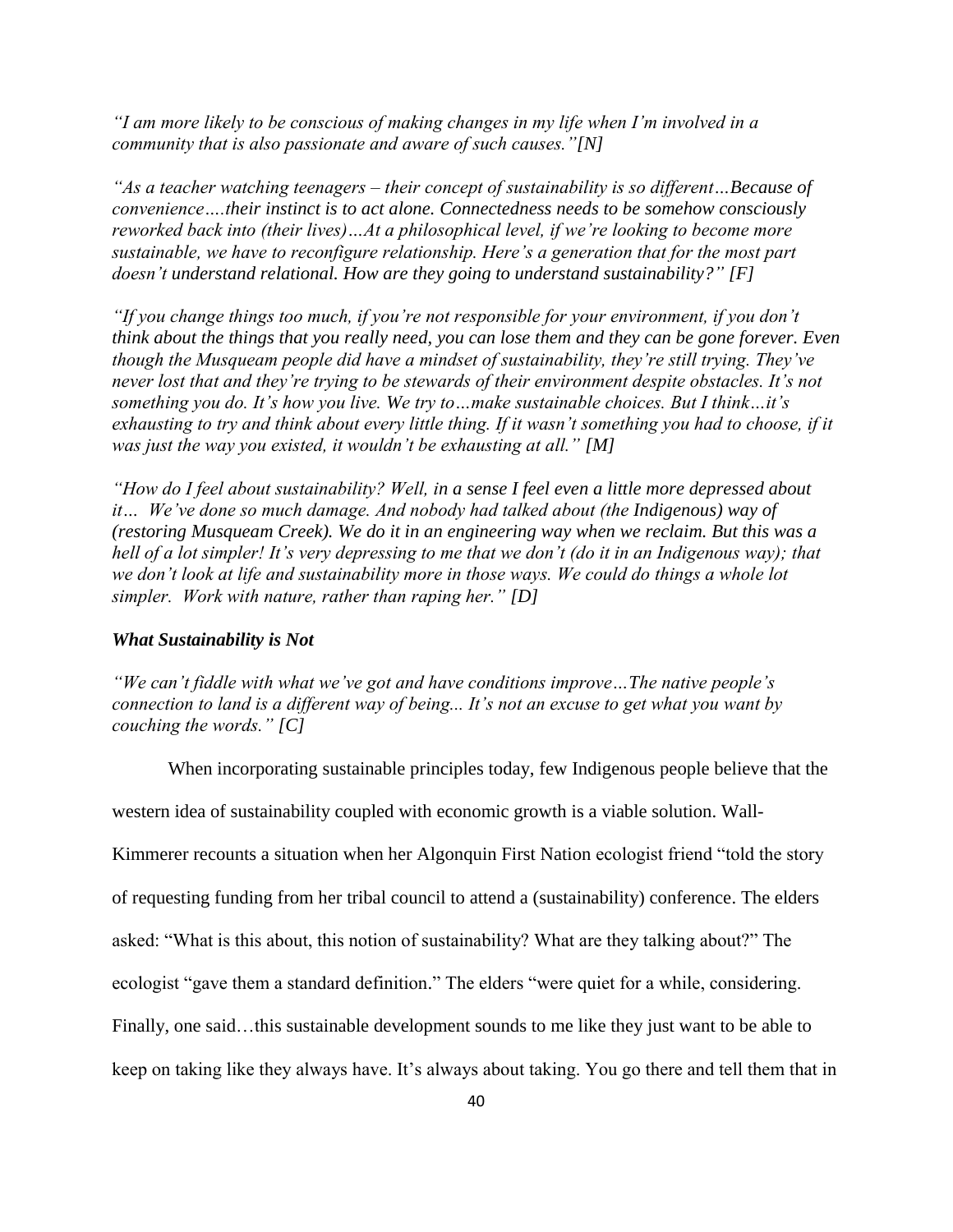our way, our first thoughts are not 'What can we take?' but 'What can we give to Mother Earth?' That's how it's supposed to be." (Wall-Kimmerer, 2003, pp. 189-190 )

Originally life was very challenging for Indigenous people. Atleo recounts the story of Bear:

…creation is set up in such a way that resources are juxtaposed with, rather than held in common by, any number of different communities. Resources…are in a natural state and this is the way in which creation is presented. How these different communities respond… is a matter of choice. There is no obvious handbook to explain to these communities how to negotiate… Life forms have freedom of choice. In this theory, and in contemporary language, the choice for these different communities is between survival of the fittest or mutual respect, between brute force or sustainable living. (Atleo, 2011, p. 142)

Current discussions frequently mention 'common sense,' or 'the common good.' If sustainability is supposed to benefit all, but little formal emphasis exists to back it up, how do these beliefs help? Wall-Kimmerer says "the traditional ecological knowledge of Indigenous harvesters is rich in prescription for sustainability." There exists: "cautionary stories for the consequences of taking too much." However, she notices that "it's hard to recall a single (precaution) in English. Perhaps it helps to explain why we seem to be caught in a trap of overconsumption, which is as destructive to ourselves as to those we consume." (Wall-Kimmerer, 2003, p. 179) This way of life is certainly not sustainable. Gregory Bateson pointed out that addictive behavior is consistent with 'Cartesian dualism' which pits mind against matter. He concludes, "It is doubtful whether a species having both an advanced technology *and* this strange polarized way of looking at the world can survive." (Bateson G. , 1972, p. 337)

Atleo states most lifeforms are "naturally resistant to change." His tradition offers the story of Son of Mucus; when he "returned to earth to transform the first peoples into the biodiversity that exists today, he met with fierce resistance." But "the very means of resistance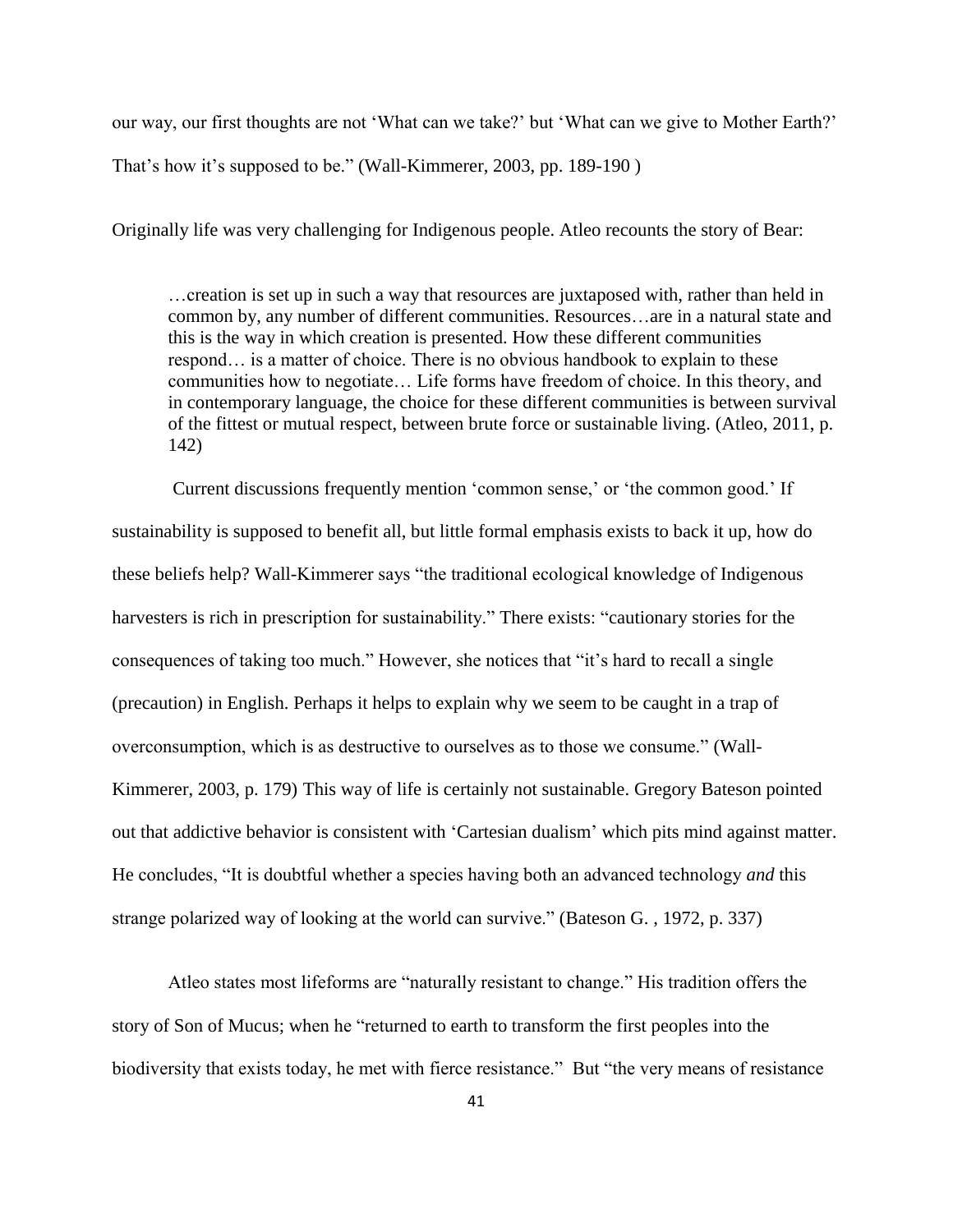became part of the means of transformation." Presently, liberal democracy is in its early stages.

As well, a strong capacity exists for dictators to abuse power. (Atleo, 2011, pp. 160-161) We

may soon be facing hard choices. Chief Oren Lyons of the Onodaga Nation proclaims:

I don't believe, personally, that we've reached a point of no return in this situation we're in, but we're approaching it. The farther you're away from a point of no return, the more options you have. As we move each day closer…we lose that day's option. And there will come a point when we won't have an option. (Lyons, 2008, pp. 22-23)

Atleo claims that when we "hit bottom," a shift is possible since few escapes remain:

Given the current trajectory of the globe indicated by climate change, it appears that the earth may be close to its fullness of time. If this is true, then the shift from one worldview to another may suddenly become possible….allow(ing) some of the principles of *hahuulism* to be considered as *part* of a set of possible solutions to a global crisis. (Atleo, 2011, p. 162)

#### <span id="page-51-0"></span>*Indigenous Sustainability: Nature as Teacher*

*"I think the thing that struck me most was 'the stream knows how to right itself if we give it a chance.' That recognition of stewardship that doesn't know, because we tend to know (everything) in our western cultures…I found that really heartening and encouraging. Because it gave me a sense that there's a wider wisdom that's still accessible even with all the things we've done that aren't good." [C]*

The research sessions which discussed outdoor elements – plants, stream restoration and canoeing − were the most influential for understanding how to treat ecosystems in a respectful manner. Reciprocity of all species to each other, including humans, offers nature back its original agency. The Indigenous educators are taught to read the land and work with it. After understanding the challenges and offering a little help, they step back and allow nature to heal itself. Having enough humility to learn from a fish, or a bird, a forest or a river feels uncomfortable at first, but it is a necessary skill to acquire. Nature shows the way. *Homo sapiens*  was the last to be created – if it's the Turtle Island story of Indigenous people (Wall-Kimmerer,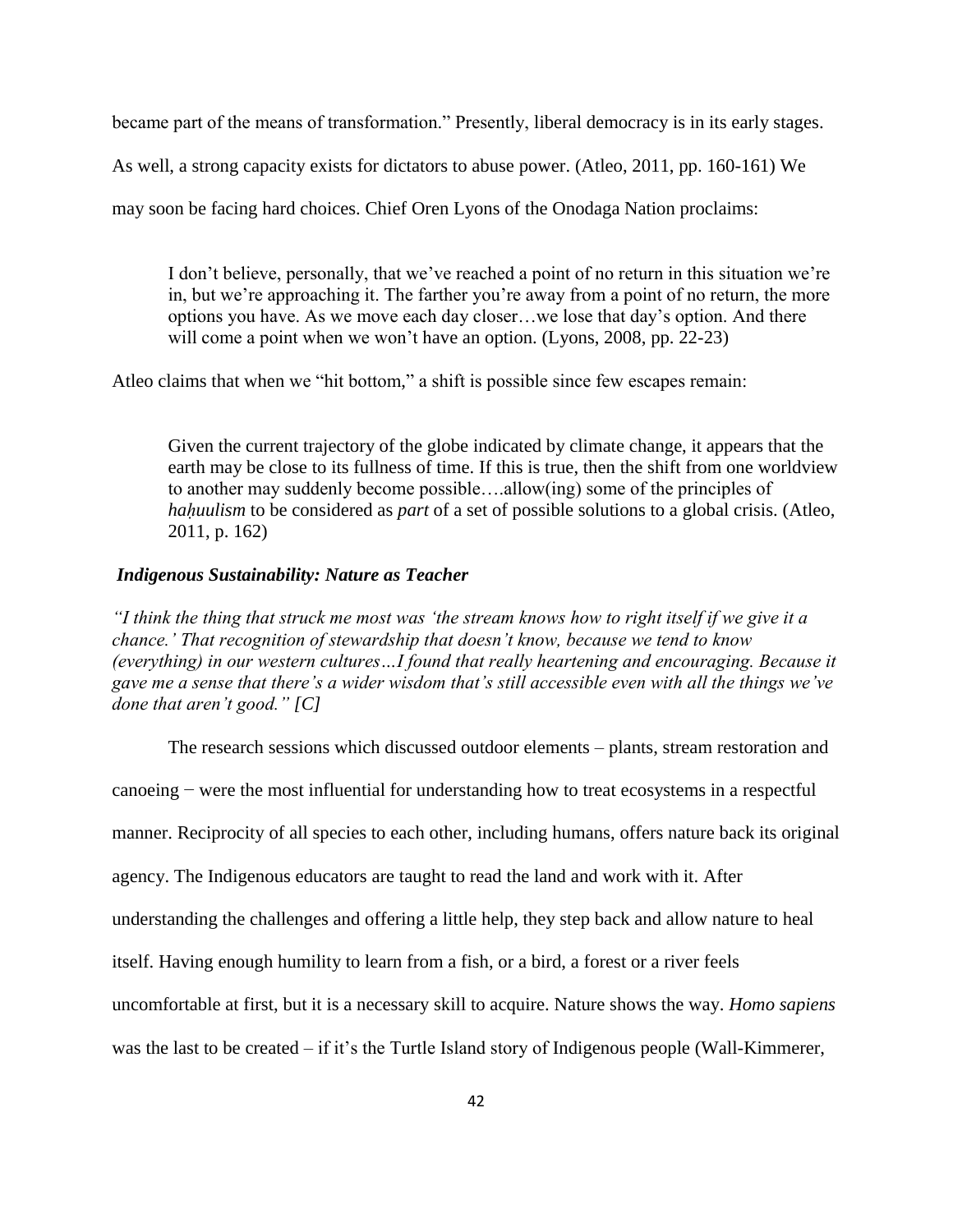2003, pp. 205-206) or the Adam and Eve narrative from the Hebrew Bible. (Sultar, 1998, pp. 20- 21) Humility is what's called for since the world was working perfectly before humans arrived.

#### <span id="page-52-0"></span>*Braiding Science and Indigenous Knowledge Together*

As a plant person, Wall-Kimmerer describes the reciprocity which exists between two late summer wildflowers: goldenrod and asters. Curiously, the colours of gold and purple are opposites on the colour wheel and act as an equally beautiful draw for pollinators. In the same way, magic happens when scientific and Indigenous wisdom combines:

Why are they beautiful together? It is a phenomenon simultaneously material and spiritual, for which we need all wavelengths, for which we need depth perception. When I stare too long at the world with science eyes, I see an afterimage of traditional knowledge. Might science and traditional be purple and golden to one another, might they be goldenrods and the asters? We see the world more fully when we use them both. (Wall-Kimmerer, 2003, p. 46)

Sonya Atalay, an archeologist and professor at University of Massachusetts states that her

people, the Anishinabek First Nation, have a prophecy. They:

…along with others globally, will face a choice between two paths. One path is made of scorched grass, signifying short-term success but eventual destruction. The other path is a lush trail that leads to a future of lasting peace. The teaching states that the second path is one of compassion. Choosing this path involves finding ways to combine our Indigenous systems of knowledge and traditional ways of understanding with those of Western science. Joining these forms of knowledge can increase our strength as a society. Our spiritual leaders tell us we have reached the time to choose paths. The challenge for *our* generation is to work co-operatively – to use the diverse knowledge of all to build strength on the path to mutual success and peace. (Atalay, 2012, p. ix)

She speaks about 'braiding knowledge,' which is what her elders have asked people to

undertake. Science specializes in research on sustainability. No doubt these two complimentary

systems could come together for the benefit of us all. (Atalay, 2012, p. x)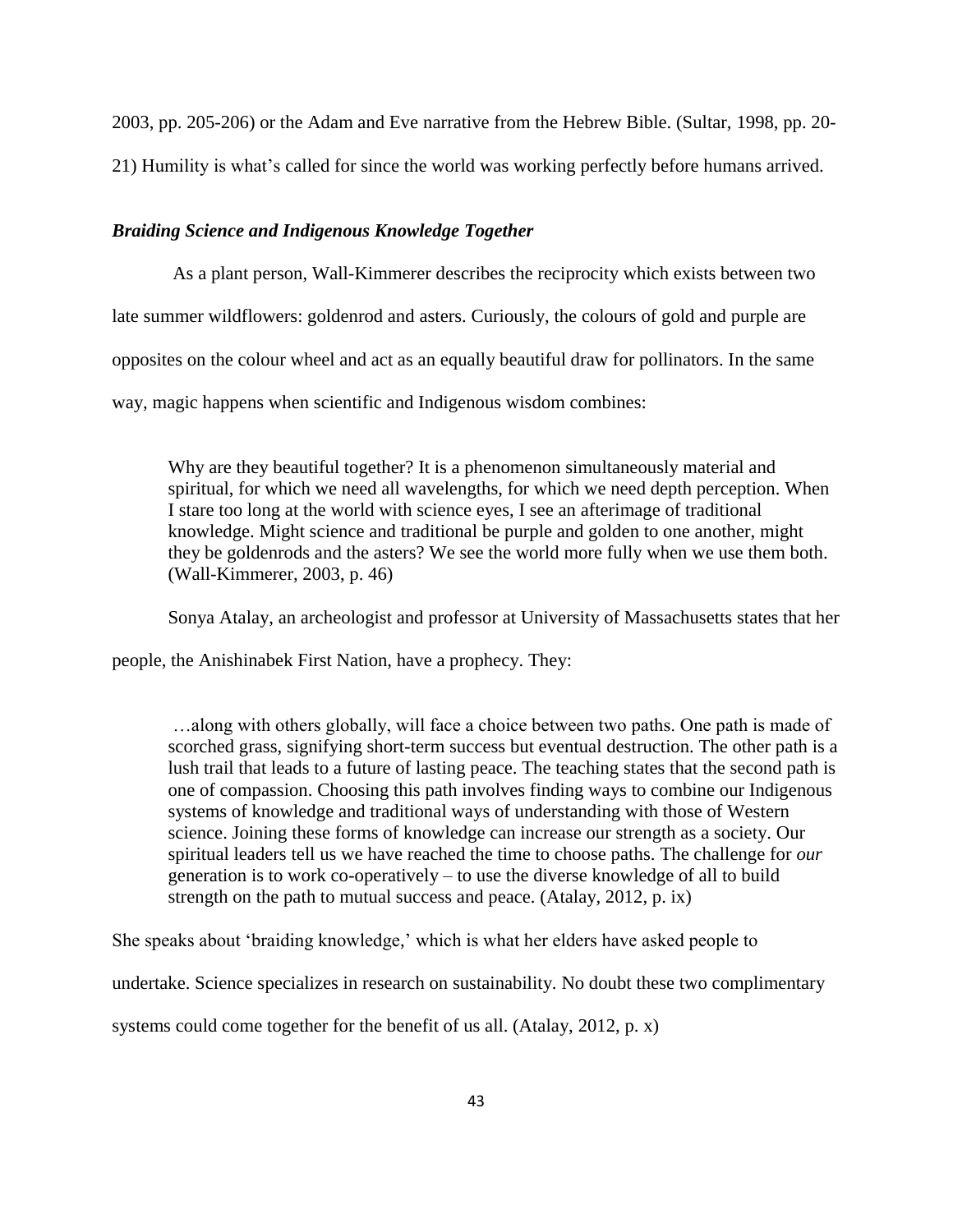#### <span id="page-53-0"></span>**8. Conclusion – Embracing Possibilities**

"For a million years or more, we humans lived outside, under the sun and stars, our lives guided by the seasons, the weather and the tides. For all this time, we were a part of a community of plants and animals where day-to-day living, landscape and spirituality were intertwined. The *Uts'am* Witness camping weekends reconnect us, however briefly, with that world. When we drink from the cold mountains streams or sit around the fire at night, we are coming home to the place from which we all evolved."

#### John Clarke − *Xwexwsélkn*

The late mountaineer John Clarke was one of the founders of the Witness Project along with Chief Bill Williams *telàsemkin-siyam,* of the Squamish Nation and artist-photographer Nancy Bleck *Slanay Sp'ak'wus.* (Bleck, 2013, pp. 37-43) The camping workshops took place next to the wild creeks and old growth forests of the Upper Elaho Valley in the Squamish River Watershed − a three-hour drive from Vancouver, mostly on logging roads. I participated for at least one weekend a summer for its decade-long lifespan. I formed new relationships, which I have kept to this day. All the Witness ceremonies and events changed my life. They taught me other ways of being and brought me back – as John Clarke said − to the world of our ancestors.

In my research project 'Paths to Sustainability,' I organized sessions that offered fourteen engaged participants a glimpse of some of the Indigenous knowledge I had acquired. Could a mere fifteen hours of instruction change how people interpreted sustainability? From what I discovered, if the seeds are planted and nourished correctly, they are well placed to grow healthy ideas and actions. During the interviews before the sessions, I asked everyone about an early and clear memory of the power and companionship of nature. Suddenly, they became their childlike selves again. One person [M] talked about how her father taught her to handle the frogs who lived in the stream by their house in the Fraser Valley. Care and attention was needed not to harm their sensitive skin and she suddenly realized how fragile nature could be. Another [D]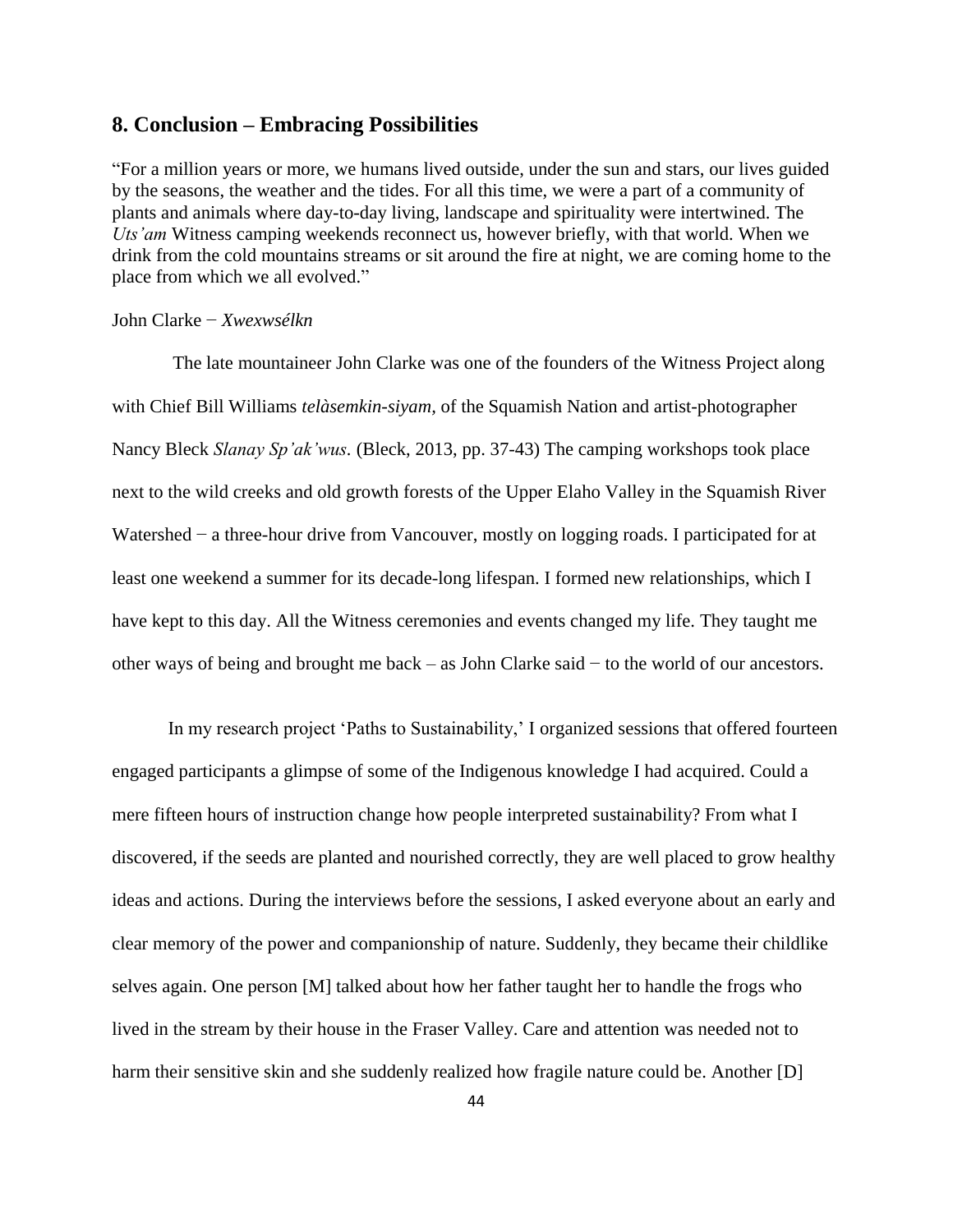spoke about growing up in Kerrisdale, a residential district in SW Vancouver. She spent time outside with friends, playing on the *"wild edges"* of the neighbourhood late into the night. She remembers feeling *"fear and awe"* when imagining the scope of the natural world beyond. A third participant [I] told the story of watching a colony of ants working in her backyard. She became transfixed with the intelligence of the greater world which acted on its particular power, existing in a parallel universe to her own. And then, a fourth [E] immediately responded by crying when I asked for her memories on nature. "*No one's ever asked me that before, but that is such an important question!"* she exclaimed as she considered her strong reaction.

The same outpouring of deep-seated emotion came in the post-session interviews when I asked for 'a-ha moments' of transformation. For some people [L] [E], the Witness ceremony made a strong impression since they reflected insights back to a large crowd. For others [C] [K], Musqueam Creek impacted them when they discovered First Nations were working with nature and using their own wisdom, not employing engineers or landscape architects. The knowledge that elders only received a mere 10 salmon that year made some participants [H] [D] aghast at how much damage had been done. Or the realization that only six Musqueam language speakers remained from thousands was hard to process. They recognized how much colonization *"screwed things up."* Then the next thought was: how much more are we all missing?

Meeting Rick Harry at his house was significant for some [M] [N] since he made his family an integral part of his work and teachings. Another found comfort being told by Wes that when you are out on the deep ocean, balanced together in a canoe on a cold autumn day in the pouring rain, *"the seals are in their longhouse below the water."* Meeting with Wes, Larry and Danielle, sharing food at the Squamish Ocean Family Club House and listening to the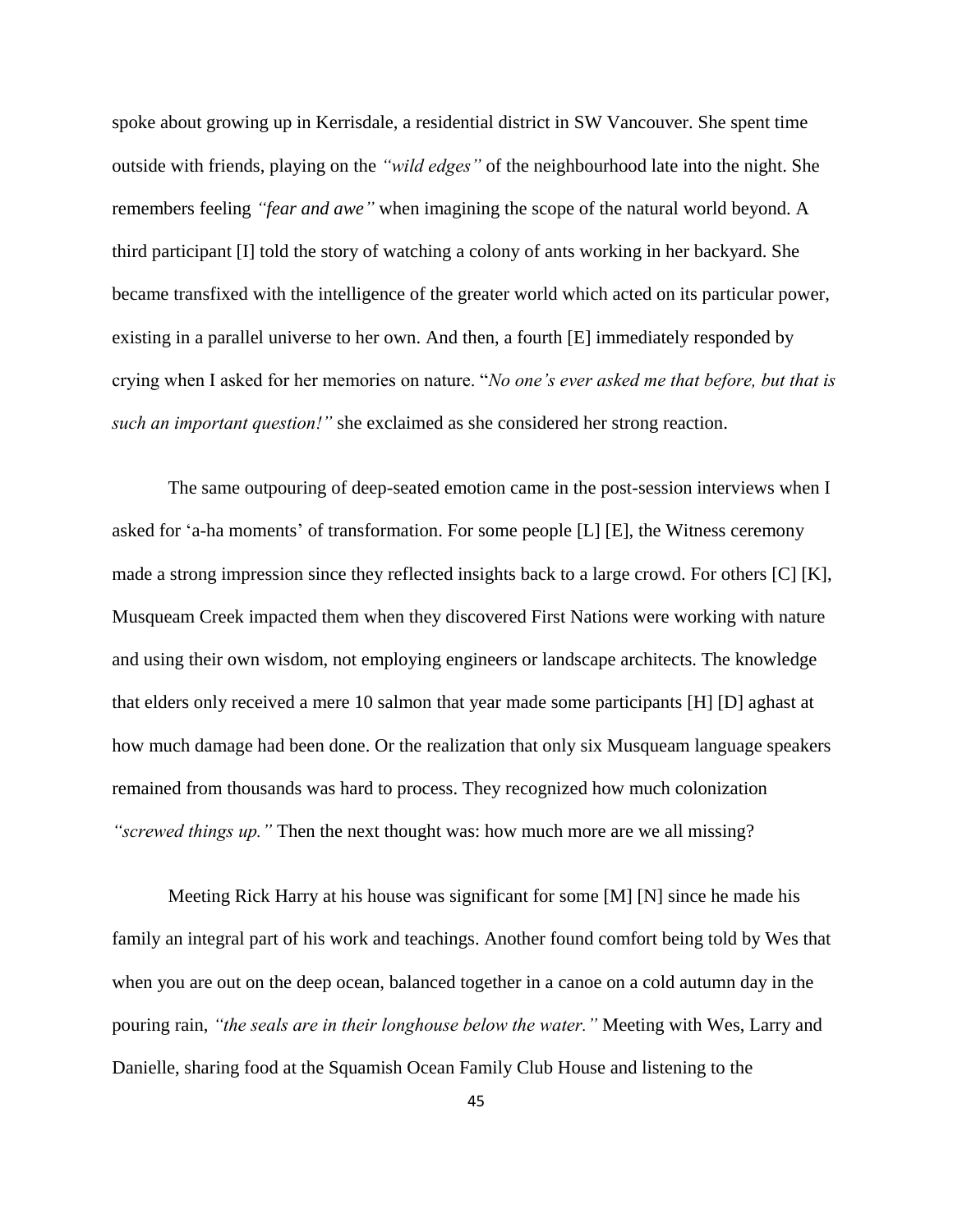discussions that ensued made a strong impression on several people. Walking away from that event, two participants [B] [N] felt welcomed and at peace; as if they had *"come home."* One [H] had strong recollections of the story she heard that spoke about how Indigenous Hawaiian people were brought to Vancouver as labourers. They then intermarried with the local First Nations. She was imagining the complex story of humanity, which is often invisible; how people always travelled the world and put down roots and what impact these actions had.

In our present-day society, notions of sustainability first calls up subjects such as recycling and composting, carbon credits, electric cars, green buildings and high-speed transit. Then the edges soften a little and further talk continues about native plants, the importance of trees, pollinator-friendly gardens, stream restoration and storm water management. In an Indigenous context, the discussion begins with plants, water, birds and fish. It talks about elders who instruct people how to be in nature and have relationships with flora and fauna, land and water. In essence, the approach is about why humans should care about the earth community in the first place and how to accomplish this when the intention is right.

The participants were excited to learn traditional knowledge. But later they realized this also meant acquiring a more rooted and meaningful context for the Coast Salish land and its people. It got them thinking more deeply about why an earth connection is imperative and how much a sustainable lifestyle depends on a strong base. It took them back to a time before the western view decreed modern economics was humankind's guiding principle. Even in primarily clear-cut and paved over landscapes, nature breaks through. Poet and songwriter Leonard Cohen sang: "There's a crack in everything. That's how the light gets in." (Cohen, 1992) The participants understood that if our First Nations neighbours can find inspiration in a broken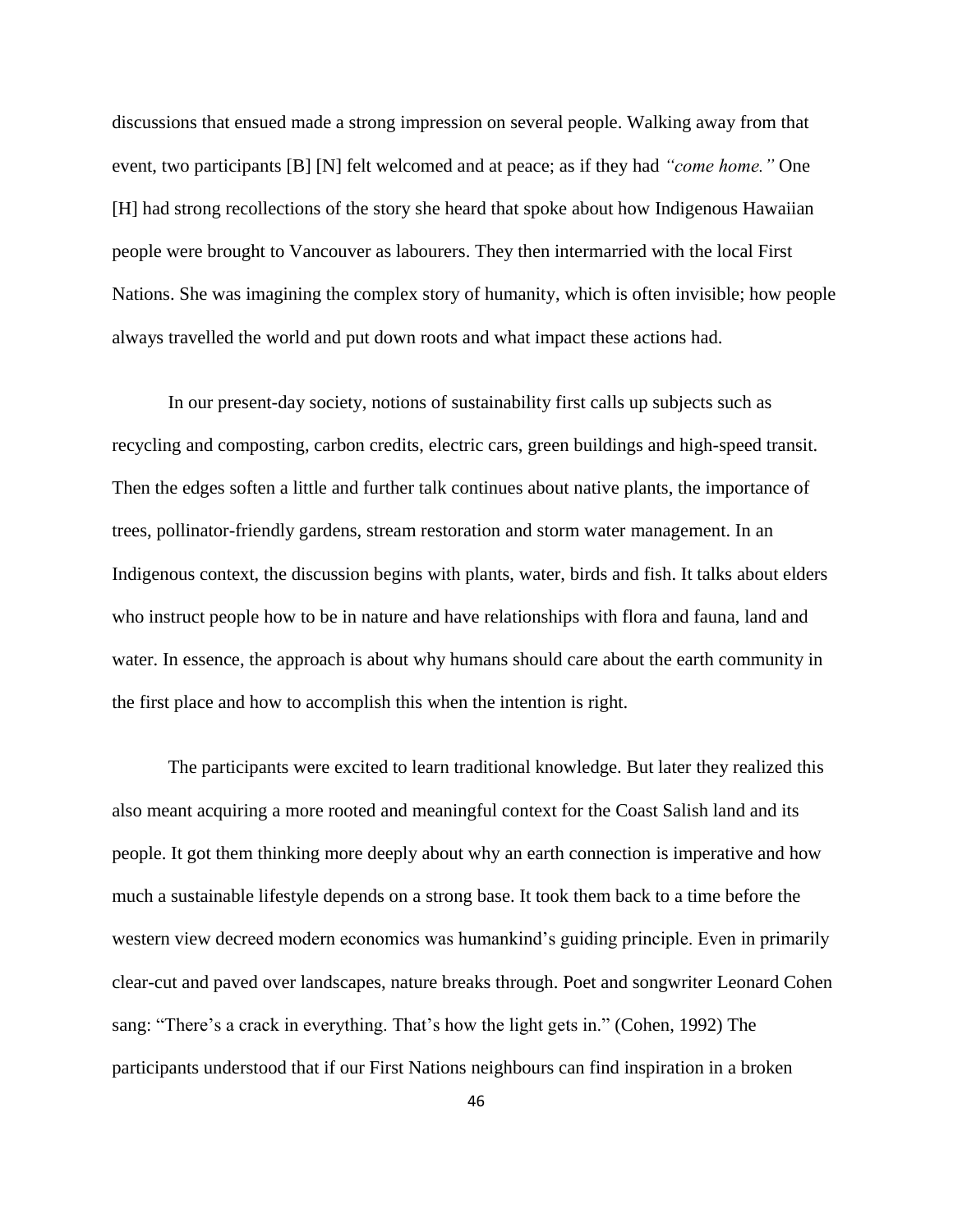world by focusing on the living earth and re-vitalizing their rich ancient culture, everyone could follow their example.

Humans can use their ecological intelligence to re-connect with creation. A bird calls. A salmonberry ripens. A body of water beckons. A tree provides shade. A fish offers sustenance. When people come together to repair and renew the land, to honestly re-plant the spiritual landscape in their hearts and minds, they touch those parts which have been poisoned, polluted and in-hiding. This experience allows them to open up to beliefs which existed long before society decided that people's desires and monetary wealth accumulation mattered so much. Nature and human community offer simple but profound medicines for the health of all beings on our planet. It's time to return and give these crucial remedies a try.

*"Sustainability? It's the ability to take things seriously. Every little bit counts. The Witness Ceremony was so beautiful, partially because when Wes spoke – I feel like he was speaking his truth. You go to any ceremony, big house or whatever, any culture, any ritual that's doing what any proper ritual should do; shifting your subjectivity. When I take those seriously – they make a difference…even if it's just rewiring my neurons. And then my physical actions are different in the world. And I inspire or catalyze one other person. It's massive. So sustainability – taking that stuff seriously. I don't mean heavy – precious, precious. I mean, we really are doing this. Who else is encountering face-to-face, in that kind of intimate context…in a closed room. Sharing food, speaking words, being vulnerable. In that kind of intimacy? I'm grateful I've been doing this work for a long time. It doesn't feel weird to me anymore. But for some, it's awkward. We're not going to get over awkwardness unless we practice. Otherwise we're not going to get to the sustainability where each one of us is reverent, recognizing place above ego."[I]*

*"Mistakes happen, and hardly ever does the world end. In fact, humans of many nations and varieties have made huge mistakes. The world has never ended. So it's safe to assume we can make some mistakes and continue to learn more to walk in beauty on the planet. That's the goal. I think it can happen. I want to believe that can happen. But we have to deal with the impact on the earth and our impact on each other. We have to. You're carrying your ancestor's stories. Even if you didn't know them, you still have responsibility. I do believe that the more aware we become of those stories and learn to have compassion, the more we can make decisions based on other criteria – such as what is good for all the children of the planet. Let's start with that." [G]*

*"This was more than wonderful; far reaching. A deeply lived experience!" [B]*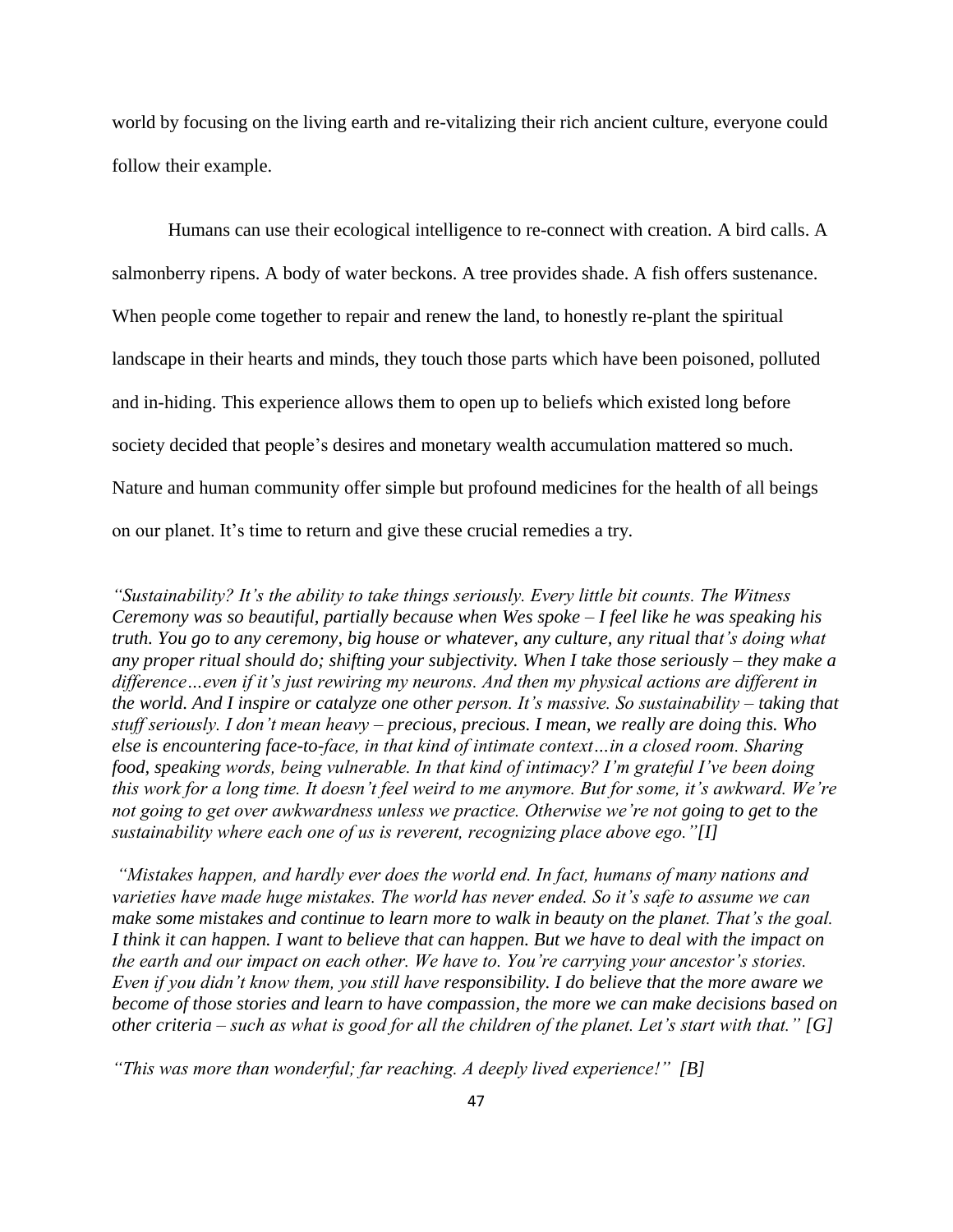## <span id="page-57-0"></span>**Bibliography:**

- Adamson, R. (2008). First Nations Survival & the Future of the Earth. In M. K. Nelson, *Original Instructions: Indigenous Teachings for a Sustainable Future* (pp. 27-35). Rochester, Vermont: Bear and Company.
- Apffel-Marglin, F. (2011). Subversive Spirituality: How Rituals Enact the World. In Appfel-Marglin, *Dancing with the Mountain in the Altiplano: The Festival of the Ispallas* (pp. 111-126). New York: Oxford University Press.
- Armstrong, J. (1995). Keepers of the Earth. In M. G. Theodore Roszak, *Ecopsychology: Restoring the Earth, Healing the Mind* (pp. 316-324). San Fransisco: Sierra Club Books.
- Armstrong, K. (2005). *The Short History of Myth.* New York: Canongate.
- Atalay, S. (2012). *Community-Based Archeology − Research with, by, and for Indigenous and Local Communities.* Los Angeles: University of California.
- Atleo, R. U. (2011). *Principles of Tsawalk − An Indigenous Approach to Global Crisis.* Vancouver: UBC Press.
- Barrows, A. (1995). The Ecopsychology of Child Development. In M. G. Theodore Roszak, *Ecopsychology: Restoring the Earth, Healing the Mind* (pp. 101-110). San Fransisco: Sierra Club Books.
- Bateson, G. (1972). *Ecology of Mind.* Chicago: University of Chicago Press.
- Bateson, N. (Director). (2010). *Ecology of Mind* [Motion Picture].
- Berkes, F. (2002). *Sacred Ecology.* London: Routledge.
- Berry, W. (2002). *The Art of the Commonplace: The Agrarian Essays of Wendell Berry.* Washington DC: Counterpoint.
- Bleck, K. D. (2013). *Picturing Transformation − Nexw Áyantsut.* Vancouver: Figure One Publishing.
- Brauer, C. (2005). *False Creek Watershed Society*. Retrieved from http://www.falsecreekwatershed.org
- Chamberlin, E. (2003). *If This Is Your Land, What Are Your Stories? Finding Common Ground.* Toronto: Alfred A. Knopf.
- Cohen, L. (Composer). (1992). Anthem. [L. Cohen, Performer]
- Conn, S. (1995). When the Earth Hurts, Who Responds. In M. G. Theodore Roszak, *Ecopsychology: Restoring the Earth, Healing the Mind* (pp. 156-171). San Fransisco: Sierra Club Books.

Daly, H. E. (1977). *Steady State Economics.* Washington DC: Island Press.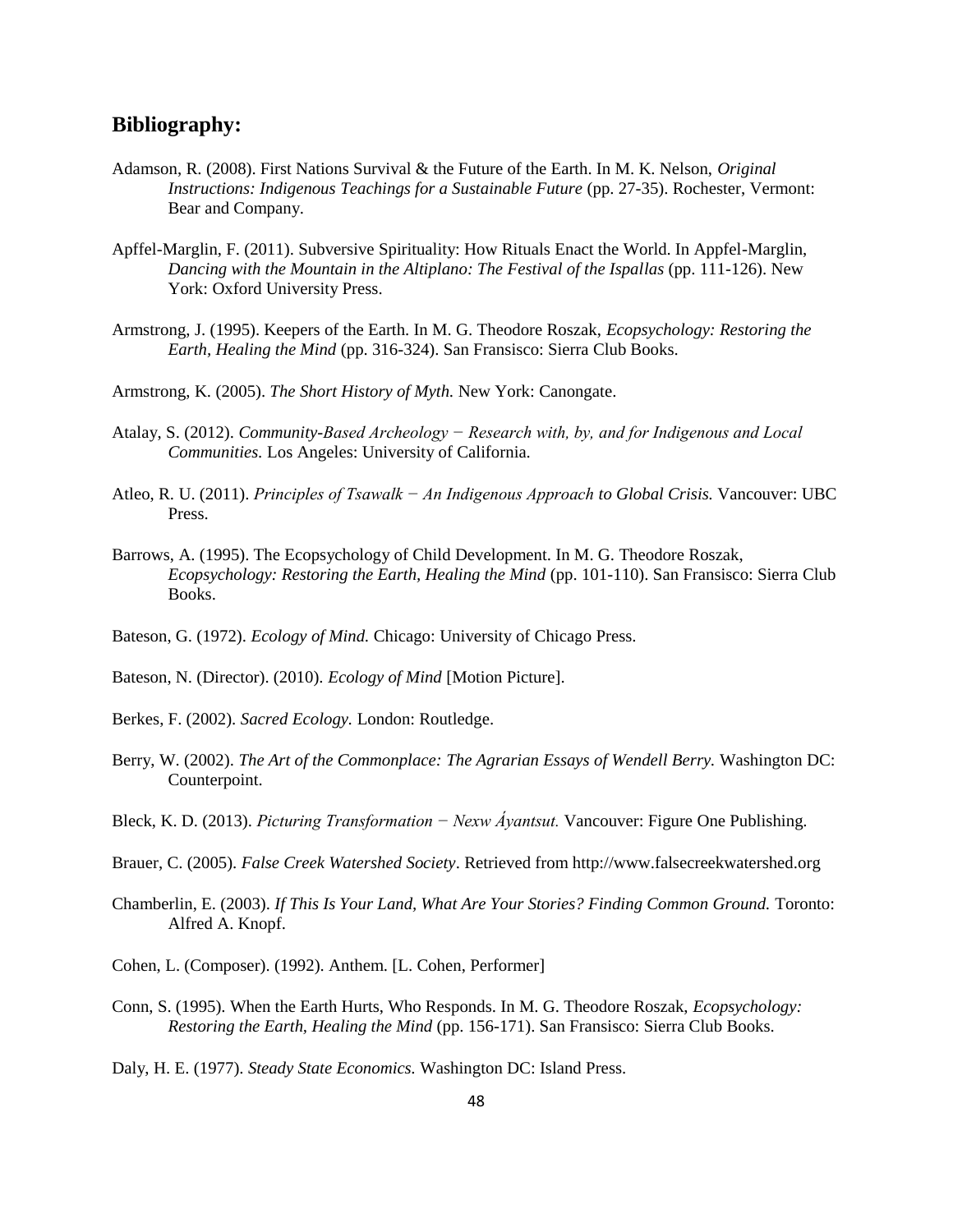Daly, H. E. (1996). *Beyond Growth - the Economics of Sustainable Development .* Boston: Beacon Press.

- Davis, W. (2008). *Ted Talks - The Worldwide Web of Belief and Ritual*. Retrieved from https://www.ted.com/talks/wade\_davis\_on\_the\_worldwide\_web\_of\_belief\_and\_ritual
- Deloria, V. (1970). *We Talk, You Listen: New Tribes, New Turf.* Lincoln: University of Nebraska.
- Faulkner, W. (1951). *Requiem for a Nun.* New York: Random House.
- Fischer, G. M. (1986). *Anthropology as Cultural Critique − an Experimental Movement in the Human Sciences.* Chicago: University of Chicago Press.
- Glendinning, C. (1995). Technology, Trauma and the Wild. In M. G. Theodore Roszack, *Ecopsychology: Restoring the Body, Healing the Mind* (pp. 42-54). San Fransisco: Sierra Club Books.
- Gollom, D. S. (2013). *CBC News.* Retrieved 2013, from CBC News: http://www.cbc.ca/news/canada/n-bfracking-protests-and-the-fight-for-aboriginal-rights-1.2126515
- Gowdy, J. (1998). *Limited Wants, Unlimited Means – A Reader on Hunter-Gatherer Economics and the Environment.* Washington DC: Island Press.
- Hardin, G. (1968). The Tragedy of the Commons. *Science*.
- Harris, C. (1992). The Lower Mainland, 1980-81. In G. W. Oke, *Vancouver and Its Region* (pp. 38-68). Vancouver: UBC Press.
- Heilbroner, R. L. (1972). *The Worldly Philosophers.* New York: Simian and Schuster.
- Hilland, A. (2013). *Extinguished by extirpation: the Nuxalk eulachon crisis, Master of Laws*. Retrieved from http://circle.ubc.ca/bitstream/handle/2429/45004/ubc\_2013\_fall\_hilland\_andrea.pdf?sequence=1
- Hobsbawm, E. (1969). *From Industry to Empire.* Harmondsworth: Penguin.
- Jones, N. (2017). *How the World Passed a Carbon Threshold and Why It Matters.* Retrieved from Yale School of Foresty and Environmental Studies: http://e360.yale.edu/features/how-the-worldpassed-a-carbon-threshold-400ppm-and-why-it-matters
- Leopold, A. (1949). *A Sand County Almanac.* New York: Oxford.
- Lutz, J. (1992). After the fur trade: the aboriginal labouring class of British Columbia 1849-1890. *Journal of the Canadian Historial Association*, 69-93.
- Lyons, O. (2008). Listening to Natural Law. In M. K. Nelson, *Original Instructions: Indigneous Teachings for a Sustainable Future* (pp. 22-26). Rochester, Vermont: Bear & Company.

Macdonald, B. (1992). *Vancouver, A Visual History.* Vancouver: Talon Books.